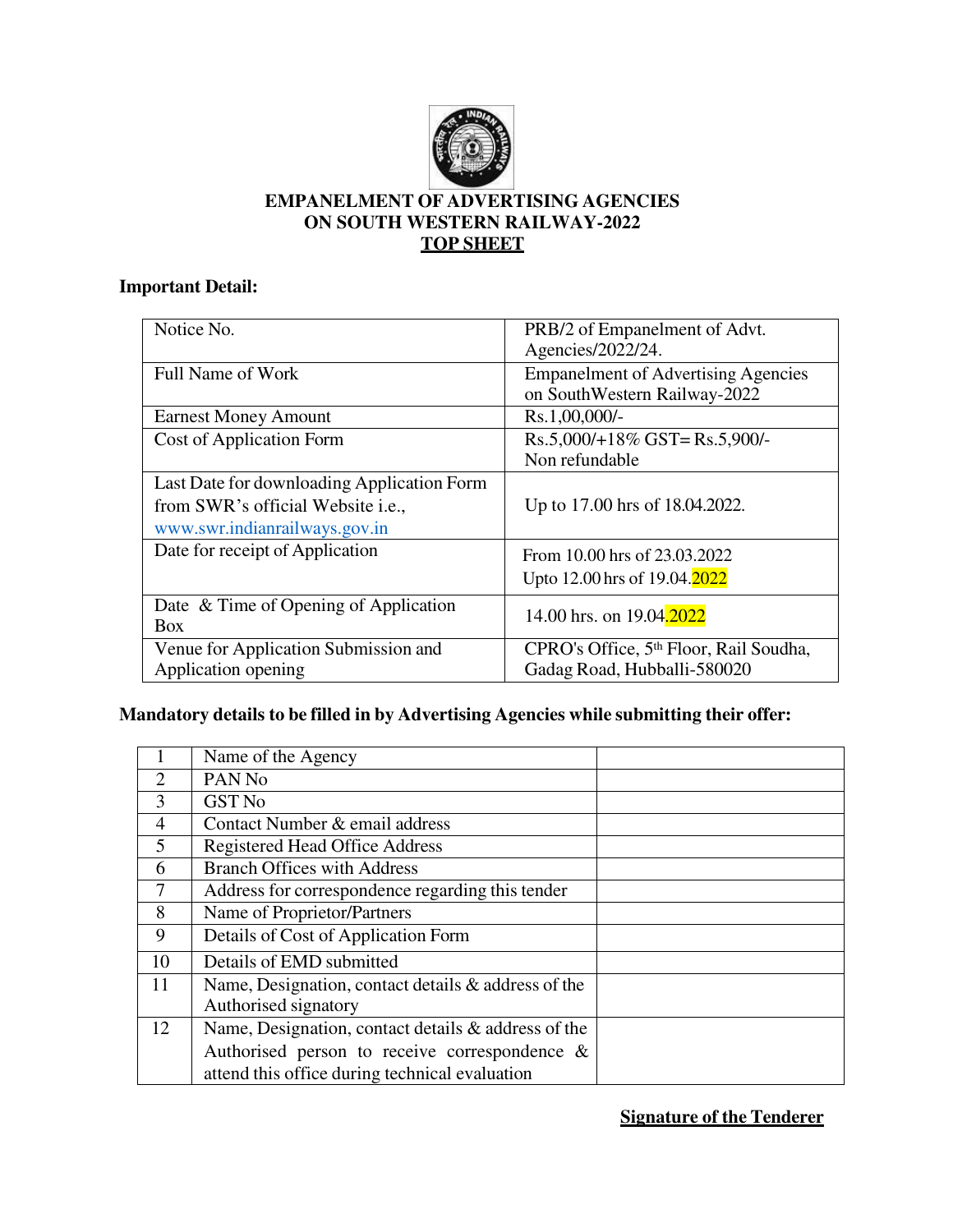## **TERMS AND CONDITIONS FOR EMPANELMENT OF ADVERTISING AGENCIES ON SOUTH WESTERN RAILWAY-2022**

### **1.1. General**

South Western Railway proposes to empanel experienced, reputed and INS accredited advertising agencies to meet requirements of producing creative artwork, release of display advertisement and release of tender notices in appropriate manner and economy of space, to various newspapers/publications having DAVP rates, mainly within the jurisdiction of South Western Railway and also in other important cities in India. Besides this, the Agencies shall also provide its services for allied PR activities viz., Designing & Printing of all kinds of illustrated colour Publicity Materials, Photography, Videography, Albums, Framing of Photographs, Exhibitions, Production of Audio/Video Quickies, Radio Jingles & Short Documentaries as per BOC rates and Production & Telecast/Webcast/Broadcast of Electronic Content in popular Electronic Mediums as and when required as per rates indicated in Annexure E(i) and E(ii).

## **1.2. Duration of Contract**

The duration of the contract will be for a period of two years, from the date of issue of the letter of empanelment. *The successful applicant shall be required to execute an agreement on non-judicial stamp paper worth Rs. 200/- in the state of Karnataka or at the rate applicable for State (Stamp Act. For State)* where agreement is executed and attested by notary public oath commissioner/first class magistrate. The cost of the stamp duties for the execution of the agreement will be borne by the advertising agency.

#### **1.3. Right to Accept Proposal**

Railways reserves the right to accept or reject any proposal and to annul the proposal process or to reject all proposals at any time prior to award of contract, without assigning any reason or without incurring any liability to the affected Respondent(s) or any obligation to inform the affected Respondent(s) of the grounds for such decision. CPRO Office reserves right to seek performance report from other clients of the advertising agency.

#### **1.4. Application Procedure**

**a) Application** consists of - duly filled in Covering letter along with the Terms & Conditions and relevant annexures, as downloaded from the South Western Railway website; and Demand Drafts towards Application Fee & Earnest Money Deposit; and documents as specified to substantiate eligibility criteria, additional documents as specified & documents as required for technical evaluation.

The application may be submitted as spiral bound, serial numbered and in standard paper size of A4. Contents/Index page may be enclosed with the description of the contents and the commencing & closing page numbers. The agency may also submit scanned soft copy version of the entire application along with the application.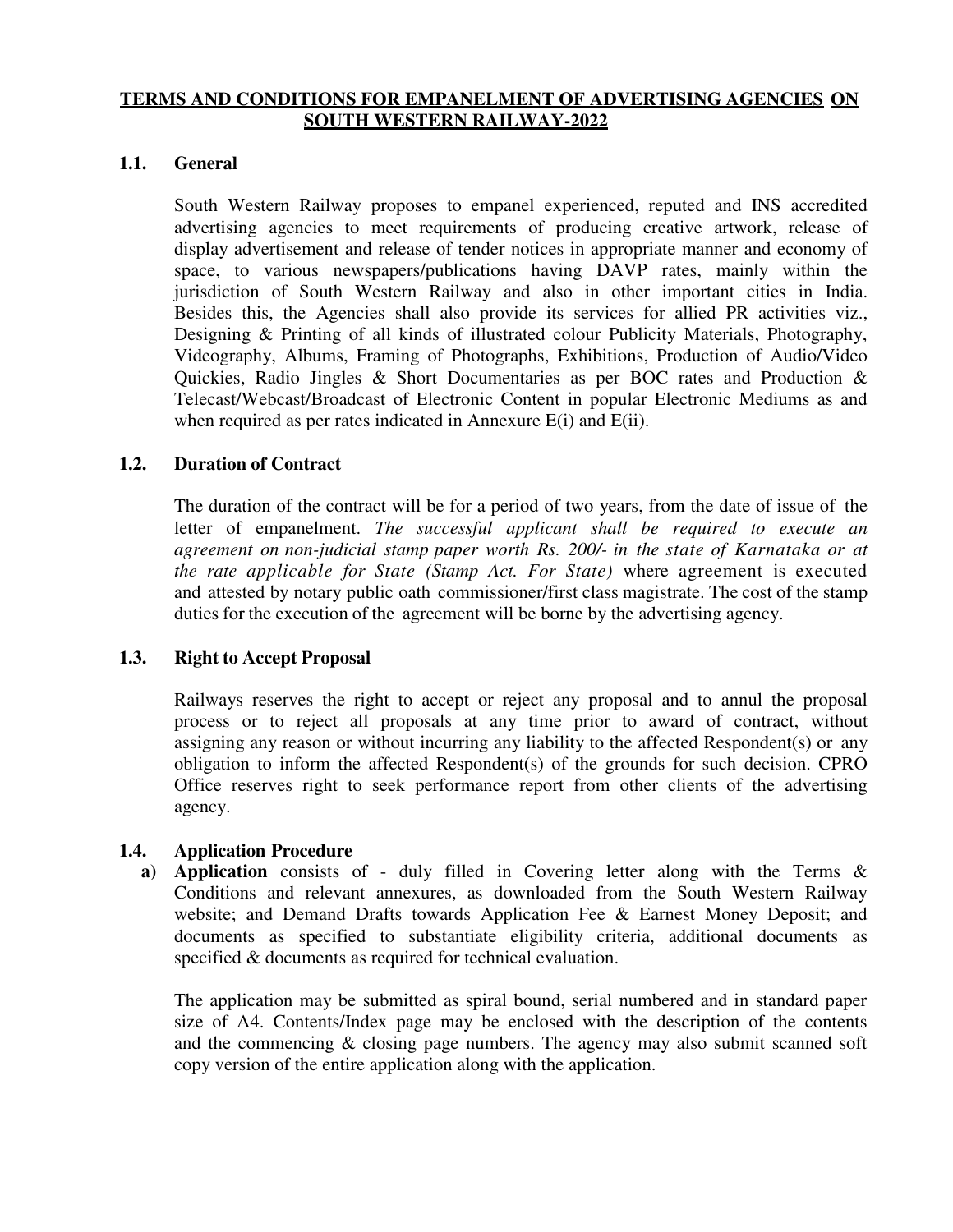Application, as defined above, in a sealed envelope and addressed to Chief Public Relations Officer, South Western Railway,  $5^{\text{th}}$  Floor, Rail Soudha, Gadag Road, Hubballi -580020 should be dropped in a sealed box kept in the CPRO office, from 10.00 hrs of 00.00.2022 upto 12.00 hrs of 00.00.2022. In case the date fixed is declared as holiday, the application should be submitted on the next working day up to 14.00 hrs, without any further notice by Railway Administration. Application received after the stipulated date and time will not be considered.

If the information in any of the document submitted is found incorrect, then application would be treated as non-responsive and would be summarily rejected.

## **b) Cost of Application and Earnest Money Deposit:**

Cost of application form of Rs. 5,000/- + GST @ 18% (i.e., Rs. 5,000/- + Rs. 900 = Rs. 5,900 with GST) (non-refundable) should be submitted, as part of the application, through Bank Draft drawn on any Scheduled/Nationalised Bank in favour of Principal Financial Advisor, South Western Railway payable at Hubballi. Failure to submit the cost of application form, as specified above, will make the application incomplete and the application will be summarily rejected.

Earnest money of Rs. One Lakh should be deposited with Principal Financial Advisor, South Western Railway either through Bank Draft drawn on any Scheduled/Nationalised Bank payable at Hubballi. **or** in cash at Cash Office wherein the original money receipt should be attached with application. It shall be ensured that the Bank draft is made from agency's Account. Failure to deposit EMD, as specified above, will make the application incomplete and the application will be summarily rejected. The earnest money amount will be adjusted in the security deposit amount of Rs. Five Lakhs to be deposited by successfully empanelled agencies. EMD of the unsuccessful agencies will be returned after formation of the panel.

#### **c) Authorised Signatory and CA certification:**

A Board resolution and GPA in favour of the authority to sign agreements, letter should be submitted by the agency duly advising the name of the authorized person, his/her designation along with specimen signature. The authorized person/signatory on behalf of the agency must affix seal and sign on each and every page of the application, terms and conditions and all documents submitted (this is in addition to required verification/attestation).

Each and every page of the application along with enclosed documents must also be certified by the agency's Chartered Accountant with proper seal.

**Any paper/document, as part of the application, which does not bear signature and proper seal of the authorised signatory and certification of the agency's chartered accountant will not be considered towards eligibility criteria or for technical evaluation.** 

**d)** The documents, the data, other statements and details in the application may be subjected to verification (physical or otherwise) by Public Relations office. All the documents/material submitted shall be retained with PR dept and the designs could be used for the Railway publicity purposes at any point of time in future.

#### **2. Eligibility criteria and supporting documents:**

The applicant is required to fulfill all the below mentioned eligibility conditions and has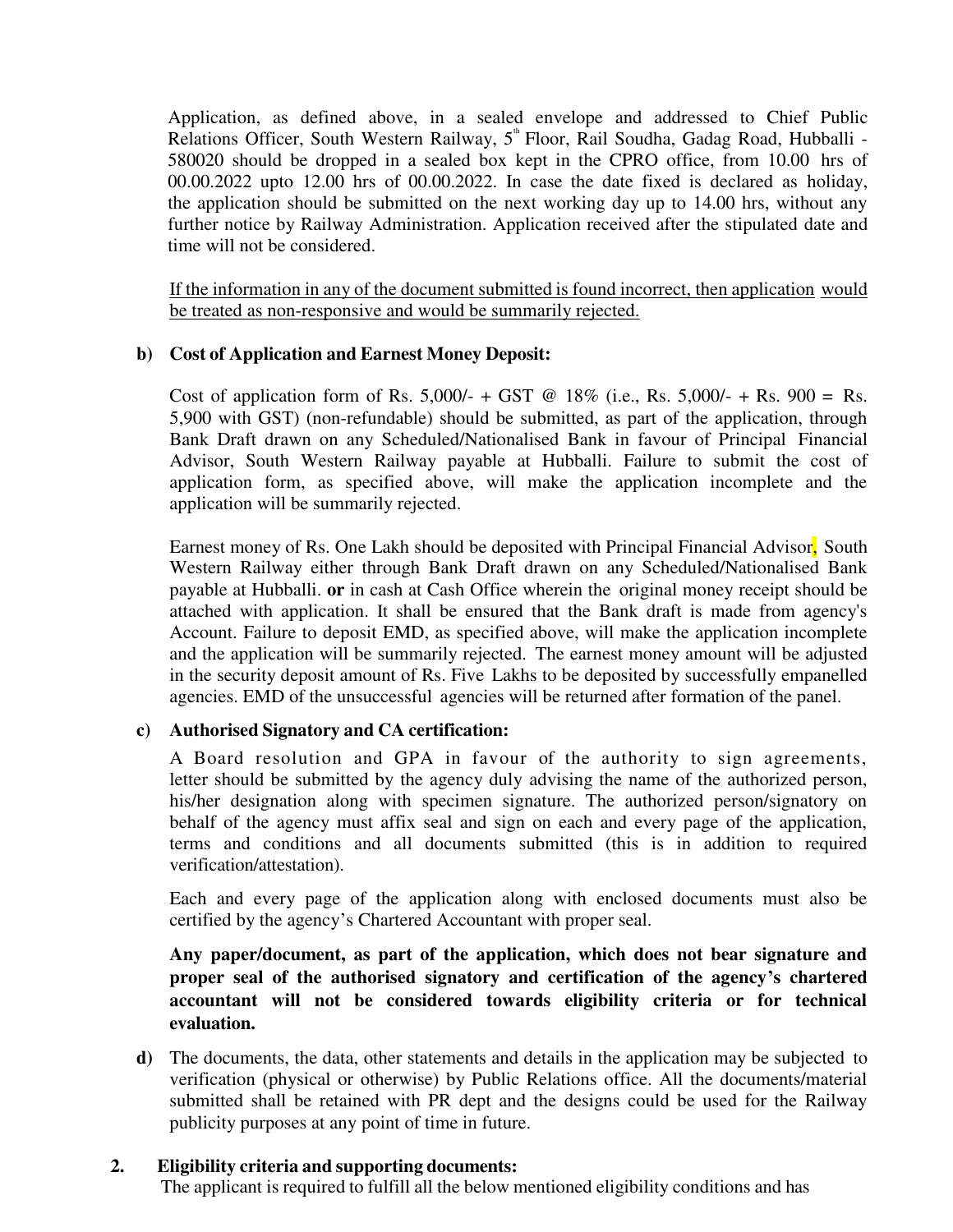to submit the supporting documents as proof, as detailed below. Failure to submit any of the supporting documents as prescribed below will make the applicant in-eligible for consideration and the offer will be summarily rejected.

| Para  | <b>Eligibility criteria</b>                                            | <b>Supporting documents</b>                                          |
|-------|------------------------------------------------------------------------|----------------------------------------------------------------------|
| 2.1   | The firm/company should have a                                         | The agency shall submit the following documents                      |
|       | fully functional office at South                                       | duly certified by the agency's Charted Accountant                    |
|       | Western Railway Headquarters city                                      | $(CA)$ & signed by authorised signatory on all the                   |
|       | i.e., Hubballi.                                                        | pages.                                                               |
|       |                                                                        | (A) In case, the agency has a fully functional                       |
|       | If the firm/company is not having                                      | South<br>Western<br>office<br>at<br>Railway                          |
|       | any office in the South Western                                        | Headquarters city i.e., Hubballi, the agency                         |
|       | Railways Headquarters city, the                                        | should submit -                                                      |
|       | firm/company will have to open a                                       | $\triangleright$ The details of existing offices (Head Office &      |
|       | fully functional office in the South                                   | Branches) with address, phones – both fixed                          |
|       | Western Railway HQ<br>city i.e.                                        | and mobile, fax numbers and e-mail ID etc.                           |
|       | Hubballi within 15 days from the<br>date of empanelment failing which, | $\triangleright$ As a proof of address of the office at Hubballi,    |
|       | empanelment<br>will<br>be                                              | the agency should submit a valid document                            |
| their | summarily cancelled.                                                   | such as valid rental agreement/receipts or latest                    |
|       |                                                                        | electricity bill/telephone bill etc.                                 |
|       |                                                                        | >Details of infrastructure like computers,                           |
|       |                                                                        | printers, photocopier, High speed internet and                       |
|       |                                                                        | other electronic/sophisticated gadgets/software                      |
|       |                                                                        | at local office i.e., Hubballi, along with the                       |
|       |                                                                        | documentary evidence in support thereof.                             |
|       |                                                                        | $\blacktriangleright$ List of original software available with the   |
|       |                                                                        | agency and copy of original bills and license                        |
|       |                                                                        | thereof. In case of software companies which                         |
|       |                                                                        | do not issue license, copies of original bills to                    |
|       |                                                                        | be submitted.                                                        |
|       |                                                                        | (B) In case, the agency does not have a fully                        |
|       |                                                                        | functional office at South Western Railway                           |
|       |                                                                        | Headquarters city <i>i.e.</i> , Hubballi, the agency                 |
|       |                                                                        | should submit -                                                      |
|       |                                                                        | $\triangleright$ A Self-declaration that the applicant will open     |
|       |                                                                        | a fully functional office in South Western                           |
|       |                                                                        | Railway HQ city i.e., Hubballi within 15 days                        |
|       |                                                                        | of the empanelment.                                                  |
|       |                                                                        | $\triangleright$ The details of existing offices (Head Office &      |
|       |                                                                        | Branches) with address, phones – both fixed                          |
|       |                                                                        | and mobile, fax numbers and e-mail ID etc.                           |
|       |                                                                        | $\triangleright$ Details<br>proposed<br>infrastructure<br>of<br>like |
|       |                                                                        | computers, printers, photocopier, High speed                         |
|       |                                                                        | internet and other electronic/sophisticated                          |
|       |                                                                        | gadgets/software at proposed local office i.e.,                      |
|       |                                                                        | Hubballi.                                                            |
|       |                                                                        | $\blacktriangleright$ List of original software available with the   |
|       |                                                                        | agency and copy of original bills and license                        |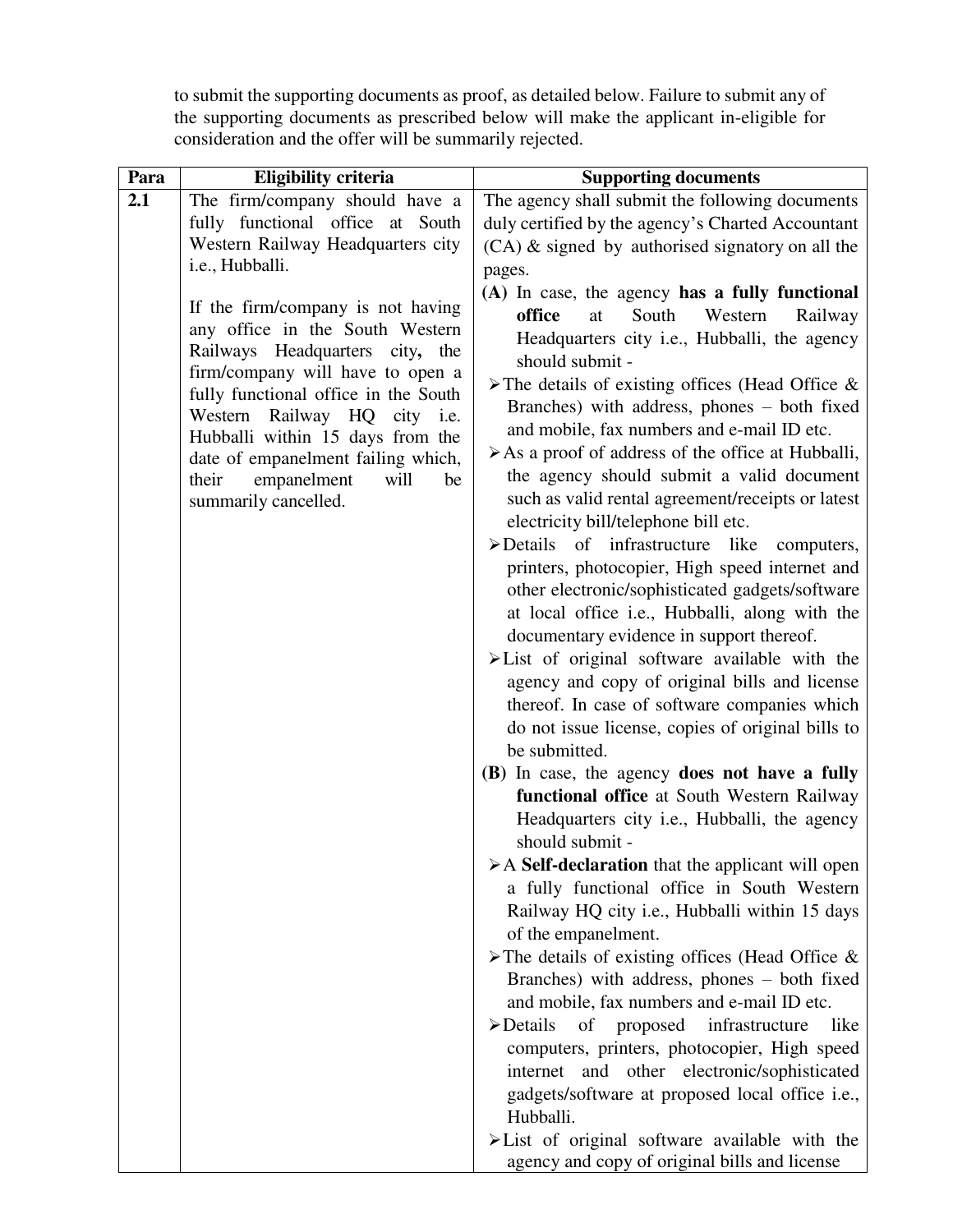|                                                                                                                                                                                                                                                                                                                                                                                                                                                                                                                                                                               | thereof. In case of software companies<br>which do not issue license, copies of<br>original bills to be submitted.<br>> Details of the proposed manpower at<br>proposed local office i.e., Hubballi.<br>Note:<br>Fully functional office means the office<br>should have professional personnel<br>as<br>mentioned at "Annexure A" along with<br>infrastructure like computers, printers,<br>photo copier, high speed internet and other<br>electronic /sophisticated gadgets/software<br>(for graphic design, video editing etc.,) at<br>local office i.e., Hubballi along with the<br>documentary evidence in support thereof.                                                                                                                                                                                                                                                                                                                                                            |
|-------------------------------------------------------------------------------------------------------------------------------------------------------------------------------------------------------------------------------------------------------------------------------------------------------------------------------------------------------------------------------------------------------------------------------------------------------------------------------------------------------------------------------------------------------------------------------|---------------------------------------------------------------------------------------------------------------------------------------------------------------------------------------------------------------------------------------------------------------------------------------------------------------------------------------------------------------------------------------------------------------------------------------------------------------------------------------------------------------------------------------------------------------------------------------------------------------------------------------------------------------------------------------------------------------------------------------------------------------------------------------------------------------------------------------------------------------------------------------------------------------------------------------------------------------------------------------------|
| The agency must have carried out<br>communication campaigns for<br>Government Ministry/ Department/<br>PSU and/or Multilateral institutions<br>such as UNICEF, WHO, UNDP etc<br>for a minimum value of Rs. 7.5<br>Crores (including release value and<br>agency commission) in the last<br>financial year i.e., 2020-21.<br><b>NOTE:</b><br><b>Communication Campaigns</b><br>include<br>all<br>the<br>communication campaigns<br>carried<br>eitherin Print,<br>out<br>digital media,<br>electronic,<br>outdoors<br>in<br>$\mathbf{or}$<br>any<br>other communication medium. | The agency shall submit the following<br>documents duly verified and certified by the<br>agency's Charted Accountant $(CA)$ & signed<br>by authorised signatory on all the pages.<br>A certificate with the value (Rs. in Crore)<br>of the communication campaigns,<br>duly<br>verified and certified by the agency's<br>Chartered Accountant with proper seal and<br>signature, along with a valid Unique<br>Document Identification Number (UDIN)<br>number issued by the CA. -<br>A summary, containing details such as the<br>name of the department (i.e., Client),<br>duration<br>& dates of commencement/completion of<br>the job undertaken and the value of the<br>job completed.<br>$\triangleright$ The supporting documents such as work<br>orders/release orders etc., in the same order<br>as mentioned in the summary, which shall<br>clearly<br>specify the<br>value<br>of<br>the<br>campaign/work in INR. If value is not<br>indicated in release orders / work order then |
|                                                                                                                                                                                                                                                                                                                                                                                                                                                                                                                                                                               |                                                                                                                                                                                                                                                                                                                                                                                                                                                                                                                                                                                                                                                                                                                                                                                                                                                                                                                                                                                             |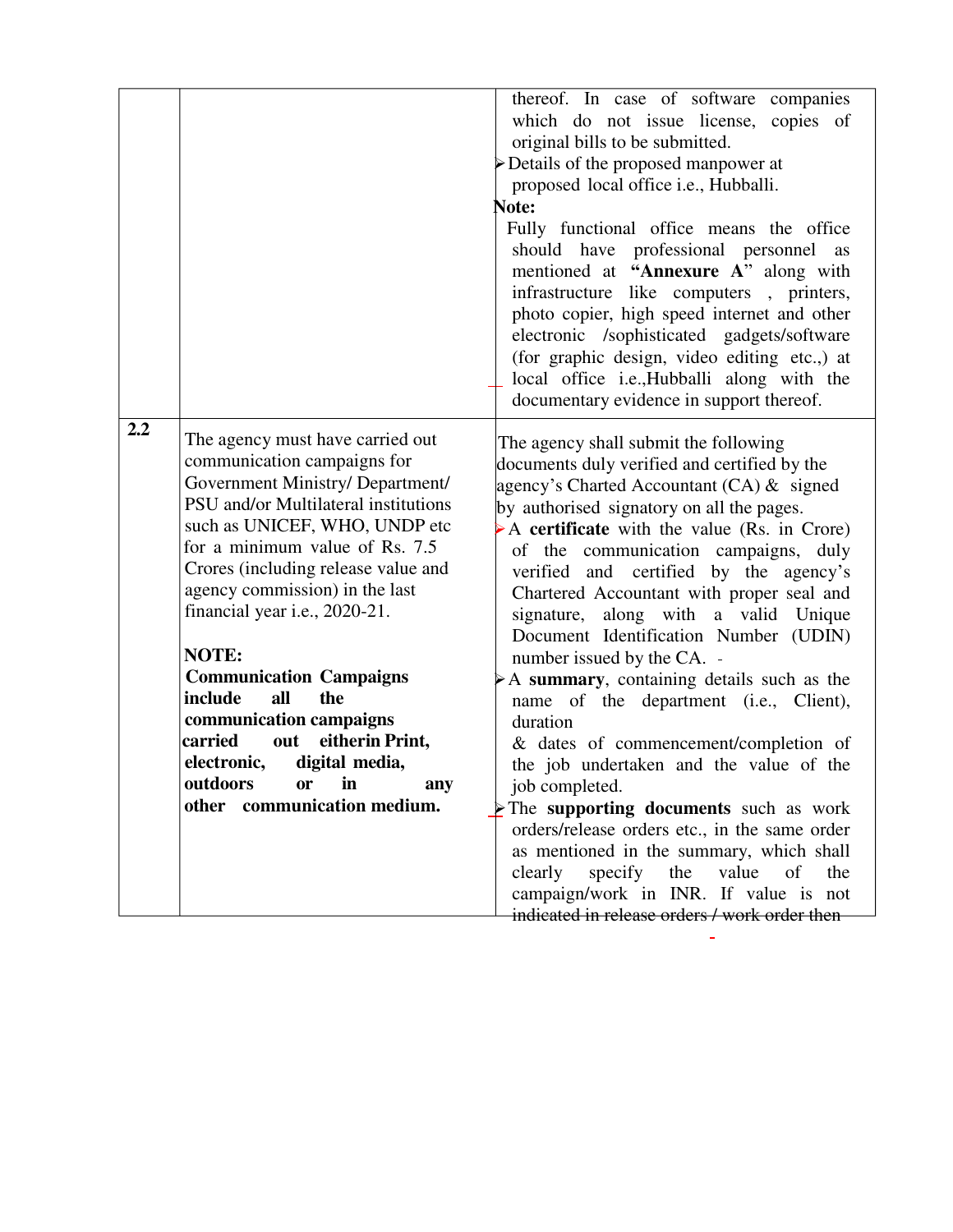| 2.3 | The agency shall be of sound financial                                 | The<br>agency shall submit the following                         |
|-----|------------------------------------------------------------------------|------------------------------------------------------------------|
|     | status with a total turnover of Rs. 15                                 | documents duly verified and certified by the                     |
|     | Crore or more during the last 3                                        | agency's Charted Accountant (CA) & signed                        |
|     | financial years (FYs).                                                 | by authorized signatory on all the pages.                        |
|     | In this regard, the balance sheets of                                  | A certificate with Annual turnover (Rs. in                       |
|     | the last three financial years shall be                                | Crore) for the last 3 financial years (as                        |
|     | submitted as follows:                                                  | specified on the left-hand side), duly                           |
|     | If the audited Balance Sheet is                                        | issued/certified by the agency's Chartered                       |
|     | available for the FY 2020-21, then                                     | Accountant with proper seal and signature,                       |
|     | the audited balance sheets of the                                      | with a valid UDIN number.                                        |
|     | last 3 financial years i.e., 2018-19,                                  |                                                                  |
|     | 2019-20 & 2020-21 shall be                                             | Verified and Certified copies of Balance                         |
|     | submitted. (or)                                                        | <b>Sheets</b> (as specified on the left-hand side)               |
|     | If the audited Balance Sheet is                                        | of last 3 financial years (Certification by                      |
|     | <b>NOT</b> yet available for the FY                                    | Accountant/<br>Auditor<br>Chartered<br>is                        |
|     | 2020-21, then the $-$                                                  | mandatory).                                                      |
|     | audited balance sheets of the                                          |                                                                  |
|     | latest 2 financial years i.e., 2018-                                   |                                                                  |
|     | 19 & 2019-20, and                                                      |                                                                  |
|     | Provisional balance sheet for the                                      |                                                                  |
|     | financial year 2020-21 issued by                                       |                                                                  |
|     | Charted Accountant and supported<br>by income tax form 26AS, -Shall be |                                                                  |
|     | submitted.                                                             |                                                                  |
| 2.4 | The agency should be accredited with                                   | The<br>shall<br>submit<br>the<br>following<br>agency             |
|     | Indian Newspaper Society (INS).                                        | documents duly certified by the agency's                         |
|     | Agency must have full accreditation                                    | Charted Accountant (CA) & signed<br>by                           |
|     | by the Indian Newspaper Society.                                       | authorised signatory on all the pages.                           |
|     | Provisional<br>conditional<br><b>or</b>                                | $\triangleright$ The<br><b>INS</b><br>should<br>submit<br>agency |
|     | accreditation shall not be accepted.                                   | accreditation, the latest certificate or self-                   |
|     |                                                                        | attested certificate regarding<br>full                           |
|     | The application of a Franchisee is not                                 | accreditation status of agency with INS.                         |
|     | permitted<br>and<br>the<br>application                                 | $\triangleright$ The agency shall ensure that the INS            |
|     | submitted by franchisee will not be                                    | accreditation is valid during empanelment                        |
|     | entertained.                                                           | period.                                                          |
|     |                                                                        | $\triangleright$ Details<br>of ownership and organization        |
|     |                                                                        | of<br>structure<br>the agency. Copy of the                       |
|     |                                                                        | Memorandum of Association, Articles of                           |
|     |                                                                        | Association and Certificate of Incorporation                     |
|     |                                                                        | company)/Partnership<br>of<br>(in)<br>case                       |
|     |                                                                        | Deed/Registration of Proprietorship firm to be                   |
|     |                                                                        | submitted.                                                       |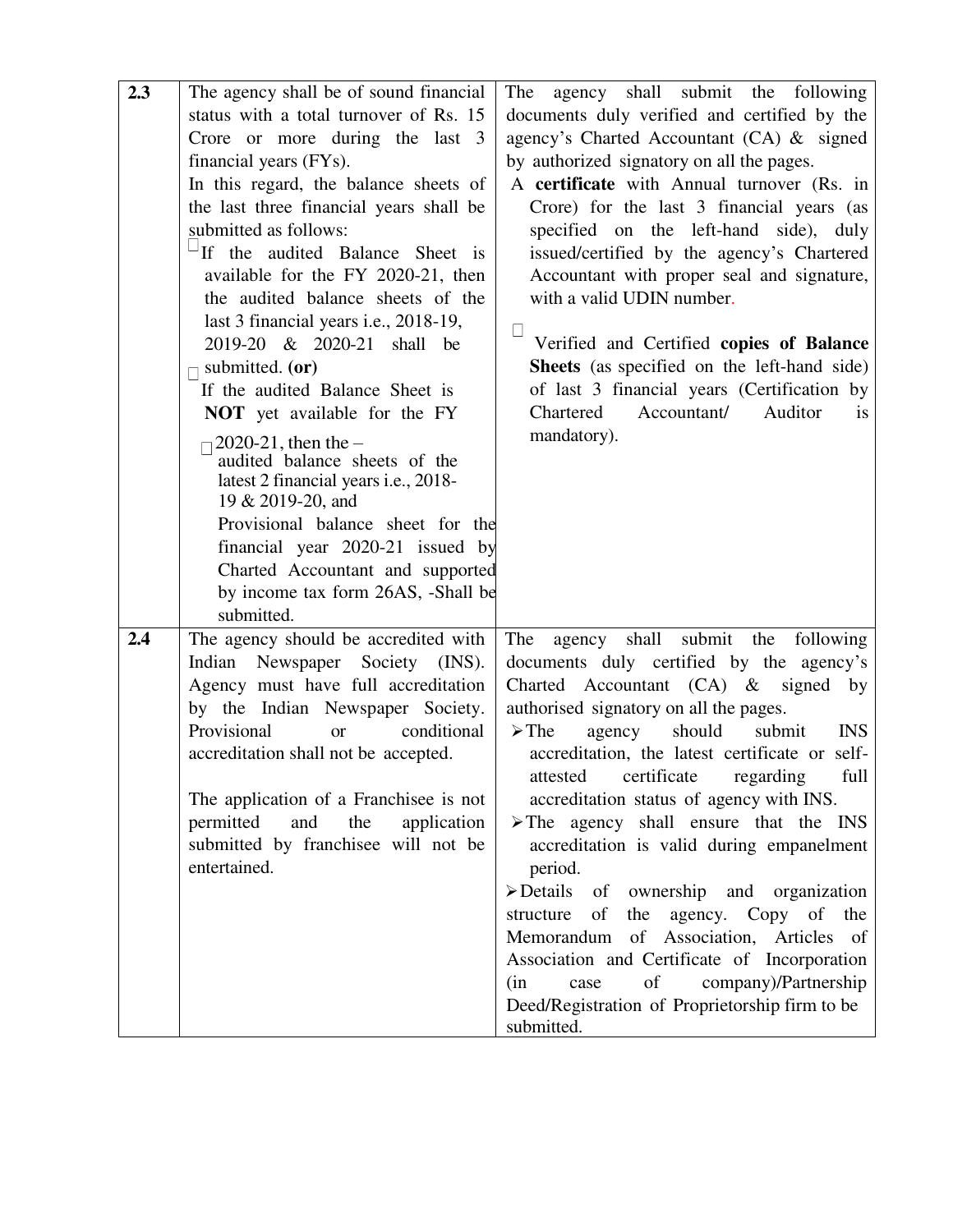| 2.5                                                                                          | The agency shall employ and                                                       | The agency shall submit the following documents               |  |
|----------------------------------------------------------------------------------------------|-----------------------------------------------------------------------------------|---------------------------------------------------------------|--|
|                                                                                              | provide professionally qualified and                                              | duly certified by the agency's Charted Accountant             |  |
|                                                                                              | experienced personnel as may be                                                   | $(CA)$ & signed by authorised signatory on all the            |  |
|                                                                                              | required to perform the services                                                  | pages.                                                        |  |
|                                                                                              | under the specific works assigned by                                              | $\triangleright$ Names and short CVs of principal officers of |  |
|                                                                                              | South Western Railway and it is                                                   | agency.                                                       |  |
| expected that the agency shall<br>$\triangleright$ The list of the technically qualified and |                                                                                   |                                                               |  |
|                                                                                              | deploy personnel, who have                                                        | competent professionals on rolls with the                     |  |
|                                                                                              | adequate experience in the domain                                                 | agency (namely project leads, Ad- designers,                  |  |
|                                                                                              | related with the work. The agency                                                 | content writers, proofreaders and in-                         |  |
|                                                                                              | must have technically qualified and                                               | house/contractual English, Hindi, & Kannada                   |  |
|                                                                                              | competent designers,<br>content                                                   | translators) clearly mentioning their names,                  |  |
|                                                                                              | designation, academic and professional<br>writers, proof readers and in-          |                                                               |  |
|                                                                                              | house/contractual English, Hindi, &<br>qualifications, length of service with the |                                                               |  |
|                                                                                              | Kannada translators.<br>agency, achievements etc. (Annexure-A)                    |                                                               |  |

#### **3. List of documents to be submitted:**

Following documents shall be attached with the application:

- 3.1. Duly filled application form including complete address.
- 3.2 details of offices located in cities with address, phones-both fixed and mobile, fax no's and e-mail ID, etc.,
- 3.3 If the firm/company is not having any office in the Zonal Railway HQ city, a self-declaration that the applicant will open a fully functional office in Zonal Railways HQ city within 15 days of the empanelment.
- 3.4. Details of ownership and organization structure of the agency, Copy of the Memorandum of Article of Association / partnership Deed/certificate of incorporation (in case of company) etc., (**Franchise is not permitted and application submitted by franchisee will not be entertained.)**
- 3.5. INS accreditation certificates or self-attested certificate regarding full accreditation full accreditation status of agency with INS valid during empanelment period.
- 3.6. List of important clents including Railways/other Government Ministry/department/PSU's/Multilaterals institution etc., since last 2 years for which media campaigns were carried out by the agency.
	- $\triangleright$  Details of media campaigns carried with duration and value (in Rs.) or Bills /Tax invoices with the value duly certified by CA with proper seal and signature.
	- $\triangleright$  Details of all Display Ads with value (in Rs.) published for Government of India (Central/State/PSU) in the last financial year.
	- $\triangleright$  Details, if any, of production of software such as video/radio spots etc.,
	- $\triangleright$  Self attested copies of various work orders to be submitted.
- 3.7. Annual turnover duly certified by the charted accountant of the agency with proper seal and signatures along with financial details like certified copies of Audited Balance Sheets of preceding 3 years. (Certification by Charted Accountant/Auditor is mandatory).
- 3.8. Print Media Turnover duly certified by the chartered accountant of the agency with proper seal and signatures along with financial details like certified copies of Audited balance sheets for the last financial year.
- 3.9. Copies of Income Tax Returns filed for the last 3 years and GST registration certificate.
- 3.10. Details of infrastructure like computers, printers, photocopier and other electronic / sophisticated gadgets / software at local office along with the documentary evidence in support thereof.
- 3.11. List of original software available with the agency and copy of riginal bills and license thereof. In case of software companies which do not issue license, copies of original bills to be submitted.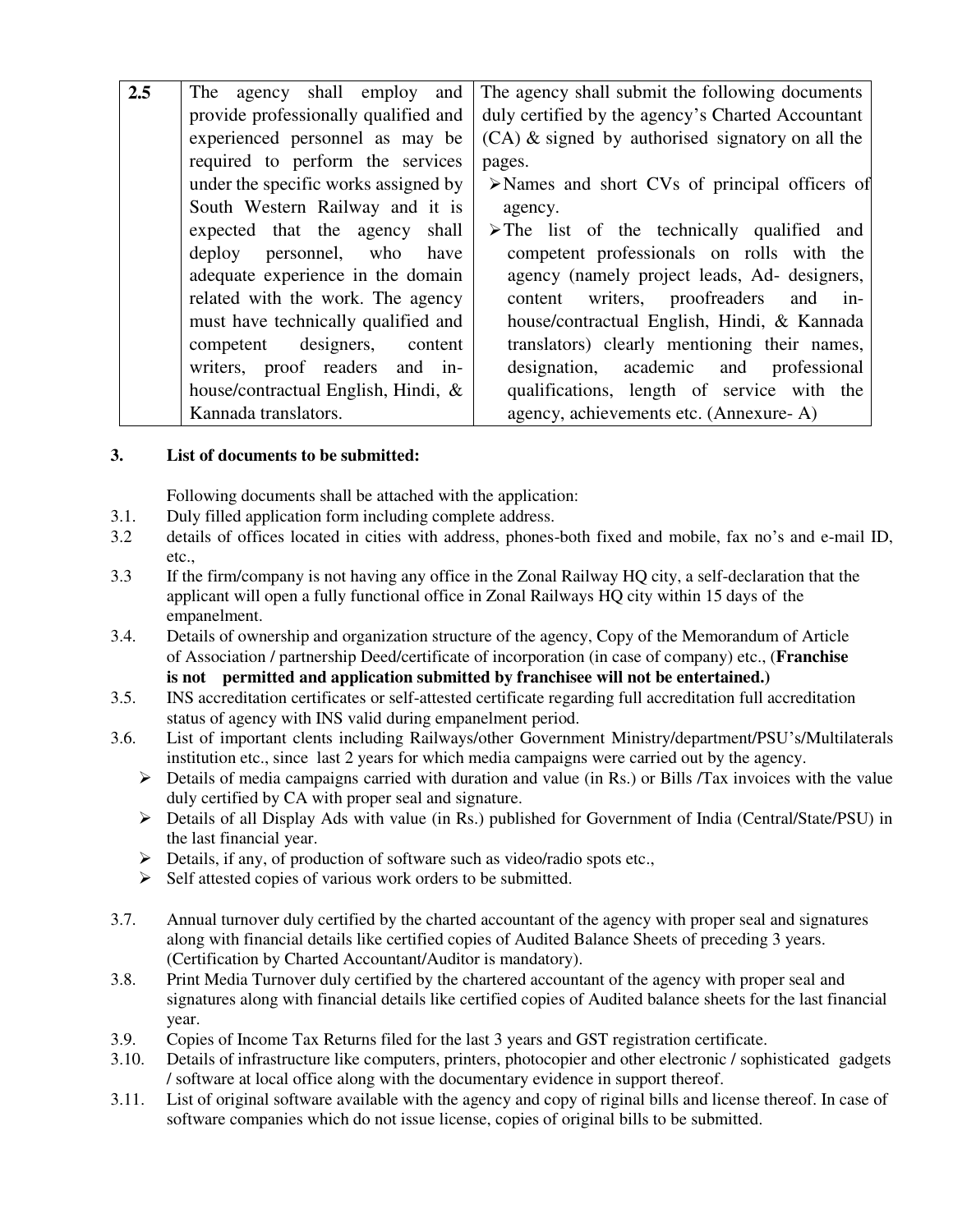- 3.12. Names and short CVs of principal officers of agency. The list of the technically qualified and competent professionals on rolls with the agency(especially project leads, Ad-designers, content writers proof readers and in-house/contractual English, Hindi and Kannada translators) clearly mentioning their name, designation, academic and professional qualifications, length of service with the agency, achievements etc.,
- 3.13. Any two advertisements, published in last 1 year, of campaigns handled in past by the agency.
- 3.14. In case of new office to be opened at Zonal Railway HQ city by the agency, above details to be given for the proposed hardware/software/manpower.
	- $\triangleright$  All copies of document attached with the application must be certified by the agency's Charted Accountant, with proper seal, signature and date. The documents, the data, other statements and details in the application may be subjected to verification (physical or otherwise) by Public Relation office.
	- $\triangleright$  Authorised person on behalf of the agency must affix seal and sign on each and every page of the application, terms and conditions and all document submitted is found incorrect then application would be treated as non-responsive and would be summarily rejected.

Note: In case of new office to be opened at Zonal Railway HQ city by the agency, if it is found that any of the information in any of the document submitted is incorrect or agency has not fulfilled the proposed requirement then the empanelment of agency will be cancelled and the next agency in the list will be empaneled.

## **4. List of additional Documents to be submitted mandatorily:**

Further, the following documents shall also be submitted along with the application. The agency shall submit the following documents signed by authorised signatory on all the pages. The agencies who fail to submit any of the below documents, as specified, will not be considered for technical evaluation.

| a)           | Copies of Income Tax Returns filed by the agency for the last 3 financial years. IT         |  |  |  |  |
|--------------|---------------------------------------------------------------------------------------------|--|--|--|--|
|              | Returns should have been filed in the name of the partnership firm/company in cases of      |  |  |  |  |
|              | partnership firms/companies respectively, and not in the name of an individual.             |  |  |  |  |
| $\mathbf{b}$ | <b>GST</b> Registration Certificate.                                                        |  |  |  |  |
| $\bf c)$     | List/Summary of important clients including Railways/other Government                       |  |  |  |  |
|              | Ministry/department/ PSUs/Multilaterals institution etc. since last 2 years i.e., 2019-20 & |  |  |  |  |
|              | 2020-21 for which media campaigns were carried out by the agency along with copies of       |  |  |  |  |
|              | letters of empanelment.                                                                     |  |  |  |  |

Note: If it is found, at any stage during the contract, that any of the information in any of the document submitted is incorrect or agency has not fulfilled the proposed requirement, then the empanelment of the agency will be cancelled and the next agency in the list will be empanelled.

#### **5. Selection Procedure:**

- **5.1.**The offers shall be evaluated as stipulated by Railway Board model Tender document for
	- empanelment of Advertising Agencies as per the following parameters. No addition, alteration or modification to the documents once submitted shall be permitted. However, Railways may at their discretion seek clarifications from the parties concerned, if any. An evaluation committee comprising of CPRO and 1 SG/SAG officer having experience /interest in PR, to be nominated by General Manager, shall be formed for evaluation of scrutinized documents and Technical & Financial Criteria mentioned below.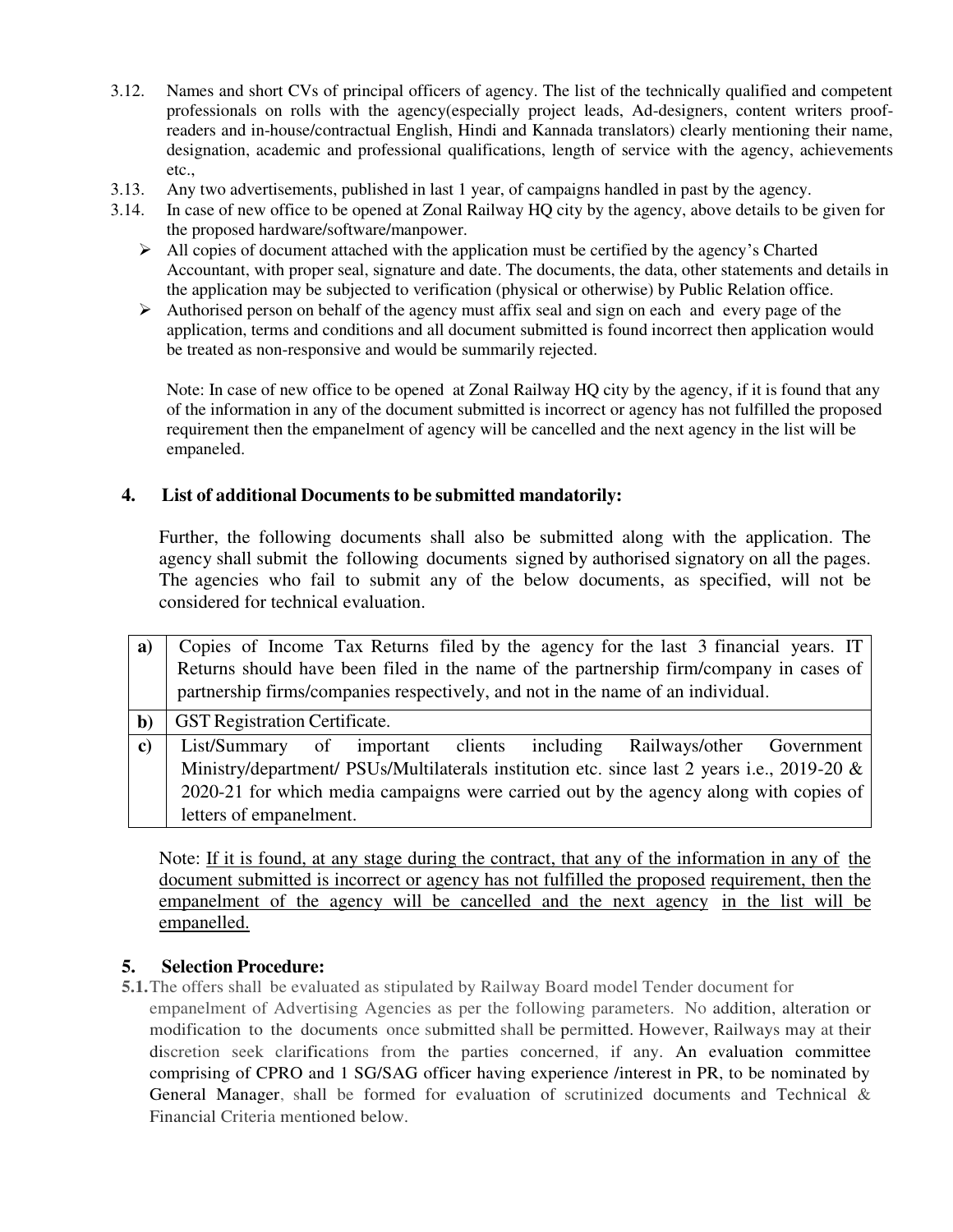| S.No. | <b>Parameter</b>               | <b>Supporting documents</b>                                          |
|-------|--------------------------------|----------------------------------------------------------------------|
| 5.1.1 | Print Media Turnover for the   | The agency shall submit the following documents duly                 |
|       | last financial year i.e., FY   | certified by the agency's Chartered Accountant (CA)                  |
|       | 2020-21.                       | & signed by authorised signatory on all the pages.                   |
|       |                                | $\triangleright$ A certificate with Print Media Turnover (Rs. in     |
|       |                                | Crore) for the last financial year i.e., FY 2020-21,                 |
|       |                                | duly issued/certified by the agency's Chartered                      |
|       |                                | Accountant with proper seal and signature, with a                    |
|       |                                | valid UDIN number.                                                   |
|       |                                | $\triangleright$ Certified copies of Audited Balance Sheet of last   |
|       |                                | financial year i.e., FY 2020-21. If the audited                      |
|       |                                | Balance Sheet is <b>NOT</b> yet available for the FY                 |
|       |                                | 2020-21, then the provisional balance sheet for the                  |
|       |                                | financial year 2020-21 issued by the agency's                        |
|       |                                | Chartered Accountant clearly indicating Print Media                  |
|       |                                | Turnover and supported by income tax form-                           |
|       |                                | 26AS.                                                                |
|       |                                |                                                                      |
| 5.1.2 | Number<br>of<br>Ads<br>Display | The agency shall submit the following documents duly                 |
|       | Published for Government of    | certified by the agency's Chartered Accountant (CA)                  |
|       | India (Central/ State/PSU) in  | & signed by authorised signatory on all the pages.                   |
|       | the last Financial Year i.e.,  | $\triangleright$ A certificate duly issued/certified by the agency's |
|       | 2020-21.                       | Chartered Accountant, with proper seal<br>and                        |
|       |                                | signature, with a valid UDIN number, signifying the                  |
|       | (and)                          | number of Display Ads and their gross value (Rs. in                  |
|       |                                | Crore) handled by the agency for Government of                       |
|       | Gross Value of Display Ads     | India (Central/State/PSU) in the last financial year                 |
|       | Published for Government of    | i.e., 2020-21.                                                       |
|       | India (Central/State/PSU) in   | $\triangleright$ <b>Summary</b> of the number & gross value<br>of    |
|       | the last Financial Year i.e.,  | Display Ads handled by the<br>agency<br>for                          |
|       | 2020-21.                       | Government of India (Central/State/PSU) in the                       |
|       |                                | last financial year with the details such as name of                 |
|       |                                | the government department for which the display ad                   |
|       |                                | is published, date of publication.                                   |
|       |                                | The agency should submit the supporting documents                    |
|       |                                | such as work orders/release orders etc. in the same                  |
|       |                                | order as mentioned in the summary. If value is not                   |
|       |                                | indicated in release orders / work order then the bill/tax           |
|       |                                | invoices / work completion certificate clearly specifying            |
|       |                                | the value of campaign/work must be submitted CA                      |
|       |                                | certification mandatory.                                             |

The offers shall be evaluated as stipulated by Railway Board Model Document for empanelment of Advertising Agencies as per the following parameters.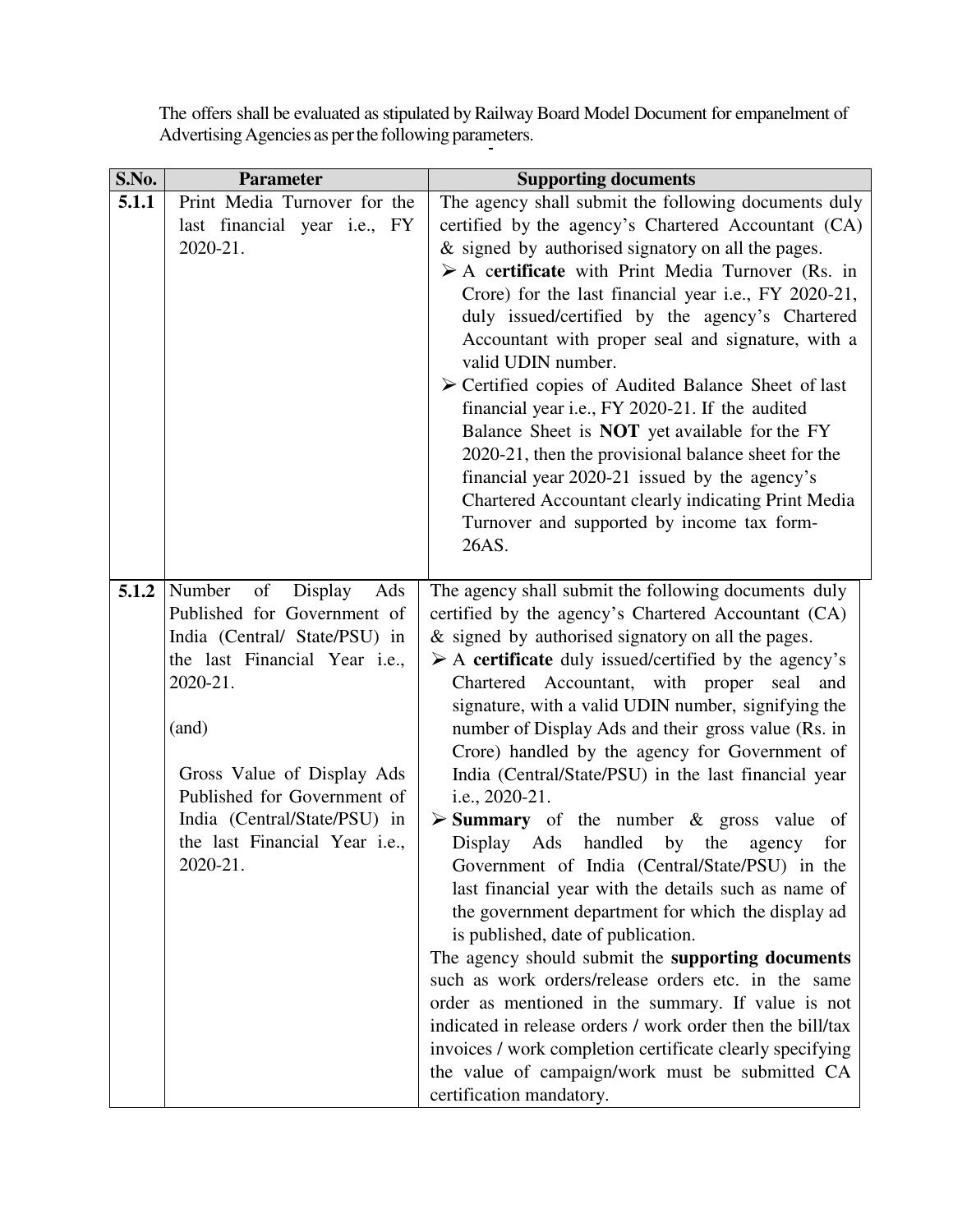| 5.1.3 | Two advertisements Samples                                                        | The agency shall submit the following documents duly                                        |  |
|-------|-----------------------------------------------------------------------------------|---------------------------------------------------------------------------------------------|--|
|       | of any 2 Campaigns published                                                      | certified by the agency's Chartered Accountant (CA)                                         |  |
|       | during the last financial year                                                    | & signed by authorised signatory on all the pages.                                          |  |
|       | i.e., 2020-21. It<br>shall<br>be                                                  | $\triangleright$ Copies of any two published advertisements                                 |  |
|       | adjudged on the basis<br>- of                                                     | printed on A4 size paper, handled by the agency,                                            |  |
|       | Impact, artistic appeal<br>and                                                    | published in newspapers during the last financial                                           |  |
|       | punch line.                                                                       | year i.e., 2020-21.                                                                         |  |
|       |                                                                                   | > Photostat Copies of the newspaper clippings of                                            |  |
|       |                                                                                   | the same two published advertisements as above.                                             |  |
|       |                                                                                   | $\triangleright$ A summary with the details of the advertisements                           |  |
|       |                                                                                   | such as the name of the newspaper, edition, date                                            |  |
|       |                                                                                   |                                                                                             |  |
|       |                                                                                   | of publication.                                                                             |  |
|       |                                                                                   | The agency shall submit the supporting documents like                                       |  |
|       |                                                                                   | work orders/release orders etc.                                                             |  |
| 5.1.4 | Experience of the following                                                       | The agency shall submit the following documents duly                                        |  |
|       | manpower in the Agency's                                                          | certified by the agency's Chartered Accountant (CA)                                         |  |
|       | office/proposed office at South                                                   | & signed by authorised signatory on all the pages.                                          |  |
|       | Western Railway HQ                                                                | $\triangleright$ Details of manpower in the format given as                                 |  |
|       | i.e., Hubballi.                                                                   | <b>Annexure - A</b> of this Terms & Conditions                                              |  |
|       | One Project Lead                                                                  |                                                                                             |  |
|       | <b>Two Content Writers</b>                                                        |                                                                                             |  |
|       | Two Creative Ad designers                                                         |                                                                                             |  |
| 5.1.5 |                                                                                   | The advertising agency will have to submit on the spot art pull (tender) for the given      |  |
|       | material within six hours on any date to be notified later during the empanelment |                                                                                             |  |
|       | process, one each in Hindi, Kannada and English languages. Material in English    |                                                                                             |  |
|       |                                                                                   | language must be type-setted in 6 point font size whereas Hindi & Kannada language          |  |
|       |                                                                                   | material must be type-setted in 8 point font size. This should demonstrate ability to bring |  |
|       |                                                                                   | in space economy without compromising legibility and clarity. The agency shall submit       |  |
|       |                                                                                   | the art pull within the duration specified as per the notified time, date and venue. In     |  |
|       | case of failure or deviation                                                      |                                                                                             |  |
|       |                                                                                   | by the agency, the art pull shall not be considered for evaluation.                         |  |
| 5.1.6 |                                                                                   | Advertising agencies shall be required to submit on the spot display work in Hindi,         |  |
|       |                                                                                   | Kannada and English on the given subject within 3 hours of notice on any date, as fixed     |  |
|       |                                                                                   | by the committee, during the empanelment process. The display shall be adjudged on          |  |
|       |                                                                                   | the basis of Impact, artistic appeal and punch line. The agency shall submit the            |  |
|       | display work within the duration specified as per the notified                    |                                                                                             |  |
|       |                                                                                   | time, date and venue. In case of failure or deviation by the agency, the display work       |  |
|       | shall not be considered for evaluation.                                           |                                                                                             |  |
|       |                                                                                   |                                                                                             |  |
| 5.1.7 |                                                                                   | During the process of empanelment, all agencies applying for empanelment shall make a       |  |
|       |                                                                                   | presentation about agencies profile, customer base, quality of work, past achievements,     |  |
|       |                                                                                   | work procedure followed, office automation etc. on nominated date, time and place as        |  |
|       |                                                                                   | fixed by the committee. The presentation shall be made within the duration specified as     |  |
|       | per the notified time, date and venue. In case of failure or                      |                                                                                             |  |
|       |                                                                                   | deviation by the agency, the presentation shall not be considered for evaluation            |  |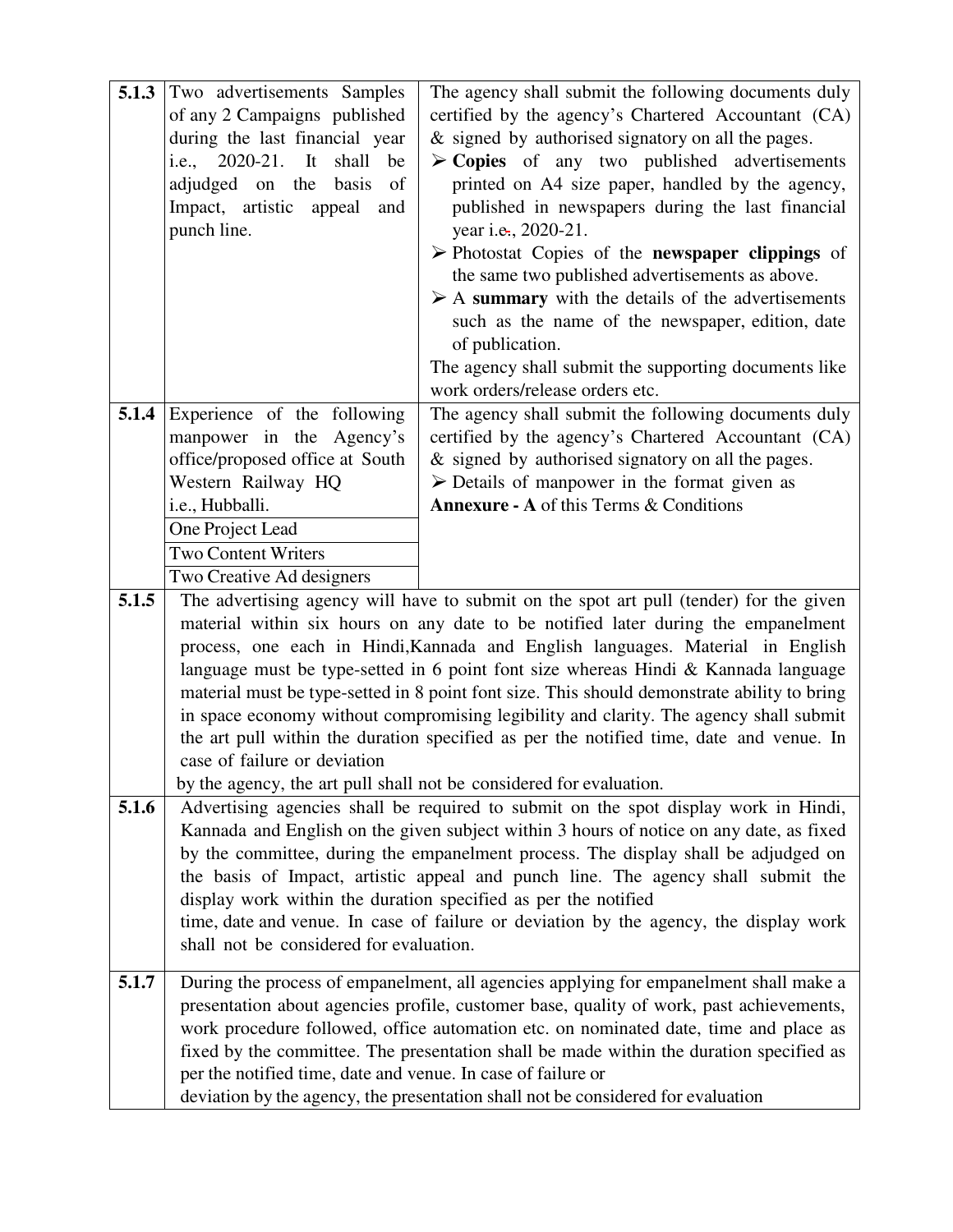**5.2**. In addition to the above Technical Evaluation, the agencies will quote cost of various services that the South Western Railway wants Agencies to provide. Lowest cost of each item/service, as quoted by the eligible applicants, shall be accepted by the remaining eligible agencies. In case any agency declines to accept the lowest rates of various services, such agencies shall not be considered for empanelment.

The cost quoted for various items as per **Annexure-E(i) & E(ii)** shall be submitted by the applicant agencies.

**6.0 Technical Evaluation:** Offers of only those agencies, which are responsive and meet the eligibility criteria based on the documents submitted by the agencies as per Para 2 and submit requisite documents as per Para 3, shall be evaluated. The offers shall be evaluated based on the following parameters and supporting documents:

The offers shall be evaluated based on the following parameters and supporting documents: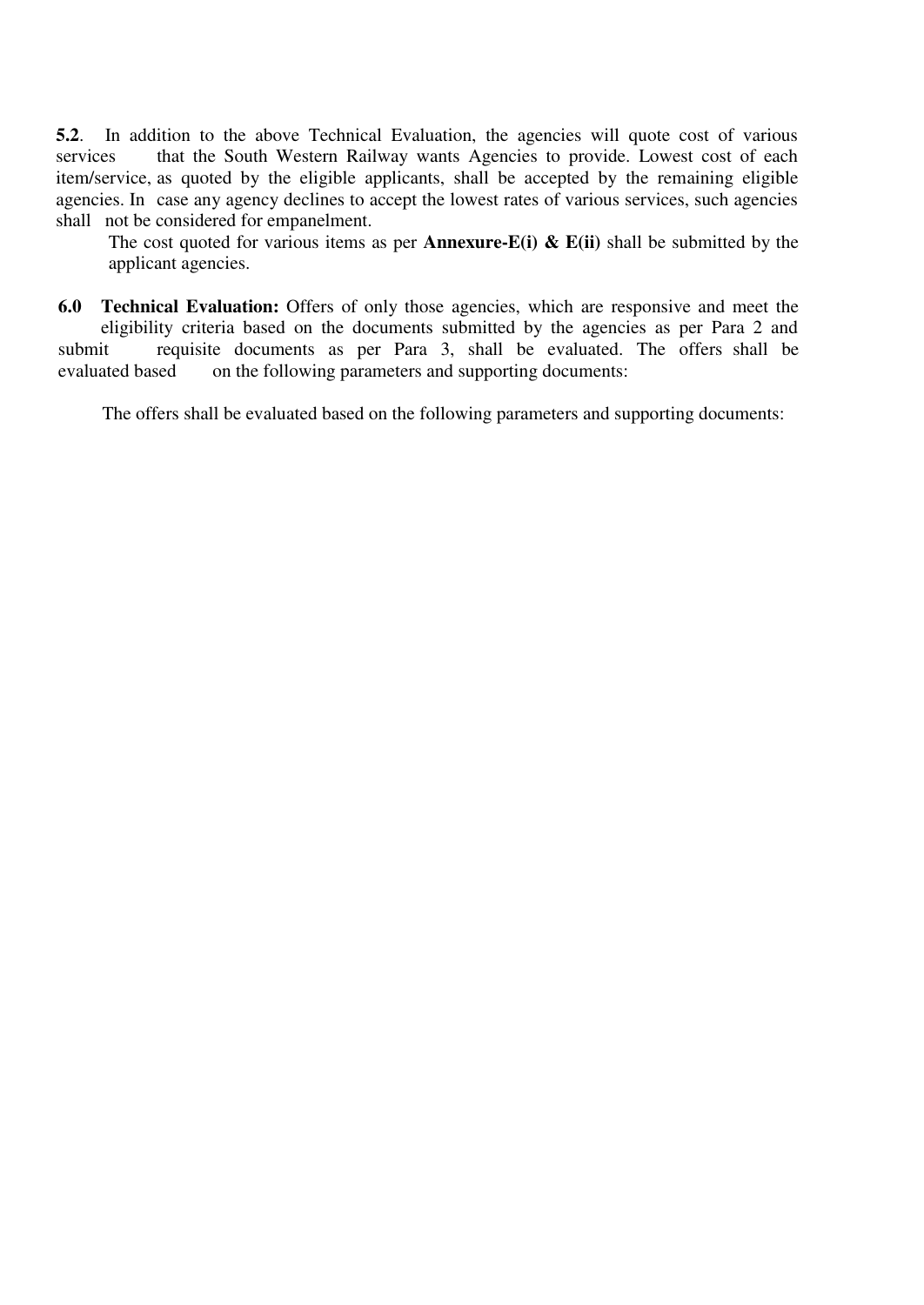| SN                                                                                                                                                                             | <b>Parameter</b>                                                                                                                                                                                                          | <b>Score</b>   | Max.              |
|--------------------------------------------------------------------------------------------------------------------------------------------------------------------------------|---------------------------------------------------------------------------------------------------------------------------------------------------------------------------------------------------------------------------|----------------|-------------------|
|                                                                                                                                                                                |                                                                                                                                                                                                                           |                | <b>Score</b>      |
|                                                                                                                                                                                | Print Media Turnover for the last financial year                                                                                                                                                                          |                |                   |
|                                                                                                                                                                                | $>=$ 5 Corers and $\le$ 10 Corers                                                                                                                                                                                         | 8              |                   |
| 1                                                                                                                                                                              | $\geq$ =10 Corers and <15 Corers                                                                                                                                                                                          | 9              | 10                |
|                                                                                                                                                                                | $\geq$ 15 Corers                                                                                                                                                                                                          | 10             |                   |
|                                                                                                                                                                                | <b>Number of Display Ads Published for Government of India</b>                                                                                                                                                            |                |                   |
|                                                                                                                                                                                | (Central/State/PSU) in the last Financial Year                                                                                                                                                                            |                |                   |
|                                                                                                                                                                                | 3 projects                                                                                                                                                                                                                | 3.5            |                   |
| $\overline{2}$                                                                                                                                                                 | 4 projects                                                                                                                                                                                                                | $\overline{4}$ | 5                 |
|                                                                                                                                                                                | 5 projects                                                                                                                                                                                                                | 4.5            |                   |
|                                                                                                                                                                                | 6 or more projects                                                                                                                                                                                                        | 5              |                   |
|                                                                                                                                                                                | Two published advertisements Samples of any 2 Campaigns handled in past. It shall                                                                                                                                         |                |                   |
| 3                                                                                                                                                                              | be adjudged on the basis of Impact, artistic appeal and punch line.                                                                                                                                                       |                | 1                 |
|                                                                                                                                                                                |                                                                                                                                                                                                                           |                | $\bf{0}$          |
|                                                                                                                                                                                | Gross Value of Display Ads published for Central Govt./StateGovt. IPSO                                                                                                                                                    |                |                   |
|                                                                                                                                                                                | in the last Financial Year                                                                                                                                                                                                |                |                   |
|                                                                                                                                                                                | <b>Below 5Corers</b>                                                                                                                                                                                                      | 6              |                   |
| 4                                                                                                                                                                              | $>=$ 5 Corers and $\leq 6$ Corers                                                                                                                                                                                         | 7              | 1<br>$\mathbf{0}$ |
|                                                                                                                                                                                | $>= 6$ Corers and $\leq 7$ Corers                                                                                                                                                                                         | 8              |                   |
|                                                                                                                                                                                | $\geq$ =7 Corers and <8 Corers                                                                                                                                                                                            | 9              |                   |
|                                                                                                                                                                                | $>= 8$ Corers                                                                                                                                                                                                             | 10             |                   |
| 5                                                                                                                                                                              | Experience of manpower in the agency's office / proposed office at                                                                                                                                                        |                |                   |
|                                                                                                                                                                                | Zonal Railways HQ city (Profiles of the personnel are given at Annexure-A)                                                                                                                                                |                |                   |
|                                                                                                                                                                                | One Project Lead (Years of experience)                                                                                                                                                                                    |                |                   |
|                                                                                                                                                                                | <b>One Project Lead (Years of experience)</b>                                                                                                                                                                             |                |                   |
|                                                                                                                                                                                |                                                                                                                                                                                                                           |                |                   |
| a                                                                                                                                                                              | $\ge$ = 5 years and <6 years                                                                                                                                                                                              | 3              | 5                 |
|                                                                                                                                                                                | $>= 6$ years and $\leq 7$ years                                                                                                                                                                                           | $\overline{4}$ |                   |
|                                                                                                                                                                                | $>=7$ years                                                                                                                                                                                                               | 5              |                   |
|                                                                                                                                                                                | <b>Two Content Writers (Years of experience)</b>                                                                                                                                                                          |                |                   |
| $\mathbf b$                                                                                                                                                                    | $>=$ 3 years and $\leq$ 4 years                                                                                                                                                                                           | 3              | 5                 |
|                                                                                                                                                                                | $>=$ 4 years and $\le$ 5 years                                                                                                                                                                                            | 4              |                   |
|                                                                                                                                                                                | $>=5$ years                                                                                                                                                                                                               | 5              |                   |
| $\mathsf{C}$                                                                                                                                                                   | Two creative Ad designer (Years of experience)                                                                                                                                                                            |                |                   |
|                                                                                                                                                                                | $>=$ 3 years and $\leq$ 4 years                                                                                                                                                                                           |                | 5                 |
|                                                                                                                                                                                | $>=$ 4 years and $\le$ 5 years                                                                                                                                                                                            | $\overline{4}$ |                   |
|                                                                                                                                                                                | $>=5$ years                                                                                                                                                                                                               | 5              |                   |
|                                                                                                                                                                                | Advertising agencies shall be required to submit on the spot display work in                                                                                                                                              |                |                   |
|                                                                                                                                                                                | 6<br>Hindi and English on the given subject within 3 hours of notice on any date, as                                                                                                                                      |                | 15                |
|                                                                                                                                                                                | fixed by the committee, during the empanelment process. The display shall be                                                                                                                                              |                |                   |
|                                                                                                                                                                                | adjudged on the basis of Impact, artistic appeal and punch line.                                                                                                                                                          |                |                   |
|                                                                                                                                                                                | The advertising agency will have to submit on the spot art pull (tender) for                                                                                                                                              |                |                   |
| the given material within six hours on anydate to be notified later during the<br>$\overline{7}$<br>empanelment process, one each in Hindi, and English languages. Material in |                                                                                                                                                                                                                           |                |                   |
|                                                                                                                                                                                |                                                                                                                                                                                                                           |                | 15                |
|                                                                                                                                                                                | English language must be type setted in 6 point font size where as Hindi<br>language material must be type setted in 8 point font size. This should<br>demonstrate ability to bring in space economy without compromising |                |                   |
|                                                                                                                                                                                |                                                                                                                                                                                                                           |                |                   |
|                                                                                                                                                                                | legibility and clarity                                                                                                                                                                                                    |                |                   |
|                                                                                                                                                                                |                                                                                                                                                                                                                           |                |                   |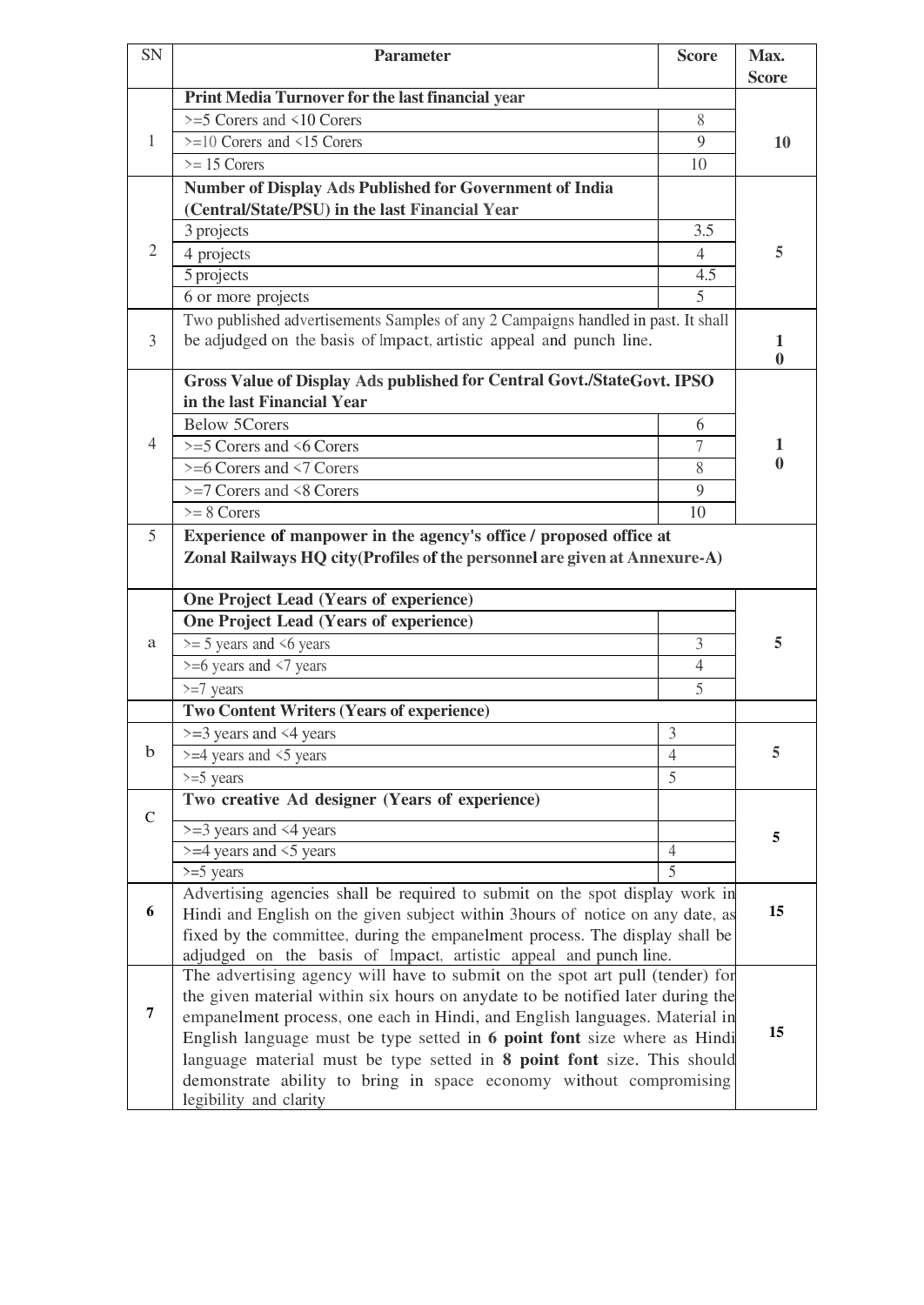#### **Total 100**

*" The limiting values of item number 1 & 4 as given in the Table in Para 5.2may be modified by zonal railways with the concurrence of associate finance and approval of the General Manager depending on the local conditions".*

For the purpose of S.N.2 in the above table, no marks will be awarded if the number of projects is less than 3.

All eligible agencies shall be listed in descending order of marks obtained and a panel comprising of not less than 2 (two) and not more than 8 (eight) advertising agencies, from the top, will be formed out of this list.

In addition to the above Technical Evaluation, the agencies will quote costs of various services that the zonal railways want them to provide. The lowest cost of each item/service shall be accepted by the remaining eligible agencies.

In case of refusal to accept the lowest rates of various services, the agencies doing so shall not be considered for empanelment.

6.1. In addition to the above Technical Evaluation, the agencies will quote cost of various services that the South Western Railway wants Agencies to provide. Lowest cost of each item/ service, as quoted by the eligible applicants, shall be accepted by the

> remaining eligible agencies. In case any agency declines to accept the lowest rates of various services, such agencies shall not be considered for empanelment.

## **7.0 Award of contract**

South western Railway will award the Contract and enter into an agreement with the agency finalized after the due process is completed. After signing of the Contract Agreement, no variation in or modification of the term of the Contract shall be made except by written amendment signed by the parties.

## **7.1 Disqualification**

- **7.2** Canvassing or recommendations or putting pressure from any source to influence the process of empanelment of advertising agencies by Railways will lead to disqualification and applications will be summarily rejected/will not be considered.
- 7.3 South Western Railway may at its sole discretion and at any time during the evaluation of Proposal, disqualify any applicant, if the applicant has indulged in any unfair practice or not followed the professional ethics; made misleading or false representations in the forms, statements and attachments submitted in proof of the eligibility requirements; exhibited a record of poor performance such as abandoning works, not properly completing the contractual obligations, inordinately delaying completion or financial failures, etc. in any project in the preceding three years; submitted a proposal that is not accompanied by required documentation or is non-responsive; failed to provide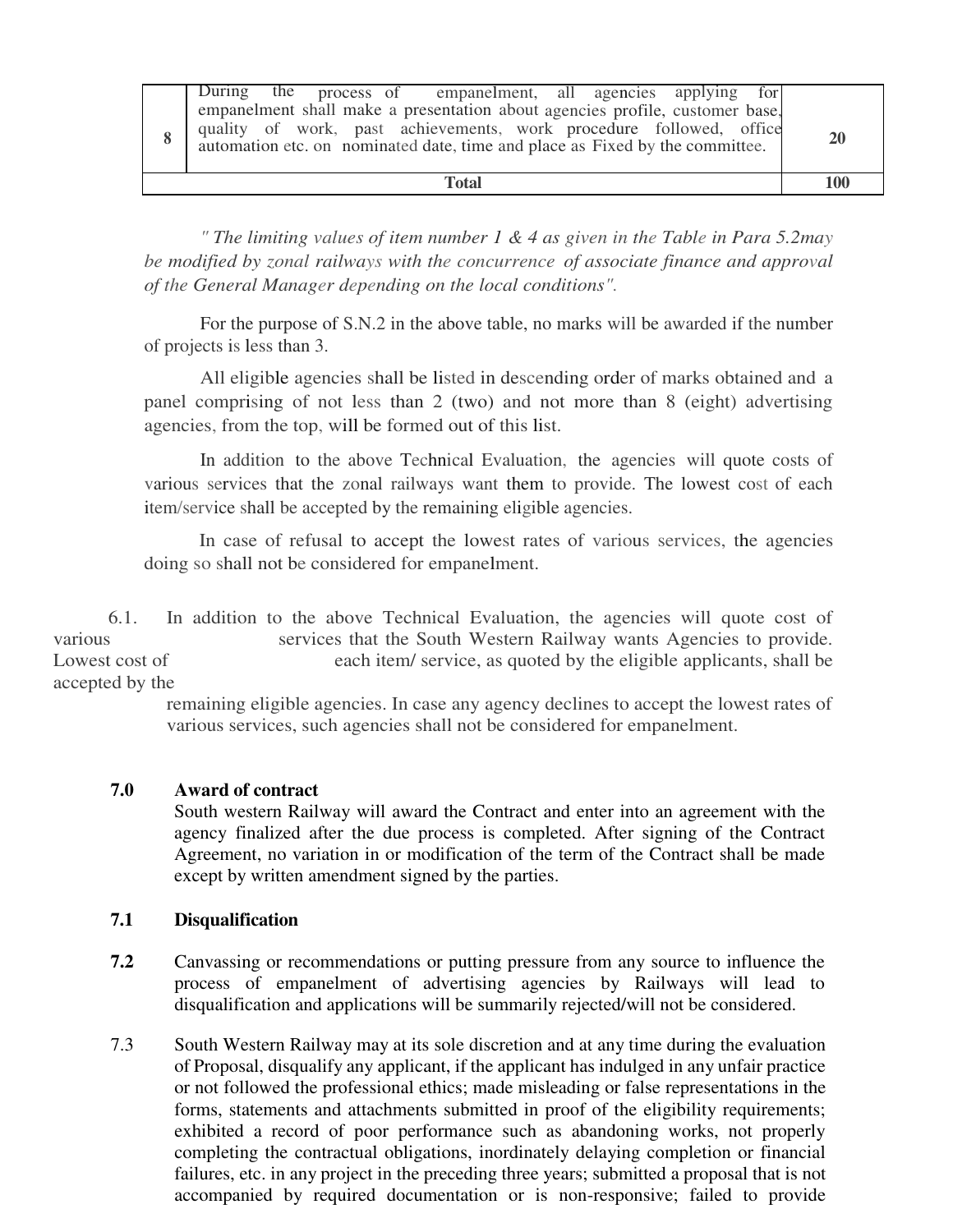clarifications related thereto, when sought; declared ineligible by the Government of India for corrupt and fraudulent practices or blacklisted.

- **7.4**. South Western Railway may terminate the contract of any agency at any time for not fulfilling any of the terms and conditions.
- **7.5** South Western Railway reserves right not to assign reasons for declining to consider any particular application or applications.
- **7.6** South Western Railway also reserves the right to accept or reject any application or all applications. Incomplete and conditional applications will be summarily rejected.

## **8.0 Security Deposit**

Successfully empanelled advertising agency will have to submit security deposit of Rs. **5,00,000/-** (Rupees Five Lakhs only) within one week after the issue of the letter of empanelment for the due and satisfactory fulfilment of the terms and conditions. The security deposit will be refunded on satisfactory working/completion of the empanelment period. The security deposit should be submitted in the form of fixed deposit receipt of any Nationalized Bank in favour of Principal Financial Advisor of the South Western Railway, Hubballi.

## **9.0 Process of Service Delivery:**

- 9.1 For display advertisements, brief will be given to the agency at CPRO's office regarding content and size, based on which agency will be required to prepare a good quality artwork within the specified time. The copywriting, translation (if any), designing, typesetting, art work, preparation of block and matrix as well as art pulls required for release of advertisement, will be at agency's own cost. The agency is required to make available the photographs/materials required for the preparation of display advertisement. However, the agency will be assisted by the CPRO's office with the statistics and information. CPRO office reserves the right to select the design work as per the requirement.
- 9.2 For classified advertisements material collected from CPRO office, should be submitted back for approval on the same day after typesetting/designing. Release Orders (RO) will be issued after approval of the type set material/design. Advertising agency shall release the advertisement/tender notice only to the publication as indicated in the specific Release Order (RO) issued by Public Relations Office of South Western Railway.
- 9.3 Advertising agency shall also ensure that advertisements appear in the specified newspapers on a nominated date in a conspicuous and impressive manner while occupying minimum space. The agency will ensure that the language of advertisements published in the newspapers should be the same as the language of the newspapers until  $\&$  unless specially mentioned on the Release Order. In case of late publication after stipulated period/date, it will be the discretion of the CPRO to impose penalty and / or disallow partial/total payment. Performance of agencies will be monitored on this account also.
- 9.4 GST at applicable rates as notified by Ministry of Finance from time to time shall be charged by empanelled agency from Railways. Railway GSTIN number of the **concerned** State shall be indicated by advertising agency and GST shall be shown separately in the Tax Invoice.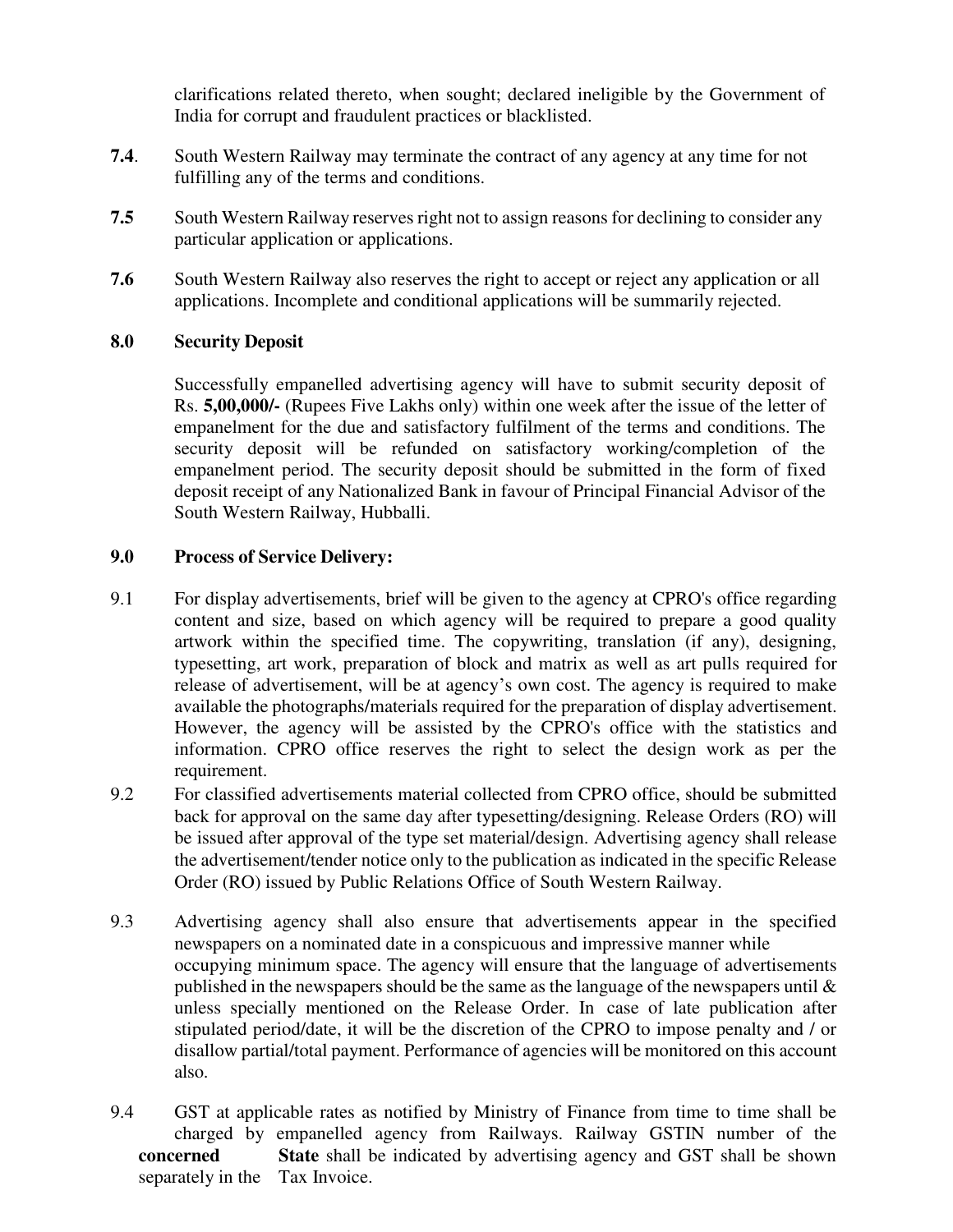- 9.5 The advertising agency will be bound to obtain acknowledgement from the Newspapers at the time of delivery of advertisement material and release order. Photocopy of the acknowledgments should be kept in record as proof so that it could be ascertained that the agency has efficiently arranged to deliver the advertisement material/RO to all the newspapers in time in case of dispute.
- 9.6 In case there is an error in publication of the advertisements as compared to advertisement's text approved by the office of CPRO, the advertising agency shall arrange to publish the corrigendum immediately at its own cost. No bills shall be raised or paid to the agency. CPRO may also impose a suitable penalty in such cases.
- 9.7 At the end of each month, agency will submit a summary of released advertisement and computerized bills in duplicate along with tear sheets of newspapers containing published advertisements and will be solely responsible for raising correct advertising bills in all respect and a certificate to the effect as mentioned below will have to be endorsed on all the bills.

*"All the bills received from the newspapers have thoroughly been checked and found correct in all respects".* 

- 9.8 It is the responsibility of the agency to ensure that correct and readable advertisement is published. Bills for Incorrect or illegible advertisements published by the newspapers should not be accepted by the agency and should be sent back to newspaper citing reasons for not accepting the bill. Copy of letter should also be sent to the CPRO Office for information.
- 9.9 Advertising agency shall charge current DAVP approved rates until & unless it is specially/ otherwise stated by the CPRO office in the Release Orders. In case any newspaper mentioned in the Release Orders does not accept DAVP rates and charges commercial rate or the newspaper does not have the contract approved by the DAVP, advertising agency prior to publication of advertisement will obtain written approval from CPRO Office.
- 9.10 The Advertising Agency will also maintain all the records of timely/delayed receipt of the advertisement bills from the newspapers and payments received from the Railways, so that in case of any complaint received from newspapers, it may be examined thoroughly by CPRO Office.
- 9.11 The CPRO Office, reserves right to disallow a part or full payment against any bill, if any of the general or special conditions, is violated.
- 9.12 After payment of original bills at DAVP rates, no supplementary bill will be accepted, and the advertising agency will have to clarify this to the publication on their own, and no liability will be accepted on this account by the Railways. If DAVP reduces/ lowers advertising rates of a publication and the advertising agency comes to know about lowered rates later on, after claiming the original bill which the advertising agency has happened to claim at higher rates, it will be the sole responsibility of the advertising agency to adjust the excess paid amount from future bills of the publication if possible, failing which it will be responsibility of the advertising agency to refund the excess payment, if any, on this account.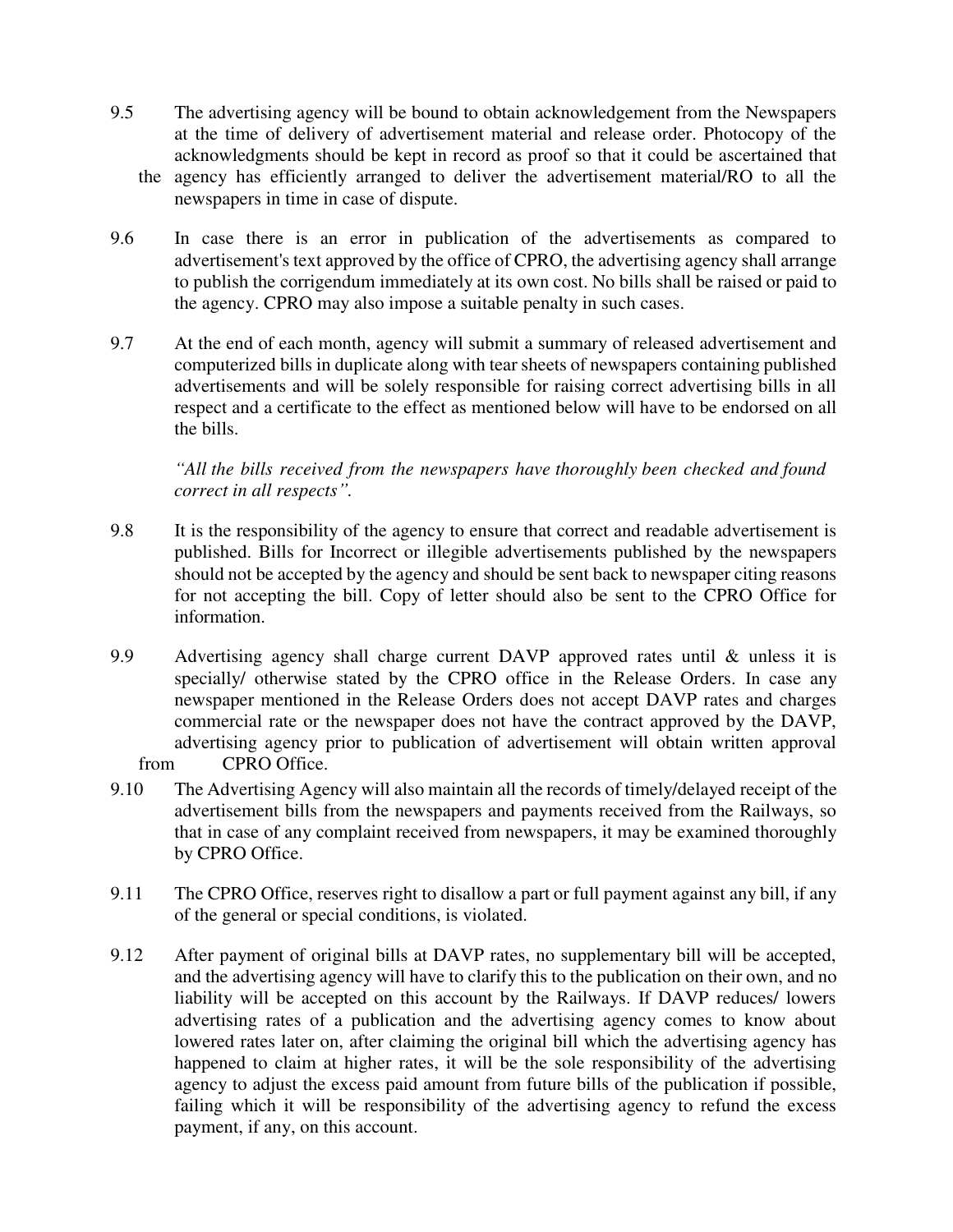- 9.13 After publication of the advertisement, the agency will have to arrange payment of advertisement bills of the newspapers pertaining to publication of the advertisements regularly as per INS rules, failing which empanelment of advertising agency may be cancelled and security money forfeited.
- 9.14 The CPRO Office also reserves the right to release any advertisement through any advertising agency on the panel.
- 9.15 The CPRO Office also reserves the right to use the logo, design, layout etc. prepared by any advertising agency for releasing advertisements directly for Railway or through any other advertising agency or any other source as deemed fit by the railways without advertising agency's consent, which has designed the advertisement.
- 9.16 The agency will have to ensure compliance with copyright, cyber laws, patents and other intellectual property laws, in all materials, including art work/design, supplied by them. The advertising agency will be completely liable in all such cases, and no liability shall lie with the Railways.
- 9.17 Whenever required, the agency shall have to accept and get an advertisement published at a very short notice in specified newspapers on a specified date as indicated by the Railways.
- 9.18 The CPRO Office or its representative shall have all rights to inspect agency's premises and any record connected with the working related with Railways during office hours.
- 9.19 The CPRO Office reserves the rights to add, delete or revise any of these conditions, and also include special conditions as new ones, as and when required.
- 9.20 The CPRO office reserves the right to impose a suitable penalty for any defect in service delivery and also deduct any outstanding dues decreed by any court of law or otherwise from the Security Deposit or the running bill, for deduction of Railway's dues from empanelled agency's security amount.
- 9.21 The empanelled agencies shall top up or reimburse the security deposit to the extent of d eduction as fine within 15 days failing which it will be considered and treated as breach of the agreement.
- 9.22 The advertising agency should supply the press Tear sheets in which the Tender Notice, Public Notice/Display Advt. is published to concerned department directly or per bearer or by post with a certified copy being sent to CPRO office.
- 9.23 Payment:

Payment will be made in Indian Rupees only, subject to any deduction authorised by CPRO to make under any statutes or under the conditions mentioned in the application read along with the terms & conditions of empanelment that may be applicable while accepting the Tender.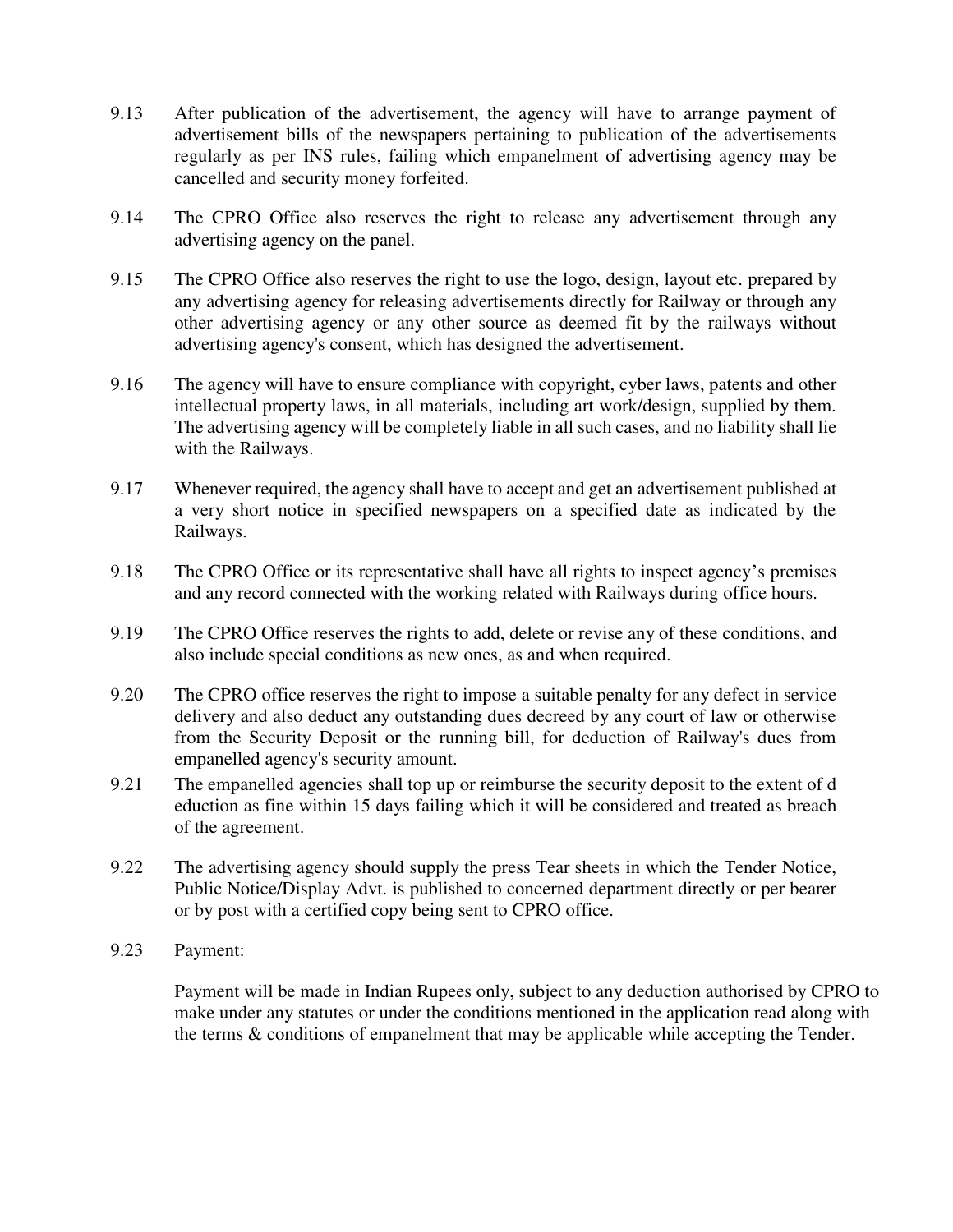The advertising agency shall be entitled for payment as follows:

- a) Payment will be made on certification from the Officer-in-Charge for satisfactorily executing the work duly deducting the penalty and other dues.
- b) Payment will be arranged in Indian Rupees only through EFT/ECS etc., after submission of bill for the work performed to the satisfaction of Officer-in-Charge, as per the terms & conditions of empanelment.
- 9.24 When desired, soft copy of any work will be provided by the agency to the PR office.
- 9.25 The agencies will be required to work on Saturdays on regular basis and may even be required to provide service on Sundays and other public holidays and if warranted, also beyond office hours in case of urgency.
- 9.26 Performance of the each empanelled agency will be monitored and will be kept on record for appropriate action in future.
- 9.27 Disputes, if any, in future shall be resolved and governed by the provision of General Conditions of Contract as applicable to the Railways and jurisdiction shall lie at the city where the zonal headquarter is situated.
- 9.28 South Western Railway, at its sole discretion, may impose penalty, as deemed fit, on any agency for poor performance/ service during the period of empanelment.

#### **10.0 Settlement of Disputes – Arbitration and Conciliation Rules**

10.1 **Reconciliation of disputes:** All disputes and differences of any kind whatsoever arising out of or in connection with the contract, whether during the progress of the work or after its completion and whether before or after the determination of the contract, shall be referred by the Contractor to the "General Manager" through "Notice of Dispute"

 (given at **Annexure B (i) to (iv)**) provided that no such notice shall be served later than 30 days after Completion of the contract. GM shall, within 30 days after receipt of the Contractor's "Notice of Dispute", notify the name of conciliator(s) to the Contractor.

 The Conciliator(s) shall assist the parties to reach an amicable settlement in an independent and impartial manner within the terms of contract.

If the parties reach agreement on a settlement of the dispute, they shall draw up and sign a written settlement agreement duly signed by CPRO, Contractor and conciliator(s). When the parties sign the settlement agreement, it shall be final and binding on the parties.

 The parties shall not initiate, during the conciliation proceedings, any arbitral or judicial proceedings in respect of a dispute that is the subject matter of the conciliation proceedings.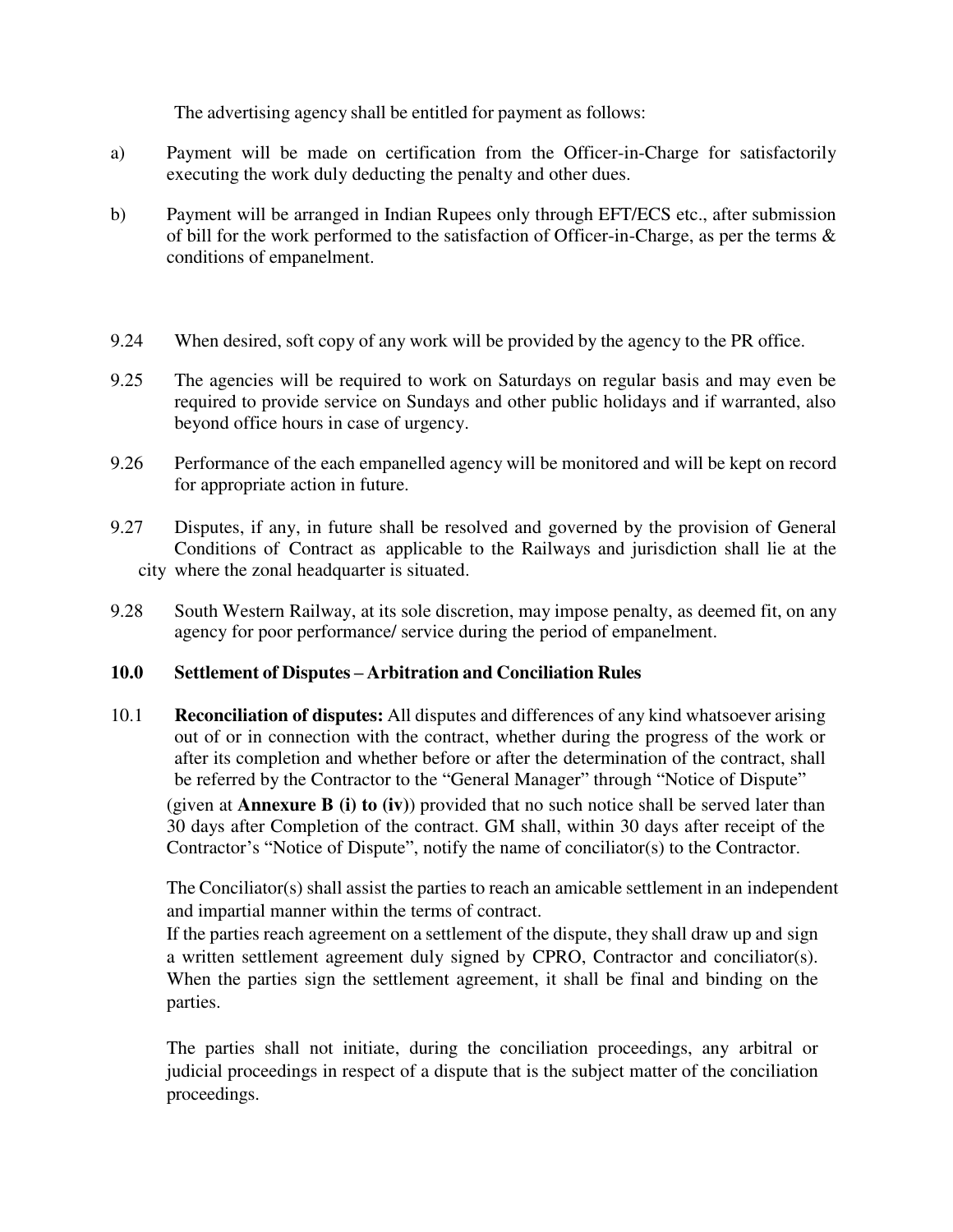The conciliation proceedings shall be terminated:

 by the signing of the settlement agreement by the parties on the date of agreement; or by written declaration of the conciliator, after consultation with the parties, to the effect that further efforts at conciliation are no longer justified,on the date of declaration; or

by a written declaration of the parties addressed to the conciliator to the effect that the conciliation proceedings are terminated, on the date of the declaration; or by a written declaration of a party to the other party and the conciliator, if appointed, to the effect that the conciliation proceedings are terminated, on the date of declaration. are terminated, on the date of declaration.

10.2 **Matters Finally Determined by the Railways:** All disputes and differences of any kind whatsoever arising out of or in connection with the contract, whether during the progress of the work or after its completion and whether before or after the determination of the contract, shall be referred by the contractor to the GM and the GM shall, within 120 days after receipt of the contractor's representation, make and notify decisions on all matters referred to by the contractor in writing provided that matters for which provision has been made in any Clause (stated as expected matter) of the Special Conditions of the Contract, shall be deemed as 'excepted matters' (matters not arbitrable) and decisions of the Railway authority, thereon shall be final and binding on the contractor; provided further that 'excepted matters" shall stand specifically excluded from the purview of the Arbitration Clause.

#### **10.3 Demand for Arbitration:**

- a) In the event of any dispute or difference between the parties hereto as to the construction or operation of this contract, or the respective rights and liabilities of the parties on any matter in question, dispute or difference on any account or as to the withholding by the Railway of any certificate to which the contractor may claim to be entitled to, or if the Railway fails to make a decision within 120 days, then and in any such case, but except in any of the "excepted matters" referred to in Clause 9.2 of these conditions, the contractor, after 120 days but within 180 days of his presenting his final claim on disputed matters shall demand in writing that the dispute or difference be referred to arbitration.
- b) The demand for arbitration shall specify the matters which are in question, or subject of the dispute or difference as also the amount of claim item-wise. Only such dispute or difference, in respect of which the demand has been made, together with counter claims or set off, given by the Railway, shall be referred to arbitration and other matters shall not be included in the reference.
- c) The parties may waive off the applicability of sub-section 12(5) of Arbitration and Conciliation (Amendment) Act 2015, if they agree for such waiver in writing, after dispute having arisen between them, in the format given under **Annexure C** of these conditions.
- d) The Arbitration proceedings shall be assumed to have commenced from the day, a written and valid demand for arbitration is received by the Railway.
- e) The claimant shall submit his claims stating the facts supporting the claims along with all the relevant documents and the relief or remedy sought against each claim within a period of 30 days from the date of appointment of the Arbitral Tribunal.
- f) The Railway shall submit its defense statement and counter claim(s), if any, within a period of 60 days of receipt of copy of claims from Tribunal, unless otherwise extension has been granted by Tribunal.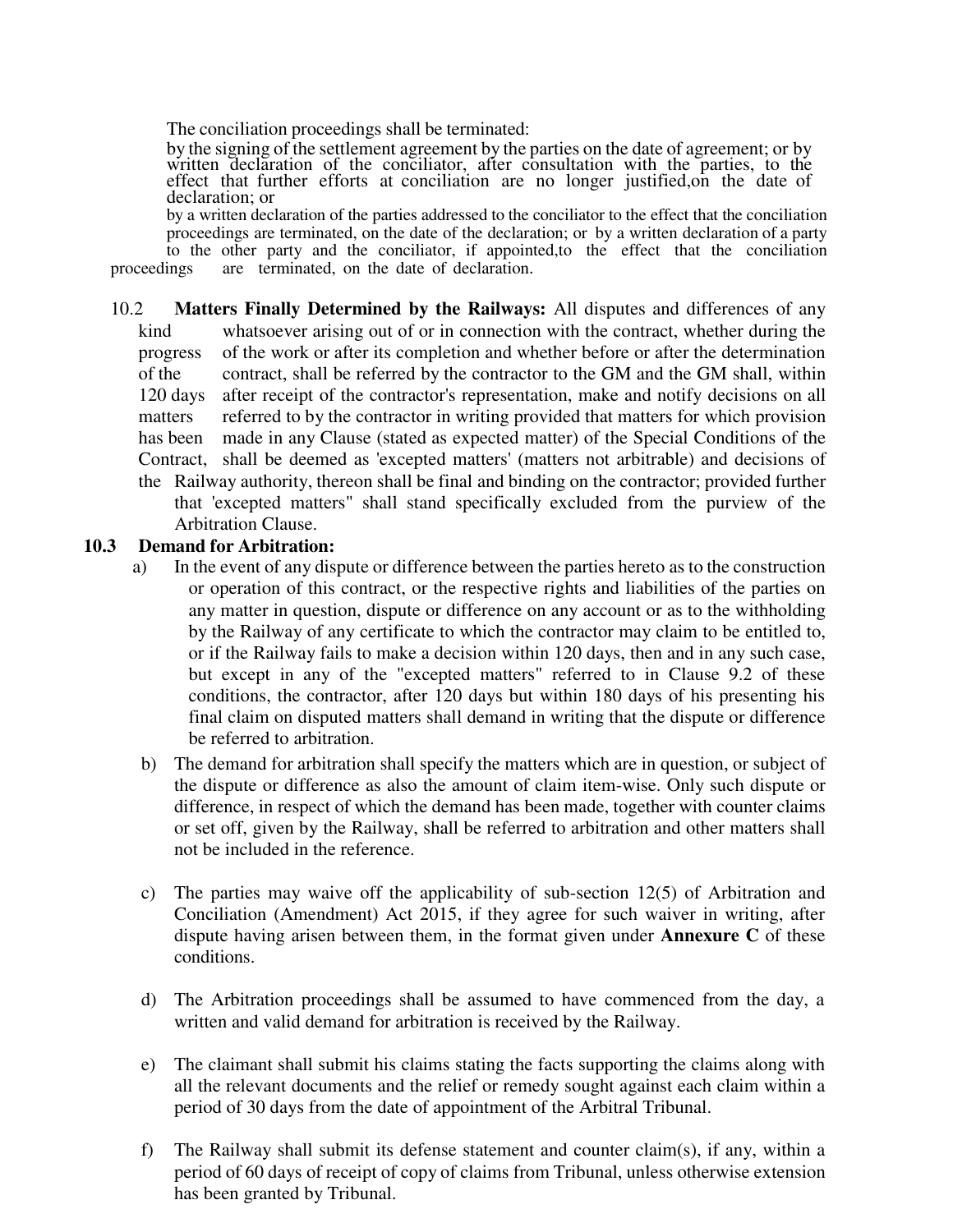- g) Seat of Arbitration: The place of arbitration would be within the geographical limits of the Division of the Railway where the cause of action arose or the Headquarters of the concerned Railway or any other place with the written consent of both the parties.
- h) No new claim shall be added during proceedings by either party. However, a party may amend or supplement the original claim or defense thereof during the course of arbitration proceedings subject to acceptance by Tribunal having due regard to the delay in making it.
- i) If the contractor(s) does/do not prefer his/their specific and final claims in writing, within a period of 90 days of receiving the intimation from the Railways that the final bill is ready for payment, He/they Will be deemed to have waived his/their claim(s) and the Railway shall be discharged and released of all liabilities under the contract in respect of these claims.
- 10.4 **Obligation During Pendency Of Arbitration: Work under the contract shall,** unless otherwise directed by the GM, continue during the arbitration proceedings, and no payment due or payable by the Railway shall be withheld on account of such proceedings, provided, however, it shall be open for Arbitral Tribunal to consider and decide whether or not such work should continue during arbitration proceedings.

#### **10.5 Appintment of Arbitrator:**

### **a) Appointment of Arbitrator where applicability of section 12 (5) of Arbitration and Conciliation Act has been waived off**

In cases where the total value of all claims in question added together does not exceed Rs. 1,00,00,000/- (Rupees One Crore only), the Arbitral Tribunal shall consist of a Sole Arbitrator who shall be a Gazetted Officer of Railway not below JA Grade, nominated by the General Manager. The sole arbitrator shall be appointed within 60 days from the day when a written and valid demand for arbitration is received by GM.

In cases not covered by the above Clause, the Arbitral Tribunal shall consist of a panel of three Gazetted Railway Officers not below JA Grade or 2 Railway Gazetted Officers not below JA Grade and a retired Railway Officer, retired not below the rank of SAG Officer, as the arbitrators. For this purpose, the Railway will send a panel of at least four (4) names of Gazetted Railway Officers of one or more departments of the Railway which may also include the name(s) of retired Railway Officer(s) empanelled to work as Railway Arbitrator to the contractor within 60 days from the day when a written and valid demand for arbitration is received by the GM. Contractor will be asked to suggest to General Manager at least 2 names out of the panel for appointment as contractor's nominee Within 30 days from the date of dispatch of the request by Railway. The General Manager shall appoint at least one out of them as the contractor's nominee and will, also simultaneously appoint the balance number of arbitrators either from the panel or from outside the panel, duly indicating the 'presiding arbitrator" from amongst the 3 arbitrators so appointed. GM shall complete this exercise of appointing the Arbitral Tribunal Within 30 days from the receipt of the names of contractor's nominees. While nominating the arbitrators, it will be necessary to ensure that one of them is from the Accounts Department. An officer of Selection Grade of the Accounts Department shall be considered of equal status to the officers in SA grade of other departments of the Railway for the purpose of appointment of arbitrator.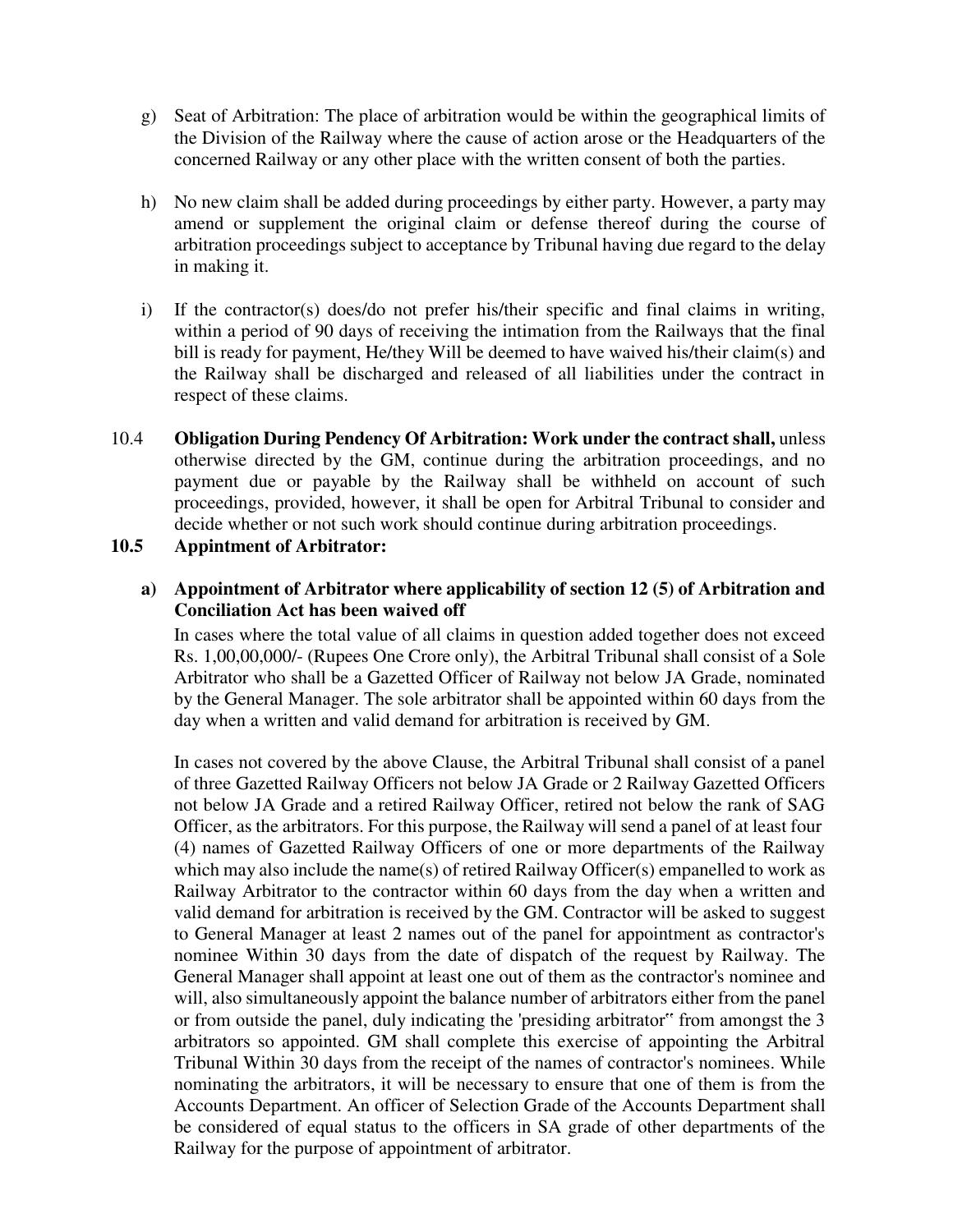The serving Railway officer working in arbitral tribunal in the ongoing arbitration cases as per above clauses, can continue as arbitrator in the tribunal even after his retirement.

## **b) Appointment of Arbitrator where applicability of section 12 (5) of Arbitration and Conciliation Act has not been waived off**

In cases where the total value of all claims in question added together does not exceed Rs. 50,00,000/- (Rupees Fifty lakh only), the Arbitral Tribunal shall consist of a Retired Railway Officer, retired not below the rank of SAG Officer, as the arbitrator. For this purpose, the Railway will send a panel of at least four (4) names of retired Railway Officer(s) empanelled to work as Railway Arbitrator duly indicating their retirement dates to the contractor within 60 days from the day when a written and valid demand for arbitration is received by the GM.

Contractor will be asked to suggest to General Manager at least 2 names out of the panel for appointment as arbitrator within 30 days from the date of dispatch of the request by Railway. The General Manager shall appoint at least one out of them as the arbitrator.

In cases where the total value of all claims in question added together exceed Rs. 50,00,000/- (Rupees Fifty lakh only), the Arbitral Tribunal shall consist of a panel of three (3) retired Railway Officers, retired not below the rank of SAG Officer, as the arbitrators. For this purpose, the Railway will send a panel of at least four (4) names of retired Railway Officer(s) empanelled to work as Railway Arbitrator duly indicating their retirement dates to the contractor within 60 days from the day when a written and valid demand for arbitration is received by the GM.

Contractor will be asked to suggest to General Manager at least 2 names out of the panel for appointment as contractor's nominee within 30 days from the date of dispatch of the request by Railway. The General Manager shall appoint at least one out of them as the contractor's nominee and will, also simultaneously appoint the balance number of arbitrators either from the panel or from outside the panel, duly indicating the 'Presiding Arbitrator" from amongst the 3 arbitrators so appointed. GM shall complete this exercise of appointing the Arbitral Tribunal within 30 days from the receipt of the names of contractor's nominees. While nominating the arbitrators, it will be necessary to ensure that one of them has served in the Accounts Department.

- c) If one or more of the arbitrators appointed as above refuses to act as arbitrator, withdraws from his office as arbitrator, or vacates his/their office/offices or is/are unable or unwilling to perform his functions as arbitrator for any reason whatsoever or dies or in the opinion of the General Manager fails to act without undue delay, the General Manager shall appoint new arbitrator/arbitrators to act in his/their place in the same manner in which the earlier arbitrator/arbitrators had been appointed. Such reconstituted Tribunal may, at its discretion, proceed with the reference from the stage at which it was left by the previous arbitrator(s).
- d) The Arbitral Tribunal shall have power to call for such evidence by way of affidavits or otherwise as the Arbitral Tribunal shall think proper, and it shall be the duty of the parties hereto to do or cause to be done all such things as may be necessary to enable the Arbitral Tribunal to make the award without any delay. The proceedings shall normally be conducted on the basis of documents and written statements.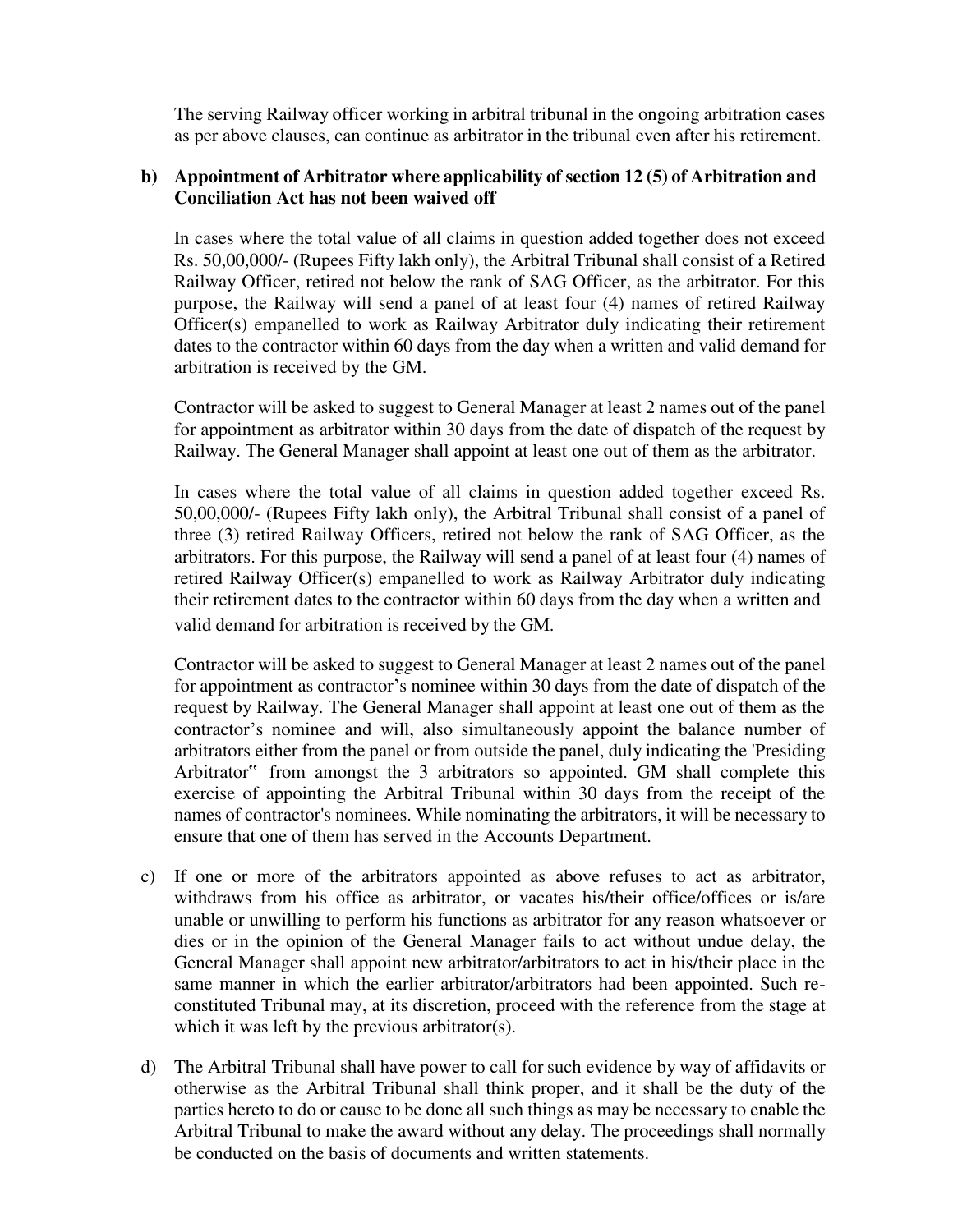e) Before proceeding into the merits of any dispute, the Arbitral Tribunal shall first decide and pass its orders over any plea submitted/objections raised by any party, if any, regarding appointment of Arbitral Tribunal, validity of arbitration agreement, jurisdiction and scope of the Tribunal to deal with the dispute(s) submitted to arbitration, applicability of time 'limitation' to any dispute, any violation of agreed procedure regarding conduct of the arbitral proceedings or plea for interim measures of protection and record its orders in day to day proceedings. A copy of the proceedings duly signed by all the members of tribunal should be provided to both the parties.

# **f) Qualification of Arbitrator(s)**

# $\bullet$

 $\bullet$ 

 $\bullet$ 

Serving Gazetted Railway Officers of not below JA Grade level

- Retired Railway Officers not below SA Grade level, one year after his date of retirement
- Age of arbitrator at the time of appointment shall be below 70years
- g) An arbitrator may be appointed notwithstanding the total number of arbitration cases in which he has been appointed in the past.
- h) While appointing arbitrator(s) due care shall be taken that he/they is/are not the one/those who had an opportunity to deal with the matters to which the contract relates or who In the course of his/their duties as Railway servant(s) expressed views on all or any of the matters under dispute or differences. A certification to this effect as per **Annexure D** shall be taken from Arbitrators also. The proceedings of the Arbitral Tribunal or the award made by such Tribunal will, however, not be invalid merely for the reason that one or more arbitrator had, in the course of his service, opportunity to deal with the matters to which the contract relates or who in the course of his/their duties expressed views on all or any of the matters under dispute.
- i) The arbitral award shall state item wise, the sum and reasons upon which it is based. The analysis and reasons shall be detailed enough so that the award could be inferred therefrom.
- j) A party may apply for corrections of any computational errors, any typographical or clerical errors or any other error of similar nature occurring in the award of a Tribunal and interpretation of a specific point of award to Tribunal within 60 days of receipt of the award.
- k) A party may apply to Tribunal within 60 days of receipt of award to make an additional award as to claims presented in the arbitral proceedings but omitted from the arbitral award.
- l) In case of the Tribunal, comprising of three Members, any ruling on award shall be made by a majority of members of Tribunal. In the absence of such a majority, the Views of the Presiding Arbitrator shall prevail.
- m) Where the arbitral award is for the payment of money, no interest shall be payable on whole or any part of the money for any period till the date on which the award is made.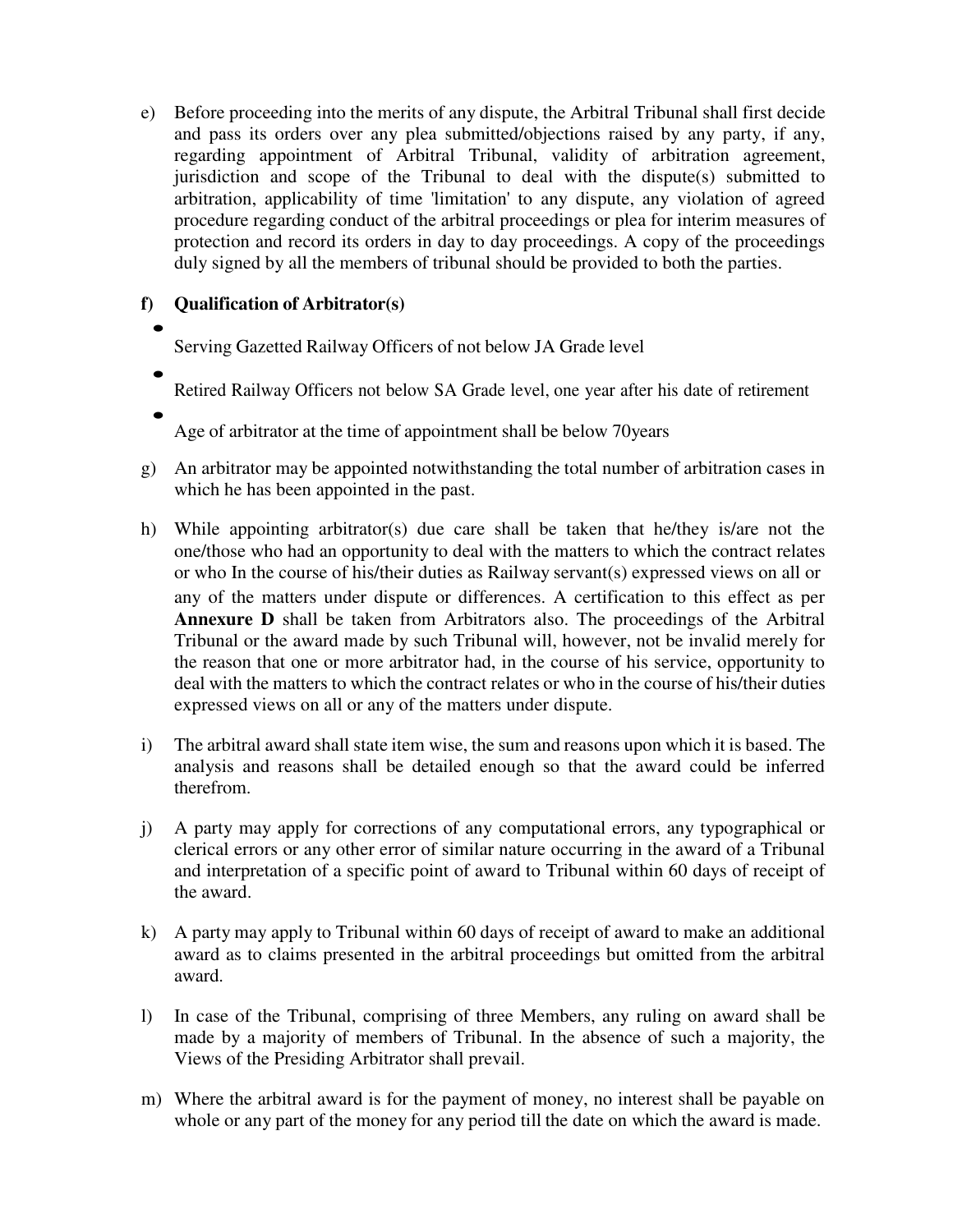- n) The cost of arbitration shall be borne by the respective parties. The cost shall Inter- alia include fee of the arbitrator(s), as per the rates fixed by Railway Board from time to time and the fee shall be borne equally by both the parties, provided parties sign an agreement in the form at given at **Annexure-C** to these conditions after/while referring these disputes to Arbitration. Further, the fee payable to the arbitrator(s) would be governed by the instructions issued on the subject by Railway Board from time to time irrespective of the fact whether the arbitrator(s) is/are appointed by the Railway Administration or by the court of law unless specifically directed by Hon'ble court otherwise on the matter.
- o) Subject to the provisions of the aforesaid Arbitration and Conciliation Act 1996 and the rules thereunder and relevant para of General Conditions of Contract (GCC) applicable to Railways and any statutory modifications thereof shall apply to the appointment of arbitrators and arbitration proceedings under this Clause.
- 11.0 **Termination of Agreement:** If the services provided by the agencies under this agreement is not to the full satisfaction of Railways, the contract may be terminated by South Western Railway and the charges shall be payable only up to the period, till which the agency has rendered satisfactory services. The decision of South Western Railway in this regard shall be final and binding on the agency. Further, either party can terminate the agreement with 3 months notice in writing without assigning any reason.
- 12.0 **Jurisdiction of the Courts:** The courts of the place where the contract has been entered by South Western Railway i.e., Courts of Hubballi shall alone have jurisdiction to decide any dispute arising out of or in the respect of the contract.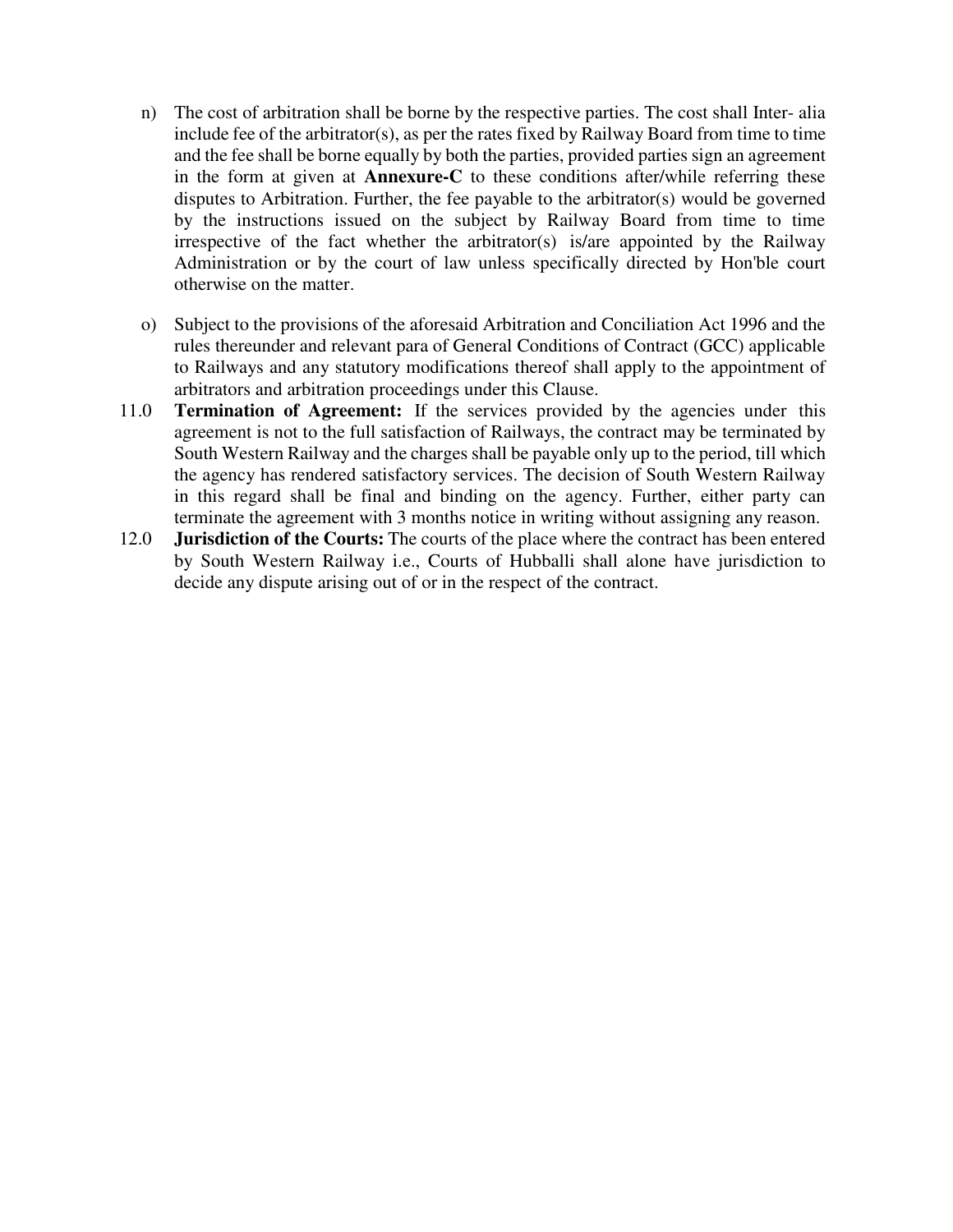#### **AGENCY AGREEMENT**

#### (For a period of Two years i.e. from to )

1.0 Articles of agreement made with effect from day of , 22 between the President of India, acting through the Chief Public Relations Officer, South Western Railway, Fifth Floor, New Zonal Head Quarters Office building, Gadag Road, Hubballi-580 020, hereinafter called the **―SOUTH WESTERNRAILWAY** of the ONE PART and M**/s.**  *(with with strategy strategy strategy strategy strategy strategy strategy strategy strategy strategy strategy strategy strategy strategy strategy strategy strategy strategy strategy strategy strategy strategy strategy s* 

**address)** as companyhereinafter called the **― AGENCY** of the OTHER PART.

- 2.0 WHERE AS the Agency has agreed to collect all advertisement material from the Chief Public Relations Officer, South Western Railway, Hubballi-580 020 or his representatives and for ensuring prompt publication of the advertisements in the newspapers at DAVP/Commercial rates, as revised from time to time and as indicated by the Chief Public Relations Officer, South Western Railway, Hubballi - 580 020 within the stipulated dates, without any error or omission or commission from the advertisement text sent by the Chief Public Relations Officer, South Western Railway, Hubballi-580 020.
- 2.1. The period of contract will be valid **for a period of two Years i.e. from to**
- 2.2. This contract of agreement shall be valid till the Agency continues in the approved Advertising Agency Panel of the Chief Public Relations Officer, SouthWestern Railway, Hubballi-580 020 and shall have current valid INS accreditation.
- 2.3. The Advertising Agency shall have a full-fledged office at Hubballi, with sufficient telephone numbers both fixed and mobile, fax number and e-mail, to be contacted even after office hours. The office must have adequate staff and equipment support to take up design, artwork and design distribution.
- 2.4. One middle-level client service executive from the Agency should be nominated exclusively to meet, interact and coordinate with the Public Relations Department officials on daily basis. Such nominated person should be able to interact with Public Relations Department officials with adequate creative skills and grasping capabilities to transform the ideas of Public Relations department officials suitably to produce effective results at short notice and they should be easily accessible on mobile phone and landline telephones to effect a close co-ordination.
- 2.5 The Agency shall charge current DAVP approved rates until and unless it is specially/otherwise stated by Public Relations Office in the Release Order. In case any newspaper mentioned in the Release Order/s does not accept DAVP rates and charges Commercial rate or the newspaper does not have rate contract approved by DAVP, the agency will obtain the approval from the Office of the Chief Public Relations Officer in advance, prior to publication of advertisement.
- 3.1 The Agency shall also ensure that advertisements are published in time, as stipulated in Public Relations Office's Release Orders. It should be published in the newspapers immediately without loss of time at any stage. It should be properly positioned and correctly reproduced as per Public Relations Office's order copy. In case of late publication of the advertisements after stipulated period/date, it will be the discretion of the Chief Public Relations Officer to impose penalty and disallow partial/total payment.

(Authorised Signatoryofthe Agency) Chief Public Relations Officer With Seal of Agency South Western Railway/Hubballi

 **.**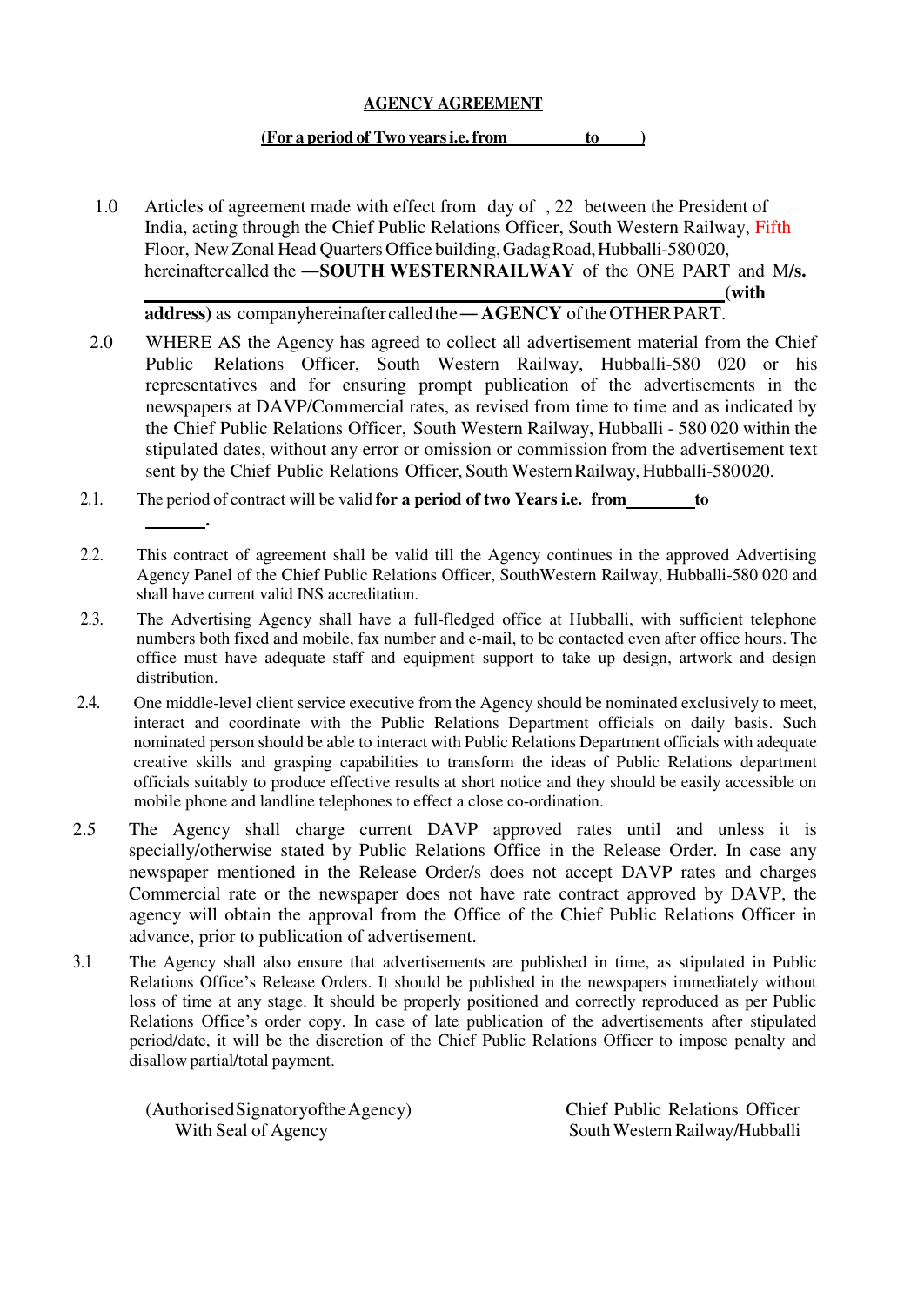- 3.2 The Agency will be bound to obtain acknowledgement from the Newspapers of the timely delivery of advertisement material and release order. Photocopy of the acknowledgement should be kept in record as proof so that it could be ascertained that the agency has efficiently arranged to deliver the advertisement material/Release Order to all the newspapers, in time, in case of dispute.
- 3.3 In case, any portion of the advertisement matter as contained in Public Relations office's release order is not clearly understood, the agency shall immediately obtain a clarification ensuring that there is no mistake, and this process should not delay the publication of the advertisement.
- 3.4 The Agency has to submit the bills in duplicate directly to the concerned department with two voucher copies and a tear sheet for each insertion with details of date of publication, copy of publication bills, etc. While submitting the bills to the department, the amount towards insertion of advertisement has to be calculated separately according to the advertisement space occupied at square centimeter rate by the concerned departments for whom the advertisement has been released and the Agency is entitled to claim the prescribed charges. Xerox copies of the advertisement published must be sent to The Chief Public Relations Officer, South Western Railway and the concerned department as soon as the advertisement is published.
- 3.5 In addition to the original bills sent to the respective departments, a copy of the bill or a statement showing the amount against each department with voucher copy has to be submitted to the office of the Chief Public Relations Officer, duly giving cross references of the release order number and date. Bills submitted should contain the Chief Public Relations Officer's release order number and date, the department's reference number & date and details such as for whom the advertisement has been released, subject matter, rate charges, space occupied and full address of the person to whom payment is to be arranged, etc., should be invariably quoted.
- 3.6 The weekly position (language-wise) of the advertisements released to various newspapers, along with the statement of bills, should be submitted to the office of the Chief Public Relations Officer within 20 days commencing from the last date of their rotation period.
- 3.7 In case of bills submitted beyond the period of **Six Months** from the date of publication of the advertisements to which they relate, delay condonation to be obtained from the competent authority duly stating the proper reasons.
- 3.8 The Agency agrees to verify and ensure optimum use of advertisement space, duly maintaining uniformity in type of letters, size of letters, etc., for all classified/display/tender advertisements, proper billing and correct publication of all advertisements. The Agency will be held responsible for any error arising out of their negligence and shall make good any loss or damage that the Public Relations Office may sustain. The performance of the Agency will also be evaluated on the basis of the space saving achieved by optimum utilization.
- 3.9 The Agency also agrees to use the expertise available with them free of charge, for typesetting of advertisement text, in the language (s) required, to maintain uniformity and make all efforts to prevent waste of advertisement space.
- 3.10 The Agency agrees to use the expertise available with them and this field at large, for copywriting, preparation of artwork, scanning etc., on priority for Public Relations office, as the situation might warrant, for which no artwork/type-setting/block making charges or any other charges under any circumstances will be paid by the South Western Railway.

(AuthorisedSignatoryofthe Agency) Chief Public Relations Office With Seal of Agency South Western Railway/Hubballi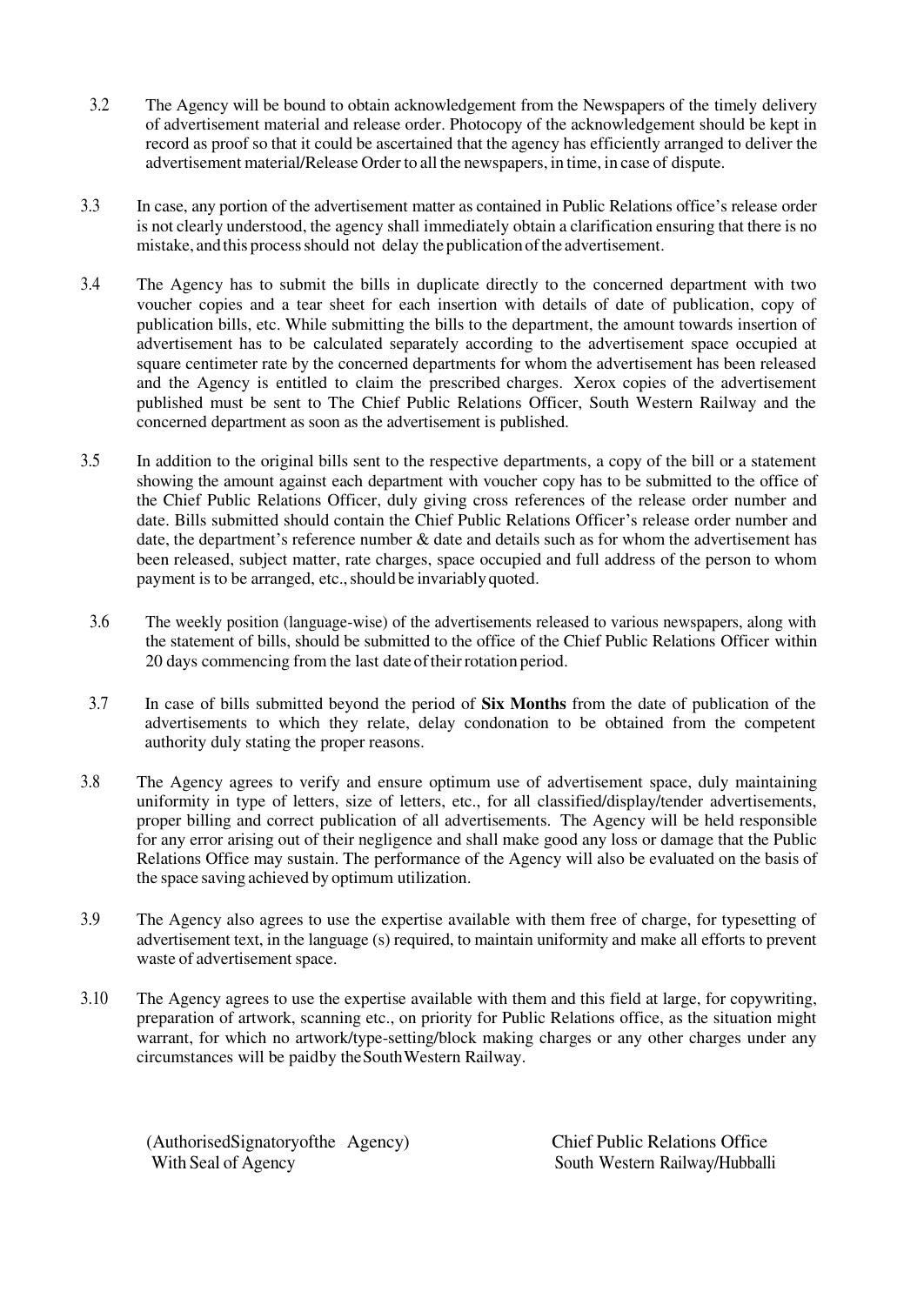- 3.11 All the layouts, including design and artwork of the display advertisement, will be strictly subject to appr oval by the Chief Public Relations Officer prior to release for publication in the Daily Newspapers & periodicals. Translation in newspapers, language and proof reading will be the responsibility of the agency.
- 3.12 Layouts of all display advertisements and classified advertisements as designed by the Agency will be subject to approval by this office, prior to release to the newspaper. Size of advertisements should be got approved by Public Relations Office and bills should be claimed strictly in accordance.
- 3.13 The Agency will have to ensure compliance with copyright, patents, cyber laws and other Intellectual Property laws, in all materials, including artwork/designs, supplied by them. The Agency will be completely liable in all such cases and no liability shall lie with South Western Railway. The Agency shall indemnify and keep indemnified the South Western Railway from any loss or damage caused to or suffered by the Railways for any violation in this regard whatsoever.
- 3.14 Whenever required, the advertising agency shall have to accept and get advertisements published at a very short margin of time in specified newspapers on specified dates so indicated by the Office of Chief Public Relations Officer, South Western Railway, Hubballi.
- 3.15 In case there is an error in publication of the advertisements as compared to advertisement's text approved by this office, the Advertising Agency shall arrange to publish the corrigendum immediately, under advice to this office, at its own cost. No bill should be raised to South Western Railway for this and South Western Railway will not pay any charges for publication of corrigendum, what-so-ever. Apart from this, the Chief Public Relations Officer reserves the right to impose penalty and recover the penalty amount from the bills of the agency for publishing the text erroneously.
- 3.16 In case the Agency fails to release and publish the advertisement within the specified time as stipulated by the South Western Railway Public Relations Office (Railway Administration) or the advertisement in question is published on a later date, the Chief Public Relations Officer reserves the right to impose penalty on the agency and the penalty amount as decided will be deducted from the bills of the agency.
- 4.1 The tender advertisements will be given to the agency on rotation on a weekly basis. Each agency will get the tender notices for one complete week. It may be noted that at the discretion of the Chief Public Relations Officer, the quantum of tender advertisements may be increased for a particular agency to reward good performance or decreased as a punitive measure for bad performance, within an overall limit of 25%. Before enhancing/reducing the quantum of tender notices, the concerned agency will be advised in writing and will be given an opportunity to represent in case of reduction in the quantum of tender advertisements. The final decision will however rest with the Chief Public Relations Officer and will be binding on the part of the Agency.
- 4.2 The performance of the agency will be monitored, assessed continuously and will be reviewed periodically by the office of the Chief Public Relations Officer and in case of any inadequate service, in terms of quality, speed and accuracy of expected standards, the agency will be liable for termination from the panel. If the performance of the agency is not satisfactory, the agency will be served a Notice for improving the performance of the agency within a period of 15 days. If there is no improvement in the performance of the agency during the Notice period to the adequate satisfaction of the South Western Railway administration, it will be viewed seriously and may ultimately lead to the termination of the agency without any further notification. The concerned agency will be advised in writing and will be given an opportunity to represent the case and the final decision will however rest with the Chief Public Relations Officer and will be binding on the part of the Agency.

(AuthorisedSignatoryof the Agency) Chief Public Relations Officer With Seal of Agency South Western Railway/Hubballi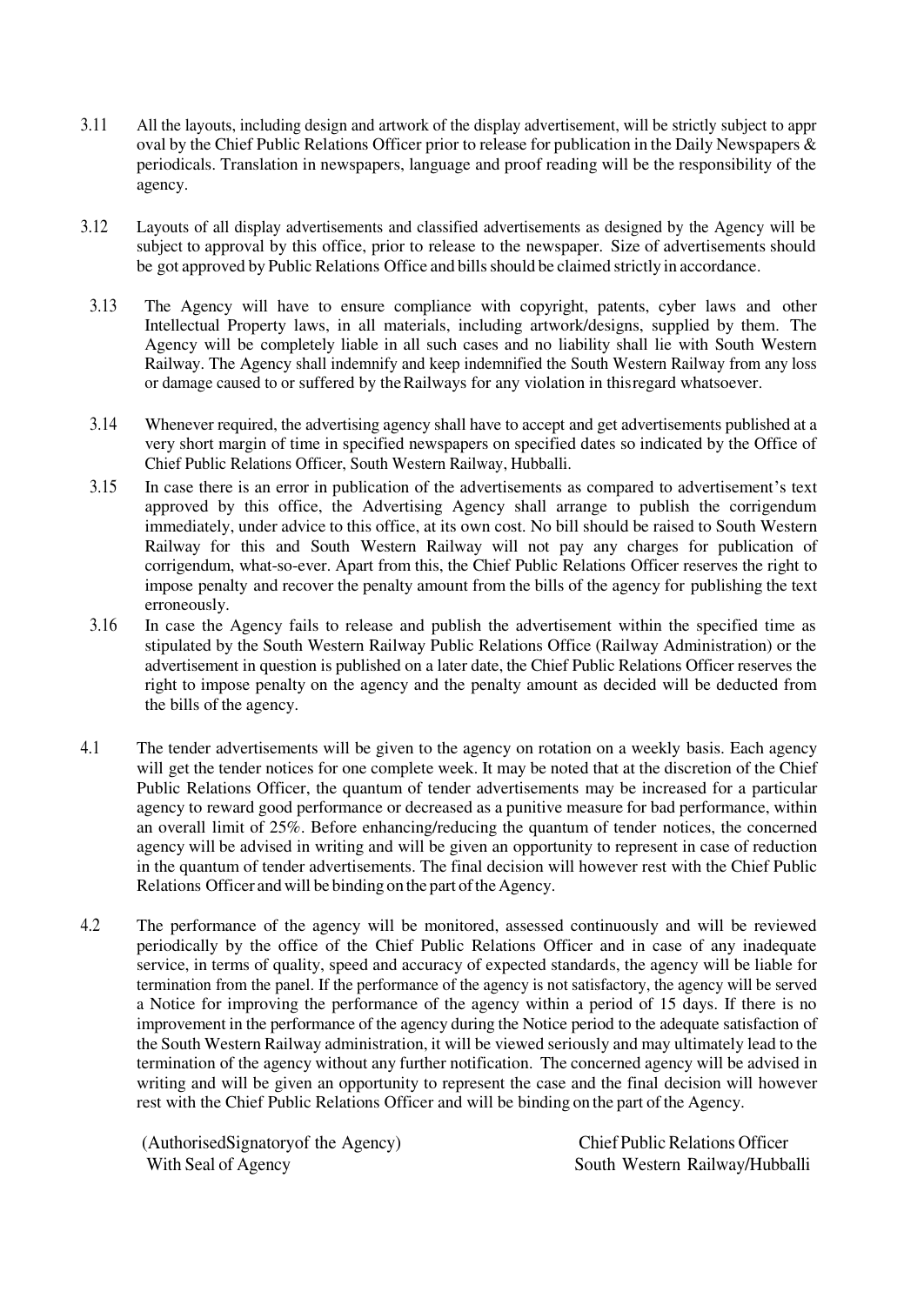- 4.3 The Chief Public Relations Officer reserves the right to seek performance report from other clients of the Agency.
- 5.1 In addition to the regular work of releasing tender notifications and display advertisements, the following services will be rendered free of cost by the Agency.
	- a) Assisting South Western Railway while organizing press conferences.
	- b) Issuing press releases and rejoinders on extraordinary occasions during and after office hours and holidays.
	- c) Rendering all possible assistance to South Western Railway officials while organizing interviews and any other campaign programmes with print and electronic media.
	- d) Drawing up well-featured advertising plan.
	- e) To assist the South Western Railway officials in mobilizing media persons and arrange for coverage during the functions and inspections of Hon'ble Minister.
	- f) To involve with South Western Railway officials with creative ideas and suggestions during safety campaigns and other seminars while generating public awareness on any social education activity of Railways.
	- g) Assisting in design, printing and distribution of Invitation cards, Brochure, Speech for dignitaries, etc.
	- h) Assisting in other activities also connected to the agency work under Agreement but not listed above, as required by the South Western Railway officials from time to time.
- 6.1 The Chief Public Relations Officer reserves the right to design as well as release any advertisement directly to the newspapers or through any Advertising Agency not borne on the panel, at any time.
- 6.2 The Chief Public Relations Officer reserves the right to use the logo, design, layout, etc., prepared by the advertising agency, for releasing advertisements directly by South Western Railway or through any other Advertising Agency or through any other source as deemed fit by South Western Railway without the consent of the agency which designed the advertisement.
- 6.3 The Chief Public Relations Officer reserves the right to terminate the agency at any time before expiry of the panel period without assigning any reason by giving 15 days notice.
- 6.4 Adherence to and compliance of all the terms and conditions is expected from the agency in good faith and sincerity. The Chief Public Relations Officer reserves the right to terminate the agency at any time for not fulfilling any of the terms and conditions in the agreement. The agency shall not be entitled for any damage or compensation by reason of such termination.

(AuthorisedSignatory of the Agency) Chief Public Relations Officer

With Seal of Agency South Western Railway/Hubballi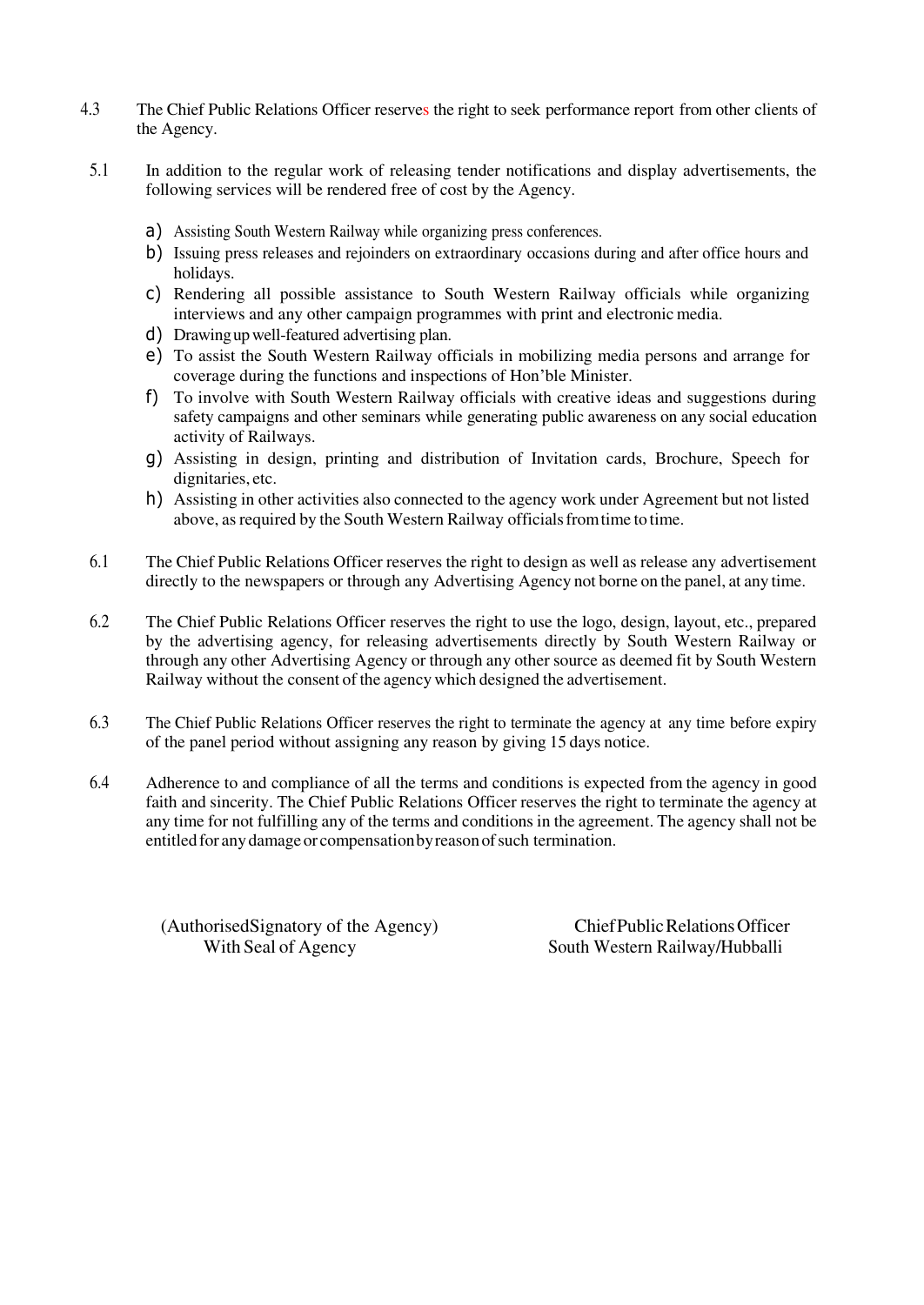- 6.5 The Chief Public Relations Officer, South Western Railway, Hubballi-580 020, reserves the right to deduct Railway's dues from the bills submitted by the agency on the following grounds.
- i) Any amount imposed as penalty/fine in default of any work, which will not exceed the cost of work. The penalty amount will be in addition to the amount withheld bill related to the work.
- ii) Any amount which Railway becomes liable to pay the Government/third party due to any fault of the agency.
- iii) Any payment/fine made under the order/ judgement of any court/consumer forum or law enforcing agency or any person working on behalf of the same.
- iv) Any payment/fine made under the order/ judgement of any court/consumer forum or law enforcing agency or any person working on behalf of the same.
- 6.6 Tender conditions and LOA shall become part and parcel of this agreement.
- 6.7 Conditions on applicability of GST & GST-TDS as per extent act, Rules and regulations.
- 7.0 In the event of any question, dispute or difference arising under these conditions, in connection with this agreement, the same shall be referred to Arbitration of an official to be appointed as " Sole Arbitrator " by the General Manager, South Western Railway and the award of Sole Arbitrator shall be binding on both the parties to this agreement.
- 8.0 Subject to arbitration agreement courts at Hubballi/ Dharwad alone will have jurisdiction.

| Witness-1: |                                                                                                                                                                                                                               |      |
|------------|-------------------------------------------------------------------------------------------------------------------------------------------------------------------------------------------------------------------------------|------|
|            | Name:                                                                                                                                                                                                                         | Age: |
|            |                                                                                                                                                                                                                               |      |
|            |                                                                                                                                                                                                                               |      |
| Witness-2: | Signature:                                                                                                                                                                                                                    |      |
|            | Name: Name and the service of the service of the service of the service of the service of the service of the service of the service of the service of the service of the service of the service of the service of the service | Age: |
|            |                                                                                                                                                                                                                               |      |

(Authorised Signatoryofthe Agency) Chief Public Relations Officer With Seal of Agency South Western ilway/Hubballi

Date: Place: Hubballi.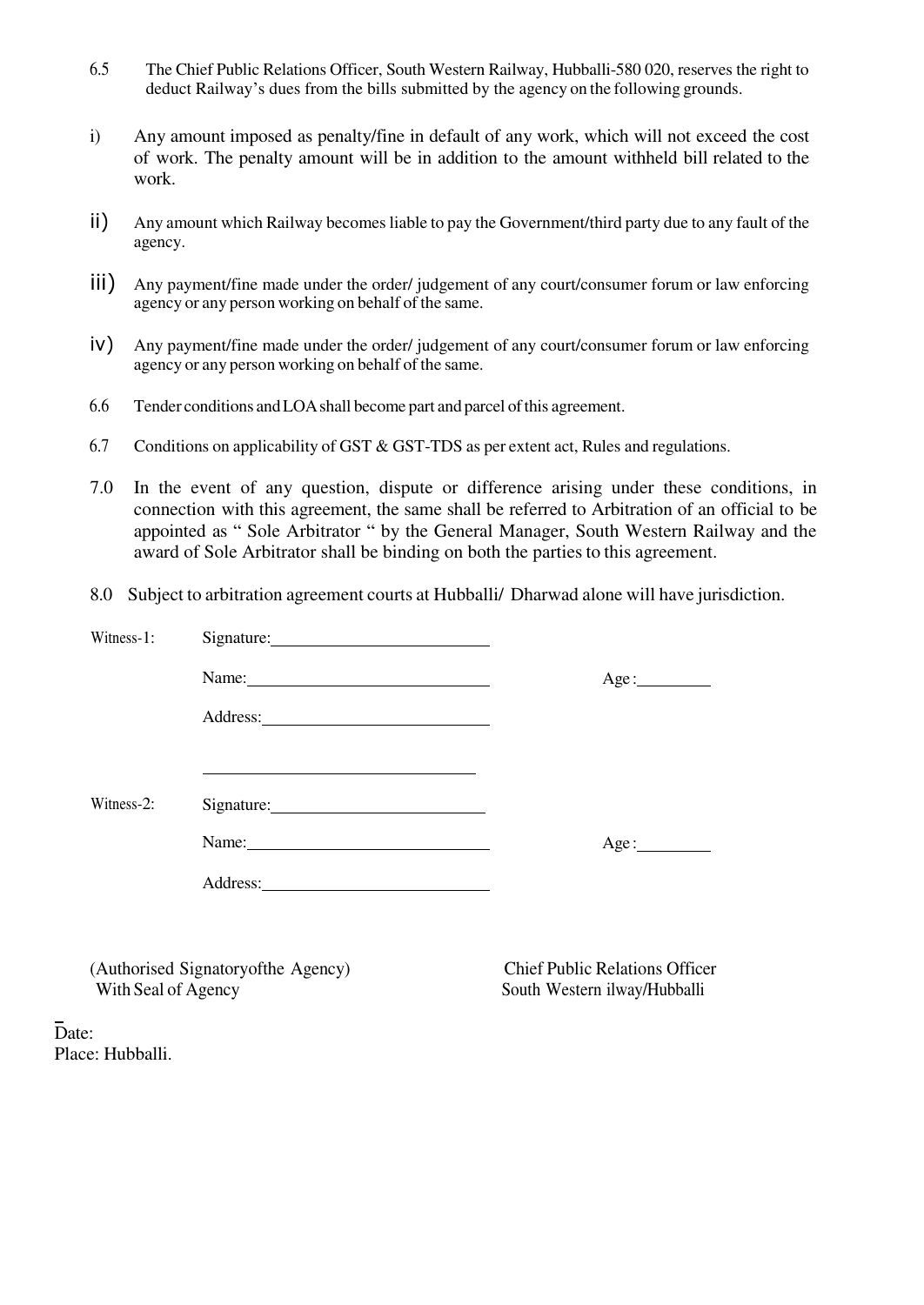| <b>Covering letter to be submitted with the offer</b>                                                                                                                   |     |                |
|-------------------------------------------------------------------------------------------------------------------------------------------------------------------------|-----|----------------|
| <b>The Chief Public Relations Officer</b>                                                                                                                               |     |                |
| South Western Railway,                                                                                                                                                  |     |                |
| 5 <sup>th</sup> Floor, Rail Soudha                                                                                                                                      |     |                |
| Gadag Road,<br>Hubballi - 580020.                                                                                                                                       |     |                |
| Sub:<br><b>Application</b><br>for empanelment of Advertising Agencies with CPRO                                                                                         |     | of             |
| South Western Railway.                                                                                                                                                  |     |                |
|                                                                                                                                                                         |     |                |
|                                                                                                                                                                         |     |                |
| 2. Full Address                                                                                                                                                         |     |                |
| 3. Earnest money attached                                                                                                                                               | Yes | N <sub>o</sub> |
| 4. List of documents to be submitted: (Details of ownership and                                                                                                         |     |                |
| organization structure of the agency. Copy of Memorandum of Articles of<br>Association/Partnership Deed/Proprietorship<br>Deed/Certificate<br>of                        |     |                |
| incorporation (in case of company)etc.) (Fanchise is not permitted and                                                                                                  |     |                |
| application submitted by franchisee will not be entertained.)                                                                                                           |     |                |
| 5. List of original software available with the agency and copy of original                                                                                             |     |                |
| bills and license thereof. In case of software companies which do not issued                                                                                            |     |                |
| license, copies, or original bills to be submitted.                                                                                                                     |     |                |
| 6. Details of facilities/documents furnished along with application                                                                                                     |     |                |
| a. Agency website                                                                                                                                                       | Yes | N <sub>o</sub> |
| b. Income Tax Return for last 3 years attached                                                                                                                          | Yes | N <sub>o</sub> |
| c. GST Registration no. Provided                                                                                                                                        | Yes | N <sub>o</sub> |
| d. List of creative ad designer, content writers, proof readers attached.                                                                                               | Yes | N <sub>o</sub> |
| 7. Details of other additional infrastructure and manpower available at local office.                                                                                   |     |                |
| Experience<br>8.                                                                                                                                                        |     |                |
| a. List of Clients (period to be specified)                                                                                                                             |     |                |
| b. Experience with Central Govt./State Govt./PSU)                                                                                                                       | Yes | N <sub>o</sub> |
| If yes, then whether the details of name of the organization(s), period and value of                                                                                    |     |                |
| campaigns furnished                                                                                                                                                     |     |                |
| <b>Experience with Railways</b><br>$\mathbf{c}$ .                                                                                                                       | Yes | N <sub>o</sub> |
| If yes, then whether the details of the Railway, period and value of campaigns furnished                                                                                |     |                |
| 9. Year and place of INS Accreditation (attach the certificate)                                                                                                         |     |                |
| 10 Certified Turnover in Rs (Crore). in last 3years                                                                                                                     |     |                |
| 11 Willing to service on holidays/ beyond office hours.                                                                                                                 | Yes | N <sub>0</sub> |
| 12. Any other information which the applicant feels necessary to bring to the notice of South                                                                           |     |                |
| Western Railway Administration.                                                                                                                                         |     |                |
| I/we have perused the attached Terms & Conditions for empanelment of Advertising Agency<br>with South Western Railway and hereby agree to all the Terms and conditions. |     |                |
|                                                                                                                                                                         |     |                |
| Name of Signing authority (In Block letters) ___________________________________                                                                                        |     |                |
|                                                                                                                                                                         |     |                |

Date:

Stamp of the Agency Place: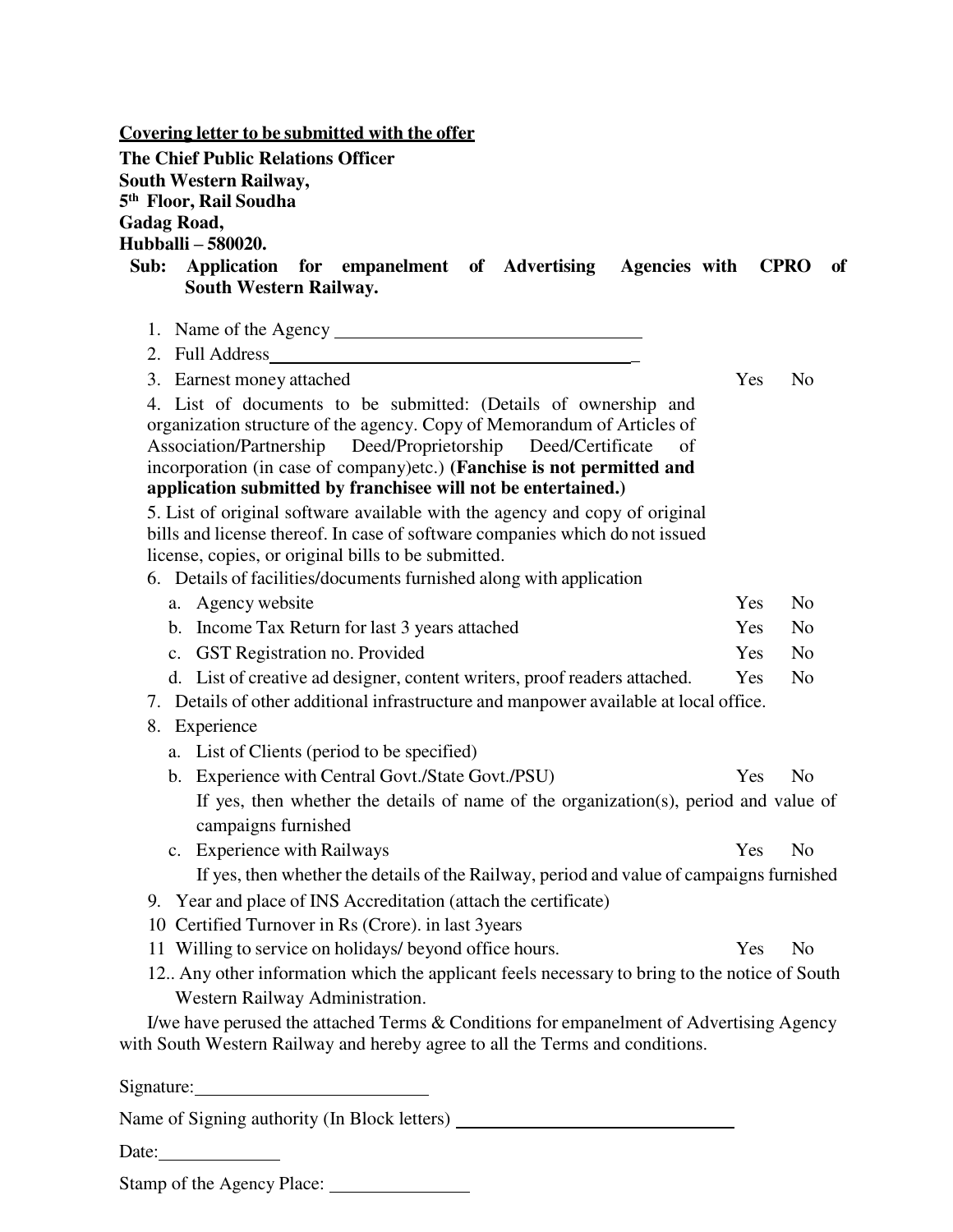# **Annexure-A**

| S.No. | <b>Designation</b>                           | <b>Required Profile</b>                                                                                                                                                                                                                                                                                                                                                                                                                                                       |  |  |  |
|-------|----------------------------------------------|-------------------------------------------------------------------------------------------------------------------------------------------------------------------------------------------------------------------------------------------------------------------------------------------------------------------------------------------------------------------------------------------------------------------------------------------------------------------------------|--|--|--|
| 1.    | Project Lead<br>or equivalent                | Communication/<br><b>Qualification:</b><br>Graduate<br><b>Mass</b><br>in<br>Journalism/PR or equivalent<br>Years of experience: (to be mentioned)<br><b>Expected Role:</b> This person shall be the focal point of contact<br>with South Western Railway. This person will function as the<br>campaign manager-cum-team leader                                                                                                                                                |  |  |  |
| 2.    | Content<br>Writers<br>$\alpha$<br>equivalent | <b>Qualification:</b> Any Graduate<br>Years of experience: (to be mentioned)<br><b>Required Experience:</b> Must have experience of having worked<br>on multiple platforms such as social media content, articles, blog,<br>etc.                                                                                                                                                                                                                                              |  |  |  |
| 3.    | Creative Ad<br>Designer or<br>equivalent     | <b>Qualification:</b> Any Graduate with Diploma in Multi-media or<br>equivalent<br>Years of experience: (to be mentioned)<br><b>Required Experience:</b> Must have experience of having worked<br>on multiple platforms such as Adobe Photoshop, Corel-Draw, in-<br>Design. The person should have an experience of 3 to 5 years<br>with at least 3 years as graphic designer for multiple mediums.<br><b>Expected Role:</b> The person will be required to create Ad designs |  |  |  |

# **Profile of the Personnel**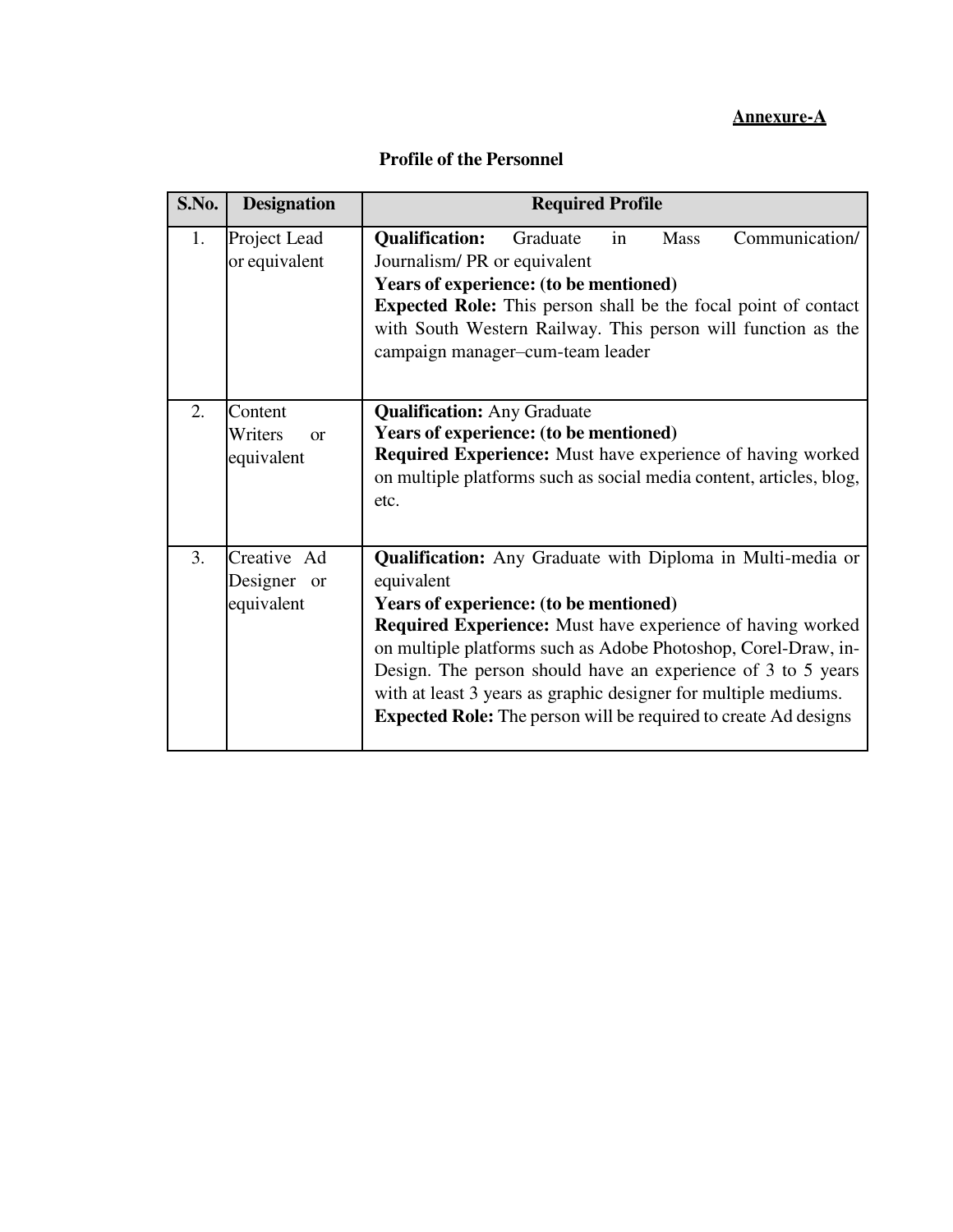#### **Annexure-B(i)**  Registered Acknowledgement Due

#### PERFORMANCE NOTICE

## RAILWAY (Without Prejudice)

To

M/s

Dear Madam/Sir

Contract Agreement No. In connection with

- 1. In spite of repeated instructions to you by the subordinate offices as well as by this office in various letters of even no. ,dated , you have failed to start service/achieve desirable standard of services till now.
- 2. Your attention is invited to this office/Chief Manager's office letter no., dated in reference to your representation, dated .
- 3. As you have failed to abide by the instructions issued to commence the service/ achieve desirable standard of services, you are hereby given a notice to commence the service/ to make good the default, failing which further action will be taken as to terminate your Contract and complete the balance services without your participation.
- 4. In addition to the above, Railway is also free to invite a bid to procure the balance services without your participation, starting from the date of issue of this notice.

Kindly acknowledge receipt.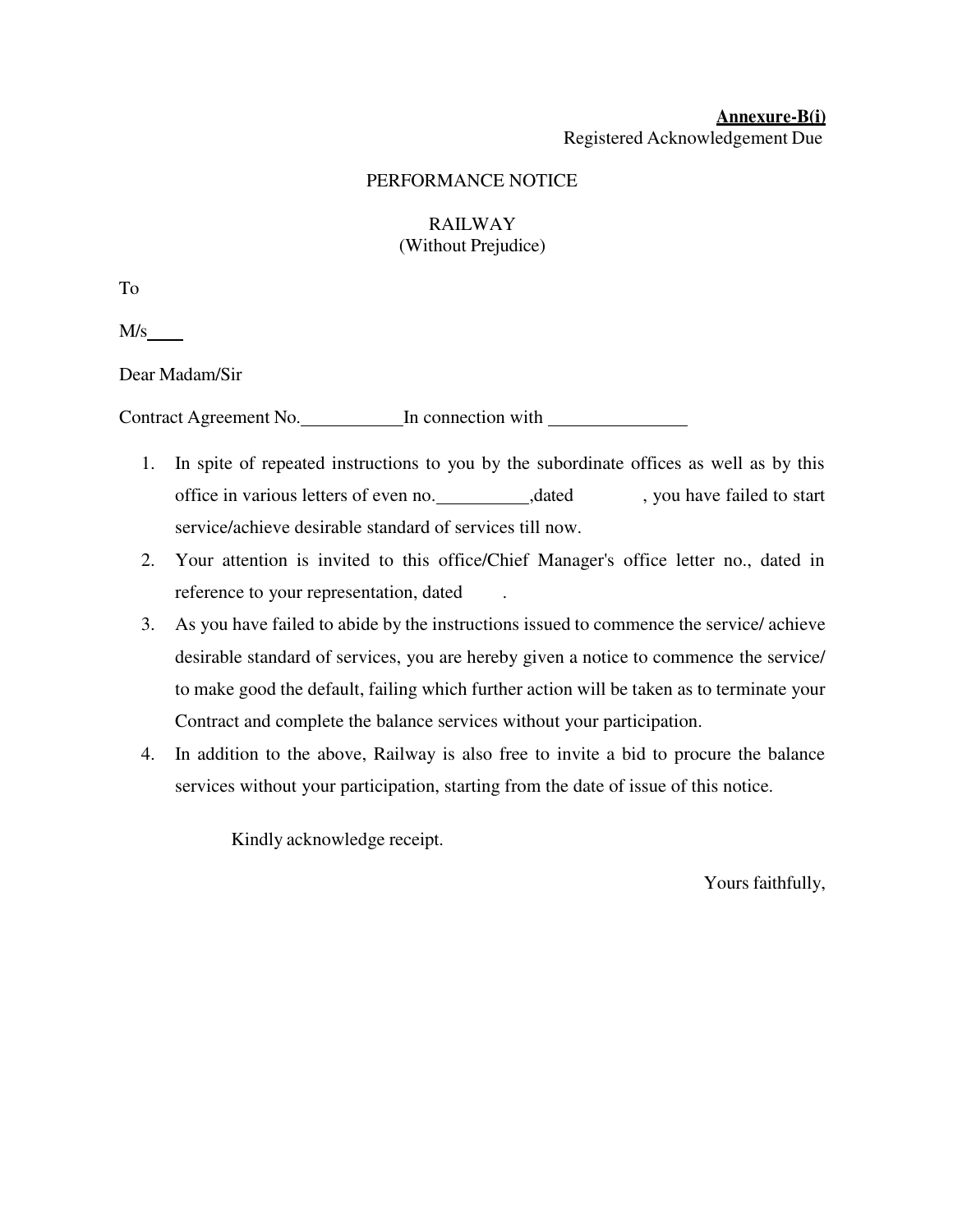## REVOCATION OF PERFORMANCE NOTICE

RAILWAY (Without Prejudice)

To

M/s <u> 1990 - Johann Barbara, martin a</u>

Dear Madam/Sir,

Contract Agreement No.

In connection with

- 1. Your attention is invited to this performance notice Issued by this office vide letter no., dated
- 2. As you have Improved the delivery of services since the issue of the said notice, the performance notice mentioned at para 1 above stands withdrawn.

Kindly acknowledge receipt.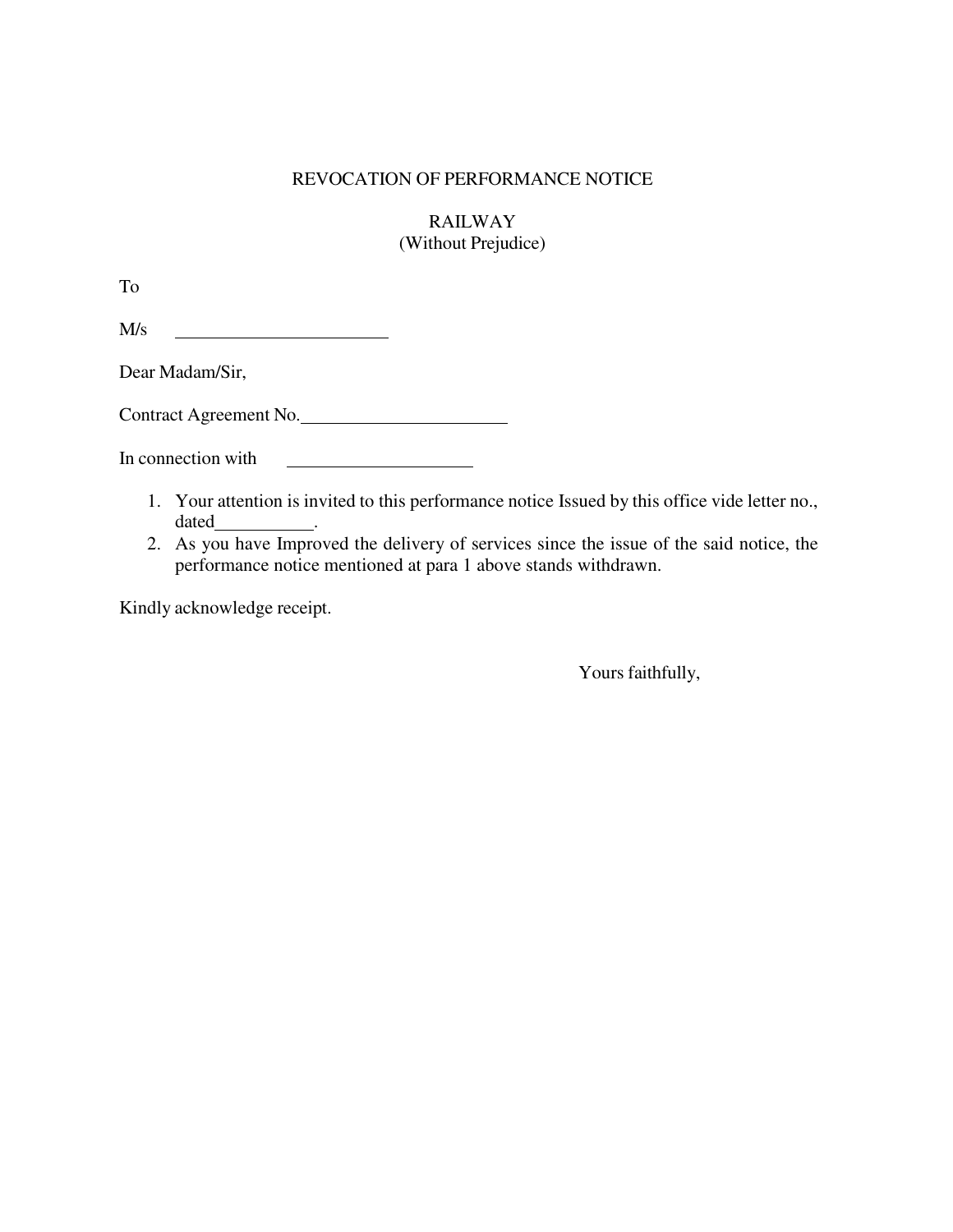### **Annexure-B(iii)** Registered Acknowledgement Due

## 7 DAYS NOTICE

## RAILWAY (Without Prejudice)

To

M/s

Dear Madam/Sir,

Contract Agreement No. In connection with.

- 1. Performance Notice was given to you under this office letter of even no., dated\_\_\_, but you have taken no action to commence the services / improve the quality of the services to the specified standards.
- 2. You are hereby given 7 days notice to commence the service to make good the default, failing which further action to terminate your Contract and complete the balance services without your participation will be taken.
- 3. If your performance does not improve, on expiry of this period, a notice for termination of the above contract shall be Issued to you under which your contract shall stand rescinded and the services under this contract will be earned out independently without your participation and your Performance Guarantee shall also be encashed, forfeited and consequences which may please be noted.

Kindly acknowledge receipt.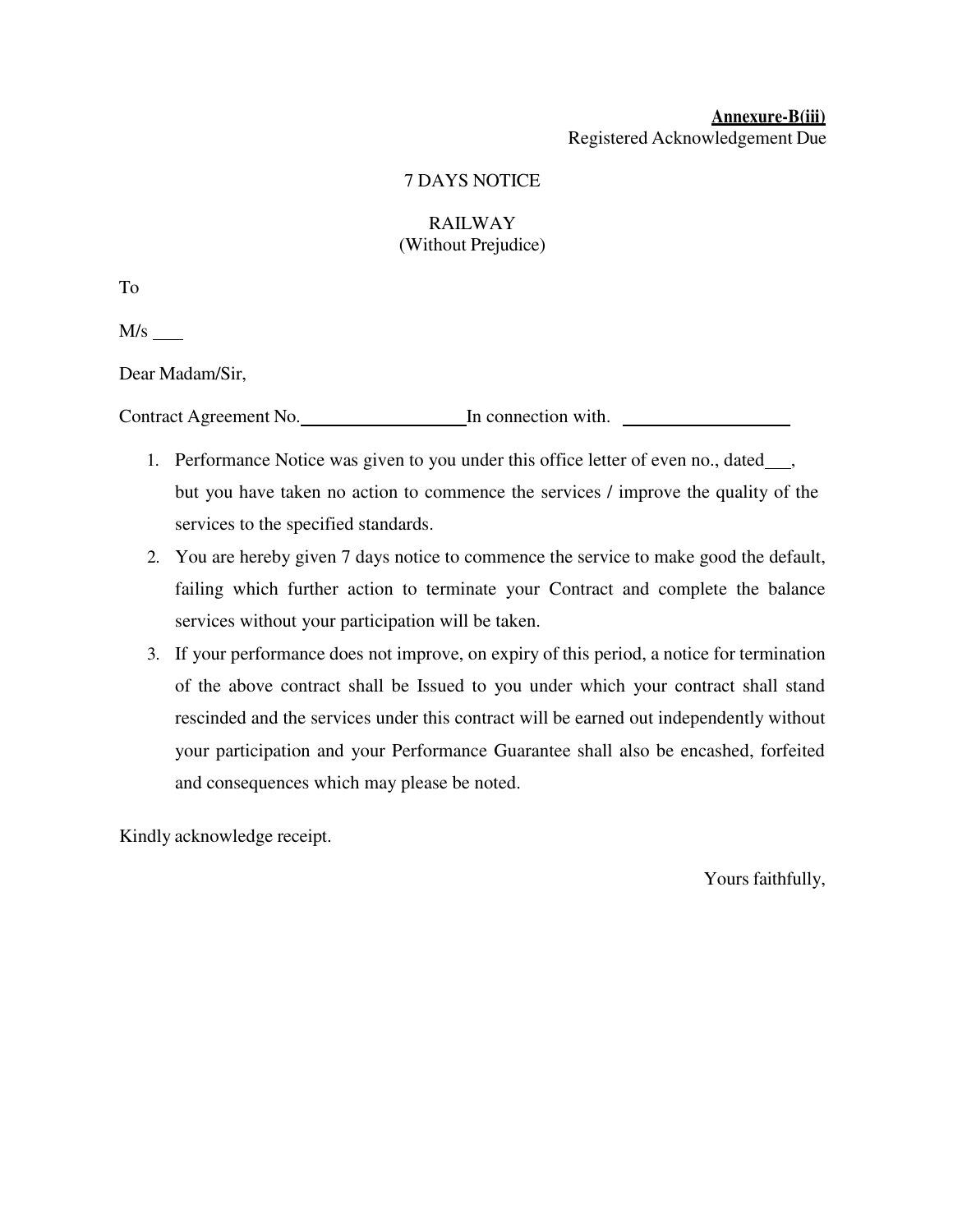### TERMINATION NOTICE RAILWAY (Without Prejudice)

No. Dated To  $M/s$ .

Dear Madam/Sir

Contract Agreement No. 11 **In connection with** 

Seven days (7 days) notice was given to you under this office letter of even no. dated but your performance has not Improved/ you have taken no action to commence the services/ improve the quality of the services to the specified standards.

Since the period of 7 days' notice has already expired, the above contract stands rescinded and the balance services under this contract will be carried out independently without your participation. Your participation as well as participation of every member/partner. In any manner as an individual or a partnership firm is hereby debarred from participation in the Bid for executing the balance services and your Performance Guarantee shall also be encashed/forfeited.

In addition, your participation as well as participation of every member/ partner in any manner as an individual or a partnership firm is hereby debarred from participation in the bid for executing any work being tendered by the said Railway for a period of two years from the date of issue of this letter.

Kindly acknowledge receipt.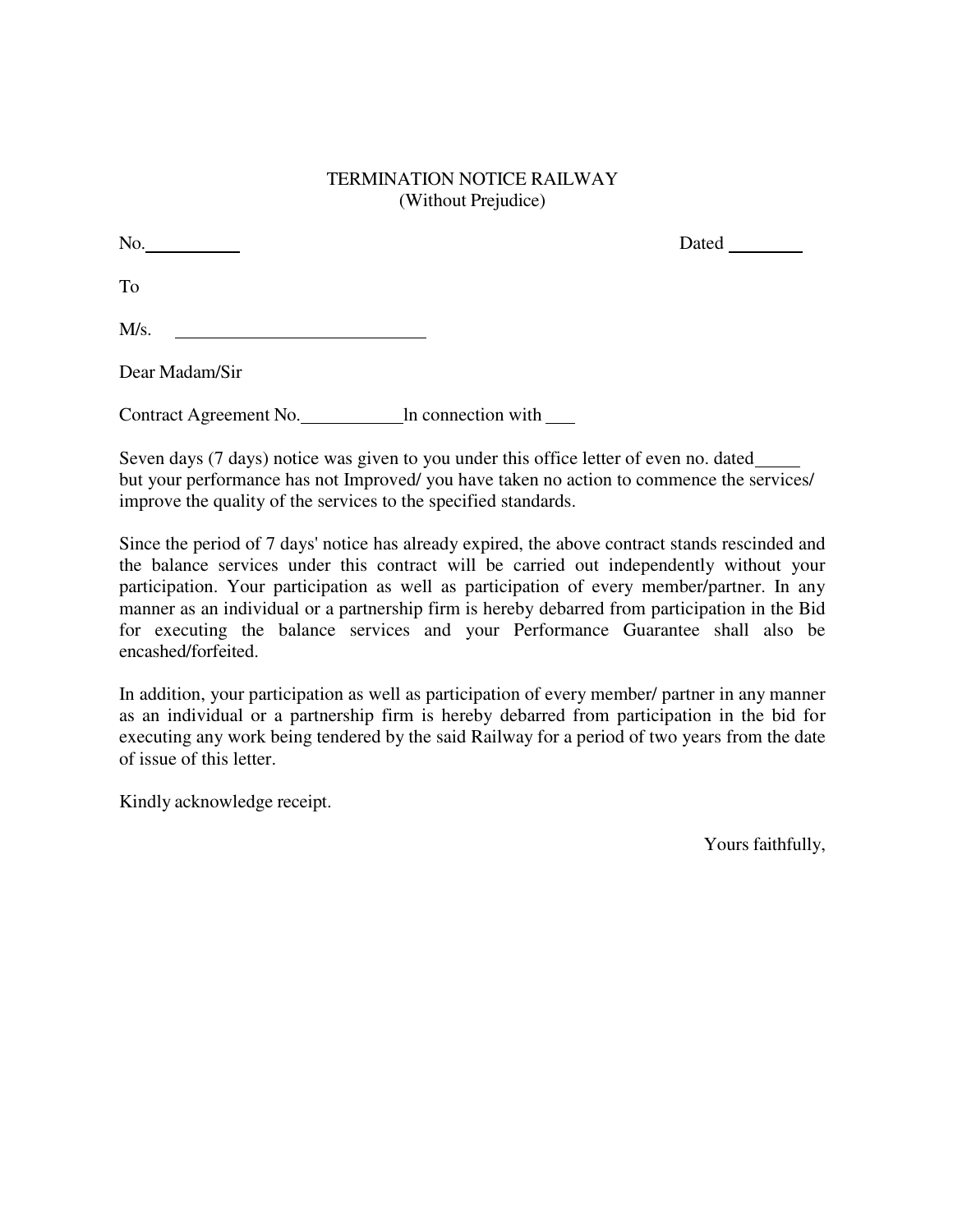## **Annexure-C**

## **Agreement towards Waiver under Section 12(5) and Section 31A (5) of Arbitration and Conciliation (Amendment) Act**

I/we (Name of agency/Contractor) with reference to agreement no. raise disputes as to the construction and operation of this contract, or the respective rights and liabilities, withholding of certificate and demand arbitration in respect of following claims:

Brief of claim: Claim 1- Detailed at Annexure-Claim 2 - Claim 3 -

I/we (post of Officer) with reference to agreement no. hereby raise disputes as to the construction and operation of this contract, or the respective rights and liabilities, withholding of certificate and demand arbitration in respect of following claims:

I/we do/do not agree to waive off applicability of section 12(5) of Arbitration and Conciliation (Amendment)Act.

Signature of Claimant Signature of Respondent

Agreement under Section 31(5)

I/we (Name of claimant) with reference to agreement no. hereby waive off the applicability of sub section 31-A (2) to 31-A (4) of the Arbitration and Conciliation (Amendment) Act. We further agree that the cost of arbitration will be shared by the parties as per Clause 9.5(h).

Signature of Claimant Signature of Respondent

\* Strike out whichever not applicable.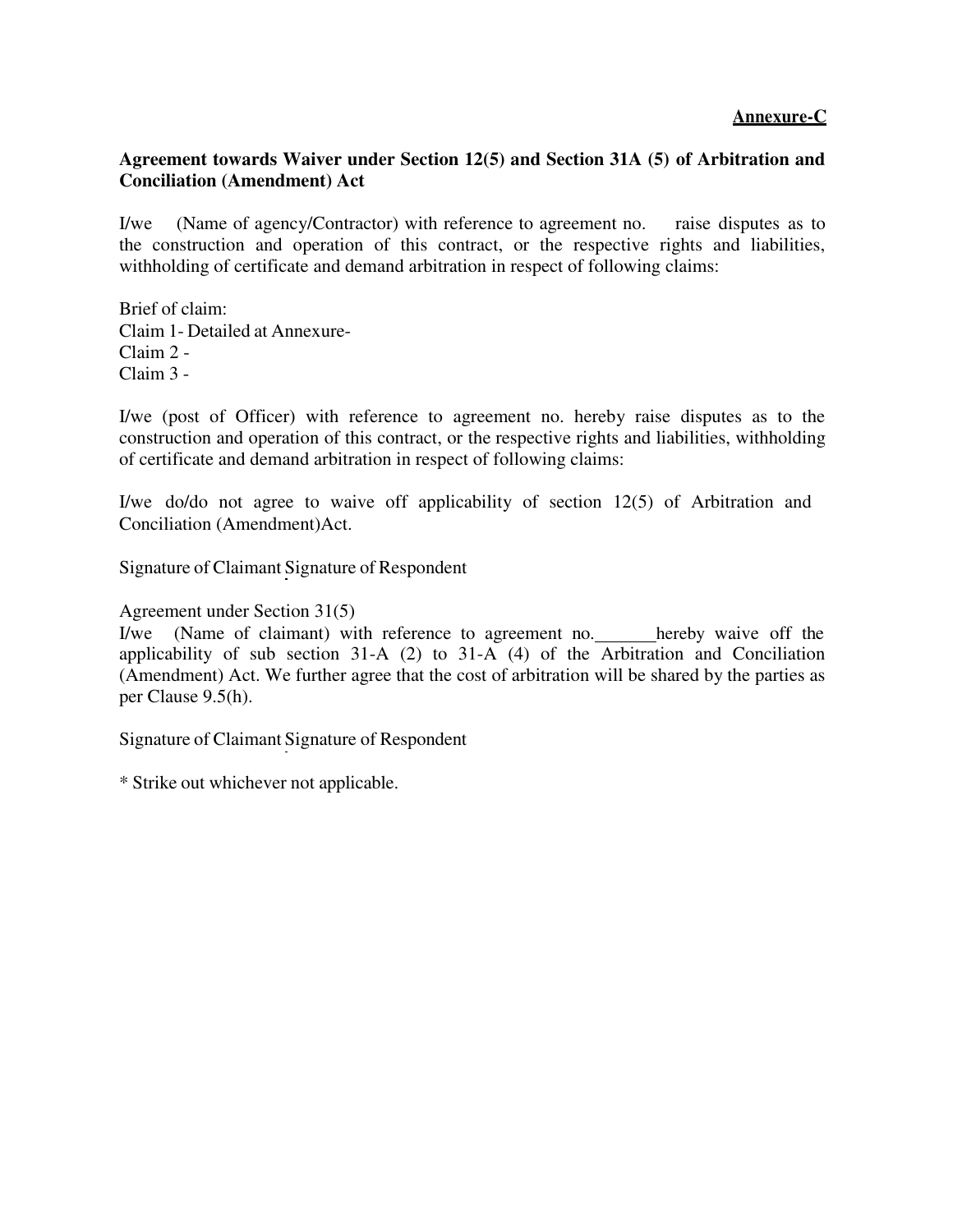#### **Certification by Arbitrators appointed under Settlement of Disputes - Arbitration and Conciliation Rules Conditions of Contract**

Name:

Contact Details:

Prior experience (Including Experience with Arbitrations):

I do not have more than ten on-going Arbitration cases with me.

I hereby certify that I have retired from Railways w.e.f. and empanelled as Railway Arbitrator as per "The Arbitration and Conciliation Act-1996".

I have no any past or present relationship in relation to the subject matter in dispute, whether financial, business, professional or other kind

Or

I have past or present relationship in relation to the subject matter in dispute. Whether financial, business, professional or other kind. The list of such interests is as under:

I have no any past or present relationship with or interest in any of the parties whether financial, business, professional or other kind, which is likely to give rise to justifiable doubts as to my independence or impartiality in terms of The Arbitration and ConciliationAct-1996.

#### Or

I have past or present relationship with or interest in any of the parties whether financial, business, professional or other kind, which is likely to give rise to justifiable doubts as to my independence or impartiality in terms of The Arbitration and Conciliation Act-1996. The details of such relationship or interests are as under:

There are no concurrent Circumstances which are likely to affect my ability to devote sufficient time to the arbitration and in particular to finish the entire arbitration within twelvemonths.

#### Or

There are Circumstances which are likely to affect my ability to devote sufficient time to the arbitration and in particular to finish the entire arbitration within twelve months. The list of such circumstances is as under: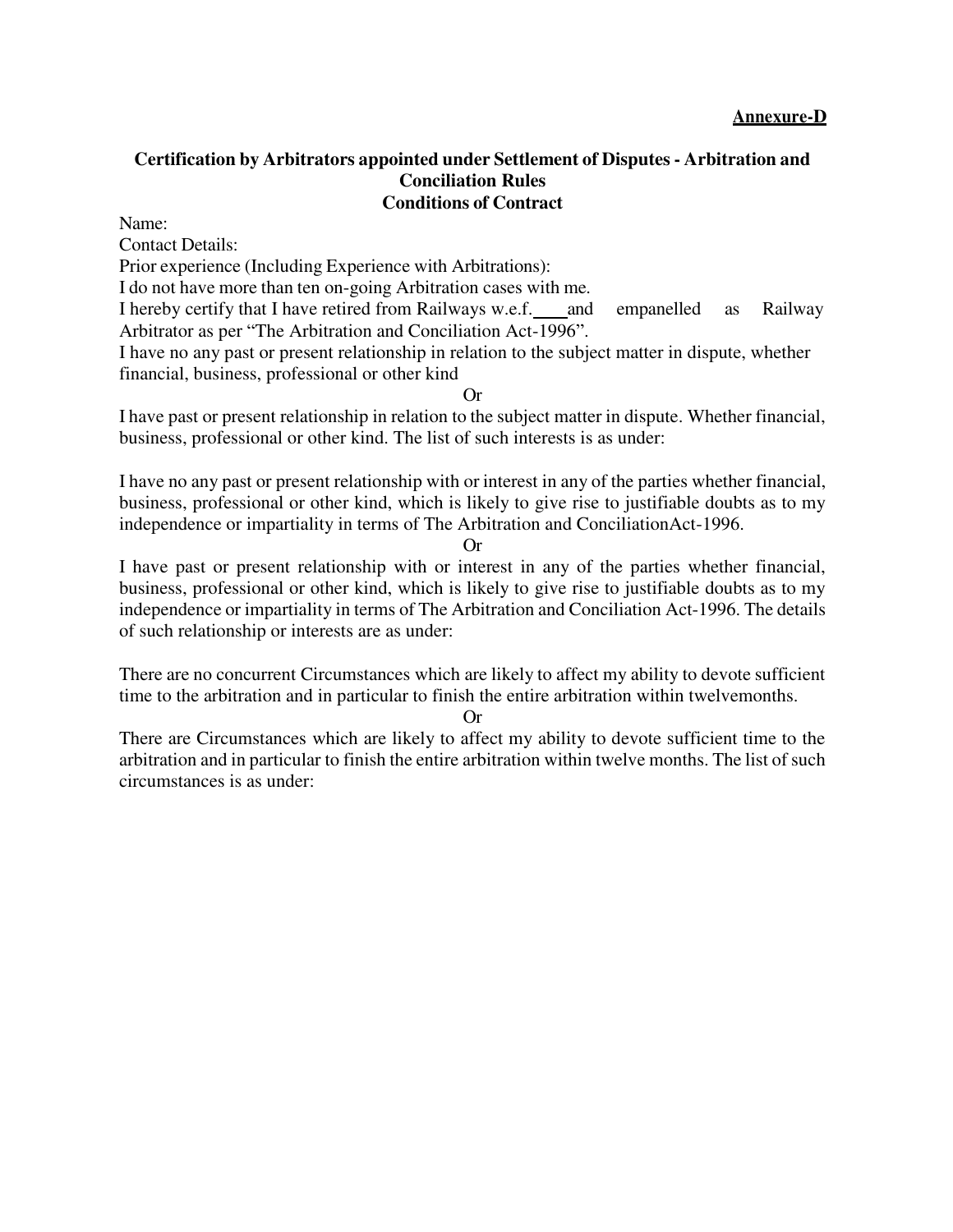#### **ANNEXURE-E(i)**

#### COST OF VARIOUS SERVICES PROVIDED BY ADVERTISING AGENCIES TO SOUTH WESTERN RAILWAY FOR PUBLIC RELATIONS ACTIVITIES

| S.                   | Description                                     |                   |                    | <b>Size</b>                                            | Rate            | Qty                          | Total    |
|----------------------|-------------------------------------------------|-------------------|--------------------|--------------------------------------------------------|-----------------|------------------------------|----------|
| No.                  |                                                 |                   |                    |                                                        |                 |                              | Amount   |
| $\mathbf{1}$         | Designing of Wall                               |                   |                    | 20"x30"                                                |                 | $\mathbf{1}$                 | With GST |
|                      | <b>Calendar for SWR</b>                         |                   |                    |                                                        |                 |                              |          |
| $\overline{2}$       | Brochure (English, Hindi &<br>Kannada language) |                   |                    | A-4 Digital Printing 4 colour<br>4 pages (90, 180 GSM) |                 | 500                          |          |
| $\overline{3}$       | &Printing<br>Designing                          |                   |                    | of $A-4$ (50 pages)                                    |                 | 50                           |          |
|                      | Booklets (Rate should be                        |                   |                    |                                                        |                 |                              |          |
|                      | quoted per page of Digital                      |                   |                    |                                                        |                 |                              |          |
|                      | printing, 4 colour)                             |                   |                    |                                                        |                 |                              |          |
| $\overline{4}$       | Designing<br>Monthly Magazine                   | &Printing         |                    | of $A-4$ (50 pages)<br>(Rate   Cover page 300 GSM-     |                 | 150                          |          |
|                      |                                                 |                   |                    | With laminate, Inside pages                            |                 |                              |          |
|                      | should be quoted<br>per page)                   |                   |                    | 170 GSM                                                |                 |                              |          |
| $\overline{5}$       | <b>Back</b>                                     | Flex              | Design             | 20'x8', 20'x12',30'x20'                                |                 | $\mathbf{1}$                 |          |
|                      | Drop-                                           |                   | Printing           | 20'x8', 20'x12', 30'x20'                               |                 | $\mathbf{1}$                 |          |
|                      | (Rate<br>should be                              |                   | Design             | 20'x8', 20'x12', 30'x20'                               |                 | $\mathbf{1}$                 |          |
|                      | quoted                                          |                   | Printing           | 20'x8', 20'x12', 30'x20'                               |                 | $\mathbf{1}$                 |          |
|                      | per sft.)                                       |                   |                    |                                                        |                 |                              |          |
| 6                    | Banners.                                        | $\overline{F}$ ex | Design             | 8'x4',5'x3'                                            |                 | $\mathbf{1}$                 |          |
|                      | (Rate<br>should be                              |                   | Printing           | 8'x4',5'x3'                                            |                 | $\mathbf{1}$                 |          |
|                      | quoted                                          | Fabric            | Design<br>Printing | 8'x4',5'x3'<br>8'x4',5'x3'                             |                 | $\mathbf{1}$<br>$\mathbf{1}$ |          |
|                      | separately                                      |                   |                    |                                                        |                 |                              |          |
| $\overline{7}$       | Pamphlets (Colour, 90GSM)                       |                   |                    | $A-4$ ,                                                | 1000            |                              |          |
|                      | Rate should be quoted per<br>page.              |                   |                    | $A-5$                                                  |                 |                              |          |
| 8                    |                                                 |                   |                    | $A-4$                                                  |                 | 1000                         |          |
|                      | Sticker (Colour, 180 GSM)                       |                   |                    | $A-2$                                                  |                 |                              |          |
| $\boldsymbol{\beta}$ | Designing<br>&<br>Printing of Posters           |                   |                    | 20"x30" 170 GSM paper                                  |                 | 1000                         |          |
| 10                   |                                                 |                   |                    | $3'x6'$ ,                                              |                 | $\mathbf{1}$                 |          |
|                      | Roll up standee<br>Standee                      |                   |                    | 4'x8'                                                  |                 | $\mathbf{1}$                 |          |
|                      |                                                 |                   |                    |                                                        |                 |                              |          |
|                      |                                                 |                   | Selfie Standee     | 3'x6'                                                  |                 | $\mathbf{1}$                 |          |
| 11                   |                                                 |                   |                    | 4'x8'<br>5"x7"                                         |                 |                              |          |
|                      | <b>Invitation Card with</b><br>envelope         |                   |                    |                                                        |                 | 500                          |          |
| 12                   | Press Kit (Folder,                              |                   |                    | $A-4$                                                  |                 | 500                          |          |
|                      | Pen & Pencil, notepad)                          |                   |                    |                                                        |                 |                              |          |
| 13                   | <b>Table Calendar</b>                           |                   |                    |                                                        | Per<br>Calendar | 1500                         |          |

1) We/I, are/am aware that the above rates for each of the item will be determined based on the lowest rate received from the eligible applicants, in response to this notice of empanelment of Advertising Agency by South Western Railway which shall be binding on us/me.

- 2) We/I, are/am are also aware that in case we/I do not agree to the rate so determined, we/I shall not be empaneled.
- 3) We/I, are/am also aware that South Western Railway is free to decide to engage or not to engage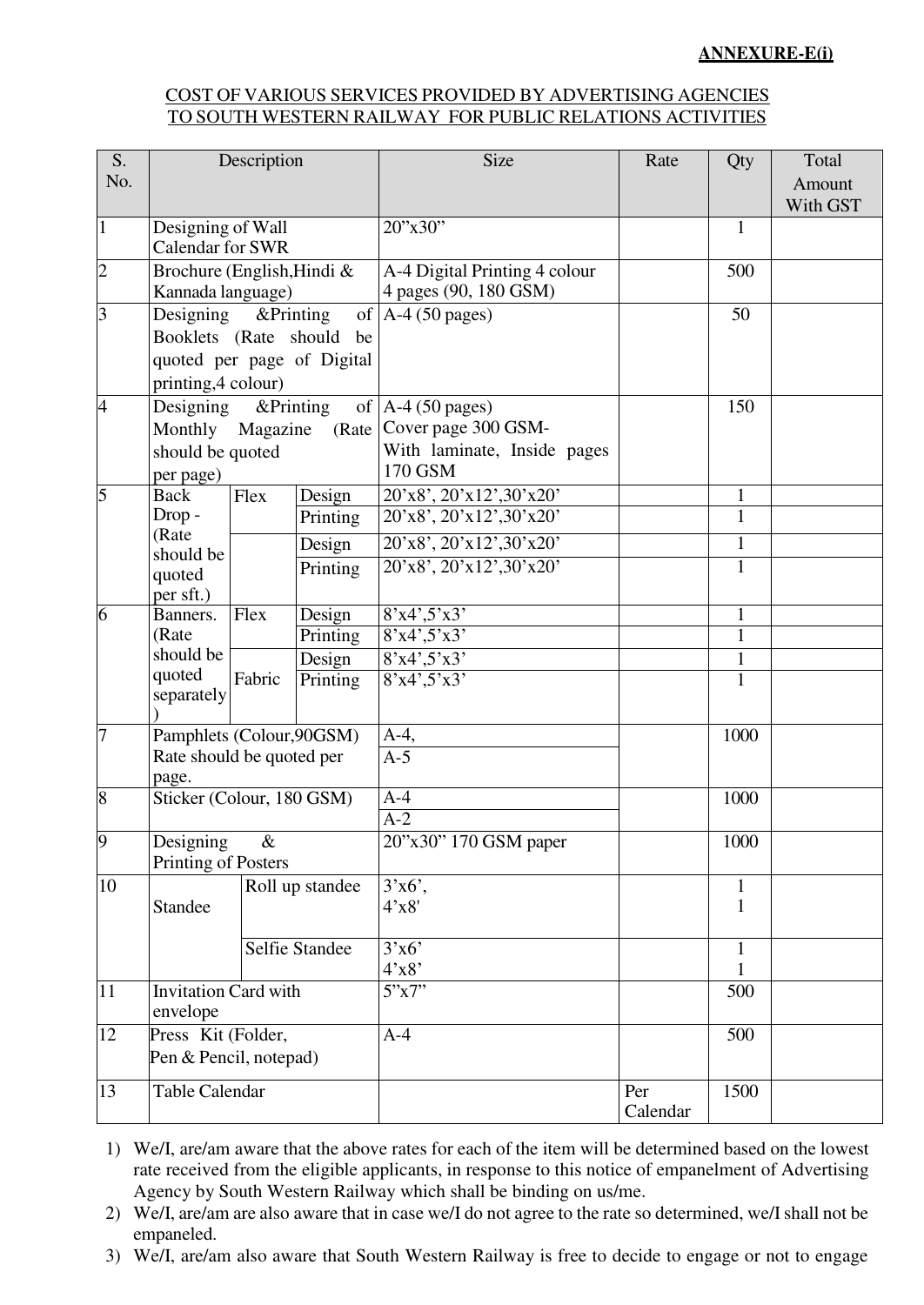me/us for any or all of the above services without assigning any reason.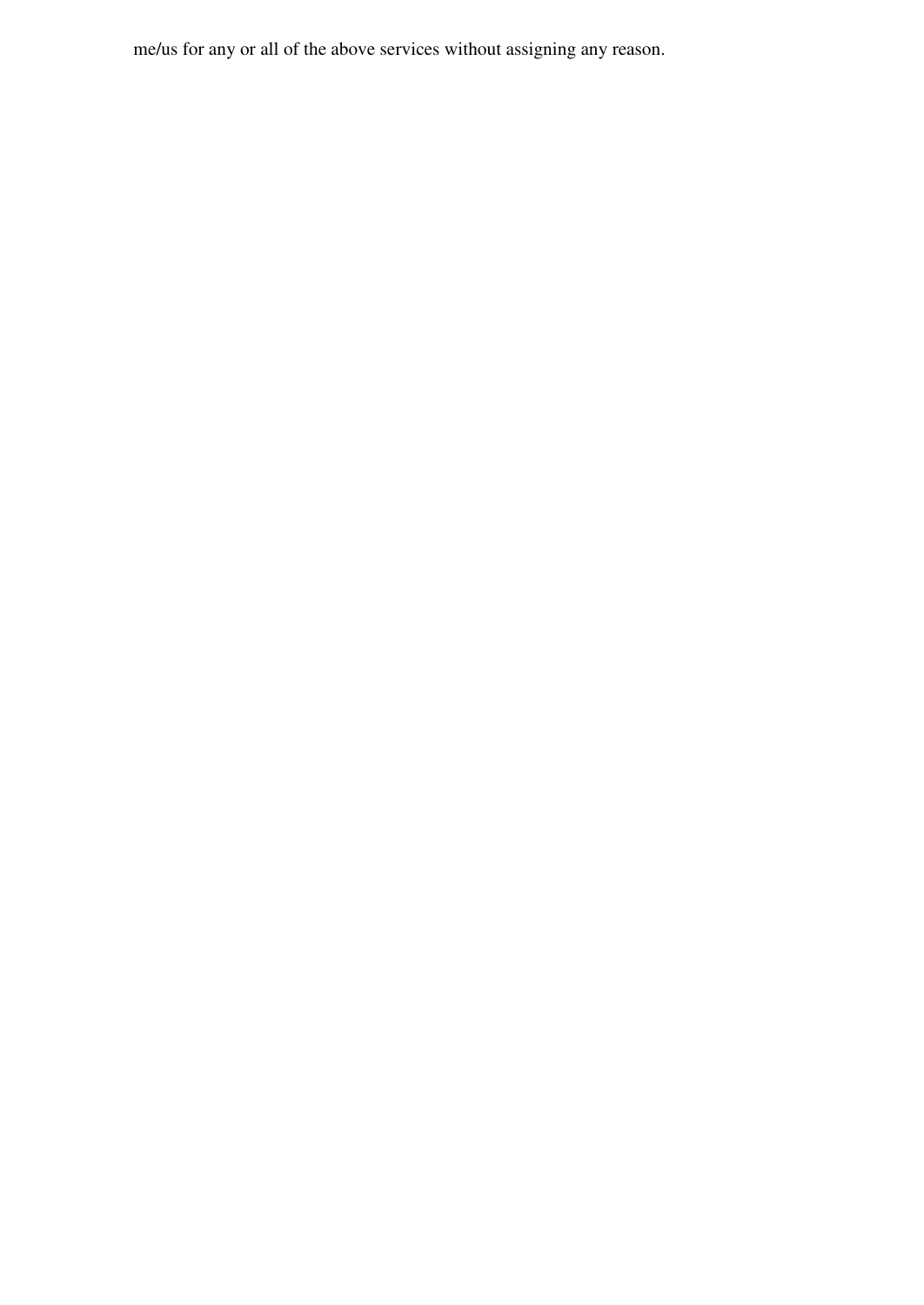# VIDEOGRAPHY/PHOTOGRAPHIC & PHOTO PRINTS JOBS DETAIL DIGITAL HD VIDEOGRAPHY/PHOTOGRAPHY COVERAGE

| S.           | Description                                              | Coverage    | Rate | <b>GST</b> | Total    |
|--------------|----------------------------------------------------------|-------------|------|------------|----------|
| No.          |                                                          | Hours/Shift |      |            | Amount   |
|              |                                                          |             |      |            | With GST |
| $\mathbf{1}$ | Digital HD Videography coverage various Railway          | 4 Hrs.      |      |            |          |
|              | functions and Railway theme with video                   | 8Hrs.       |      |            |          |
|              | editing/mixing/sound dubbing and make a one              | 12 Hrs.     |      |            |          |
|              | Master original coverage data on DVD, two edited 24 Hrs. |             |      |            |          |
|              | DVD and one edited brief coverage video clip on          |             |      |            |          |
|              | MP4 format for social media.                             |             |      |            |          |
| 2            | Digital Photography coverage various Railway             | 4 Hrs.      |      |            |          |
|              | functions and Railway theme and make a one               | 8Hrs.       |      |            |          |
|              | Master original Photography coverage data on             | 12 Hrs.     |      |            |          |
|              | DVD for South Western Railway Digital Photo              | 24 Hrs.     |      |            |          |
|              | library.                                                 |             |      |            |          |
| 3.           | Live streaming of Railway functions                      | 4 Hrs.      |      |            |          |
|              |                                                          | 8Hrs.       |      |            |          |
|              |                                                          | 12 Hrs.     |      |            |          |
|              |                                                          | 24 Hrs.     |      |            |          |

#### PHOTO PRINTS/PHOTO FRAME

| S              | Description                                    | Size in    | Print | Photo Frame with          | <b>GST</b> | Total    |
|----------------|------------------------------------------------|------------|-------|---------------------------|------------|----------|
| No.            |                                                | inches     | Rate  | Wooden Frame &            |            | Amount   |
|                |                                                |            |       | <b>Glass Mounted Rate</b> |            | with GST |
| $\overline{1}$ | $\&$<br>printing<br>Photo<br>Photo frame works | PC         |       |                           |            |          |
|                | various sizes                                  | 4X6        |       |                           |            |          |
|                |                                                | 5X7        |       |                           |            |          |
|                |                                                | <b>6X8</b> |       |                           |            |          |
|                |                                                | 8X10       |       |                           |            |          |
|                |                                                | 8X12       |       | ----                      |            |          |
|                |                                                | 10X12      |       | ----                      |            |          |
|                |                                                | 12X24      |       |                           |            |          |
|                |                                                | 16X20      |       |                           |            |          |
|                |                                                | 20X24      |       |                           |            |          |
|                |                                                | 20X30      |       |                           |            |          |
|                |                                                | 30X40      |       |                           |            |          |
|                |                                                | 40X50      |       |                           |            |          |

Note:

- (i) The rates of photo frame from  $12"x24"$  to  $40"x50"$  may be mentioned against each time with GST.
- (ii) Outside Hubballi twin cities Area rates of videography and photography may also be mentioned for item no.1&2. (Bengaluru, Mysuru Divisions)
	- 1) We/I, are/am aware that the above rates for each of the item will be determined based on the lowest rate received from the eligible applicants, in response to this notice of empanelment of Advertising Agency by South Western Railway which shall be binding on us/me.
	- 2) We/I, are/am are also aware that in case we/I do not agree to the rate so determined, we/I shall not be empanelled.
	- 3) We/I, are/am also aware that South Western Railway is free to decide to engage or not to engage me/us for any or all of the above services without assigning any reason.